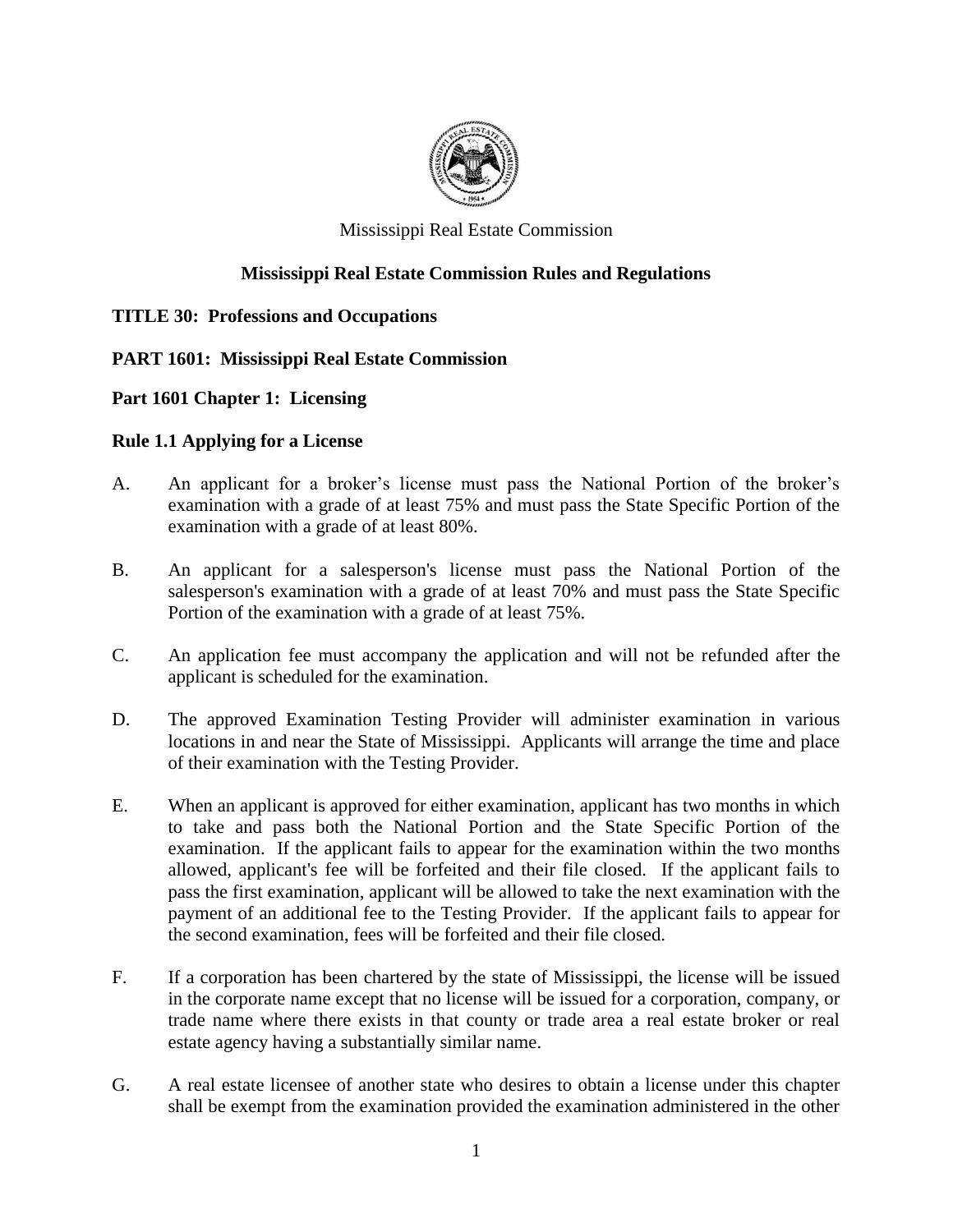state is determined by the Commission to be equivalent to such examination given in this state and provided that such other state extends this same privilege or exemption to Mississippi real estate licensees.

Real estate education courses obtained through sources (providers) other than those set forth in Section 73-35-7 of the statute but which are accepted in the state where the applicant is licensed, may be accepted by the Commission provided the state where the applicant is licensed has entered into a reciprocal agreement with this state.

Source: Miss. Code Ann. §§ 73-35-35

### **Rule 1.2 Changing the Status of a License**

- A. To change a license from active to inactive status, licensee shall notify the Commission in writing, shall insure that the license is returned to the Commission and shall pay the appropriate fee. A licensee who is on inactive status at time of renewal may renew the license on inactive status by filing a renewal application and paying the renewal fee. A broker who terminates a real estate business may place the business license on inactive status. To return to active status, a salesperson or broker/salesperson must file a transfer application. A broker and/or a business license may be activated by notifying the Commission by letter or transfer application including required fee.
- B. When a licensee wishes to transfer from one broker to another, the transferring licensee must file a transfer application signed by the new broker accompanied by the transfer fee and must furnish a statement that the licensee is not carrying any listings or pertinent information belonging to the former broker unless that broker so consents.
- C. Any licensee who has entered active duty military service due to draft laws or national emergency shall, upon his return to civilian life and within twelve (12) months after honorable discharge, be considered, so far as this Commission is concerned, to have been continuously engaged in the real estate business in the same capacity as when the licensee entered military service.

Source: Miss. Code Ann. §§ 73-35-35

#### **Part 1601 Chapter 2: Fees**

#### **Rule 2.1**

The following fees are set by the Commission in accordance with Section 73-35-17:

A. Application and one year's use of license: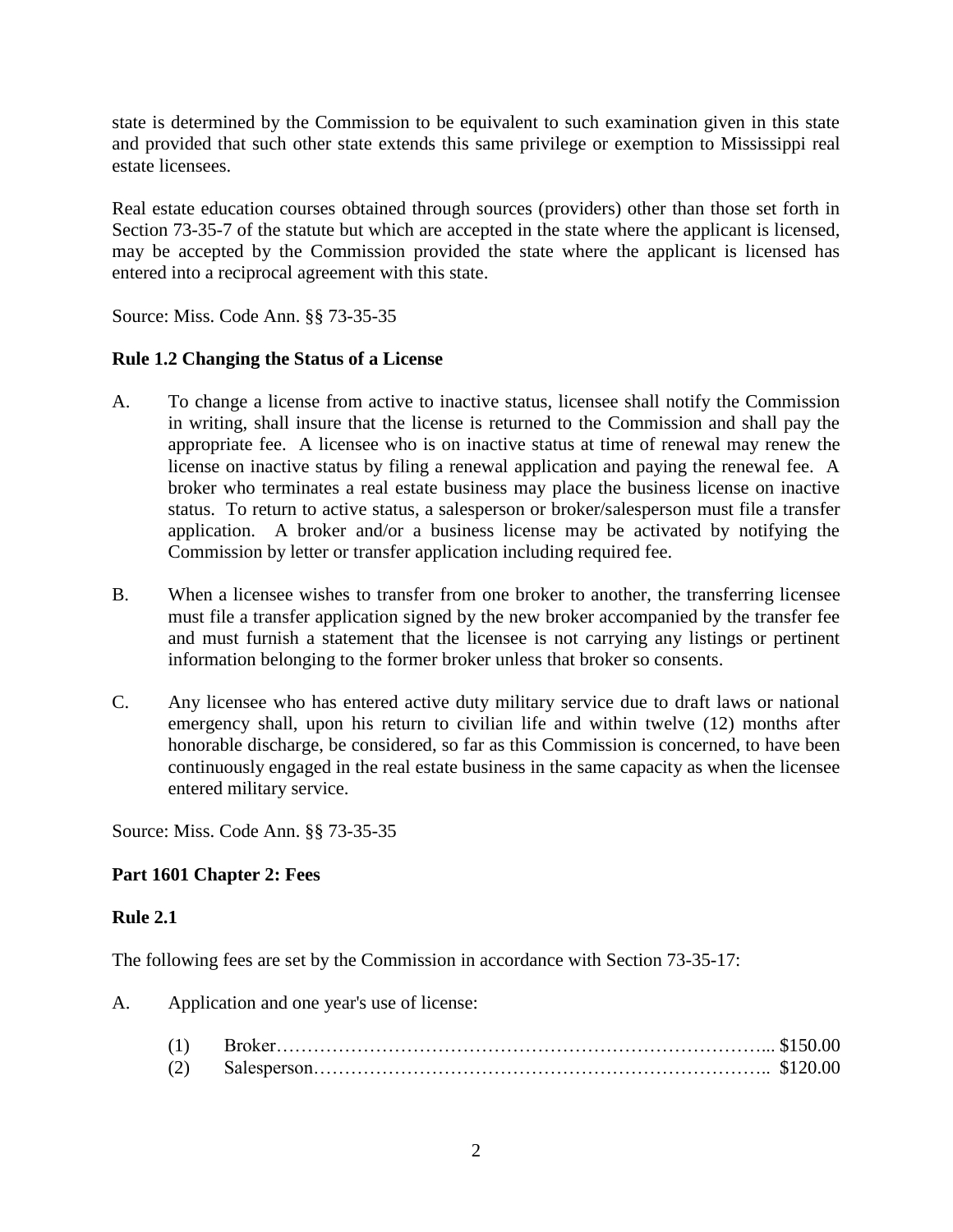|    |     | corporation and one year's use of license:          |          |  |  |  |  |
|----|-----|-----------------------------------------------------|----------|--|--|--|--|
|    | (1) |                                                     |          |  |  |  |  |
|    | (2) |                                                     |          |  |  |  |  |
| C. |     | Renewal fees for two-year period (Maximum):         |          |  |  |  |  |
|    | (1) |                                                     | \$150.00 |  |  |  |  |
|    | (2) |                                                     |          |  |  |  |  |
|    | (3) |                                                     | \$120.00 |  |  |  |  |
|    | (4) |                                                     | \$100.00 |  |  |  |  |
|    |     | Penalty for late renewal within grace period - 100% |          |  |  |  |  |
| D. |     | Changes:                                            |          |  |  |  |  |
|    | (1) | Place of business change (active license only)      | \$50.00  |  |  |  |  |
|    | (2) |                                                     | \$50.00  |  |  |  |  |
|    | (3) |                                                     |          |  |  |  |  |
|    | (4) |                                                     |          |  |  |  |  |
|    | (5) |                                                     |          |  |  |  |  |
|    |     |                                                     |          |  |  |  |  |

B. Application for license as a real estate broker issued for partnership, association, or

### E. Check charge:

| (1) |  | Each check returned not paid to the Commission\$ 25.00 |
|-----|--|--------------------------------------------------------|
|     |  |                                                        |

Source: Miss. Code Ann. §§ 73-35-35

#### **Rule 2.2 All fees are the same for both Resident and Nonresident Licenses**.

Fees and monies payable to the Mississippi Real Estate Commission may be by personal check, cash, cashier's check or money order. All personal checks shall be made payable to the Mississippi Real Estate Commission. Any personal checks returned not paid or for any other reason shall constitute justifiable grounds for refusing, suspending or revoking a license.

Non-sufficient fund (NSF) checks, if not made good by renewal deadline, will cause the licensee to be in non-renewal status and necessitates the payment of a penalty (100%) by licensee.

Source: Miss. Code Ann. §§ 73-35-35

### **Part 1601 Chapter 3: Administration/Conducting Business**

#### **Rule 3.1 General Rules**

A. It shall be the duty of the responsible broker to instruct the licensees licensed under that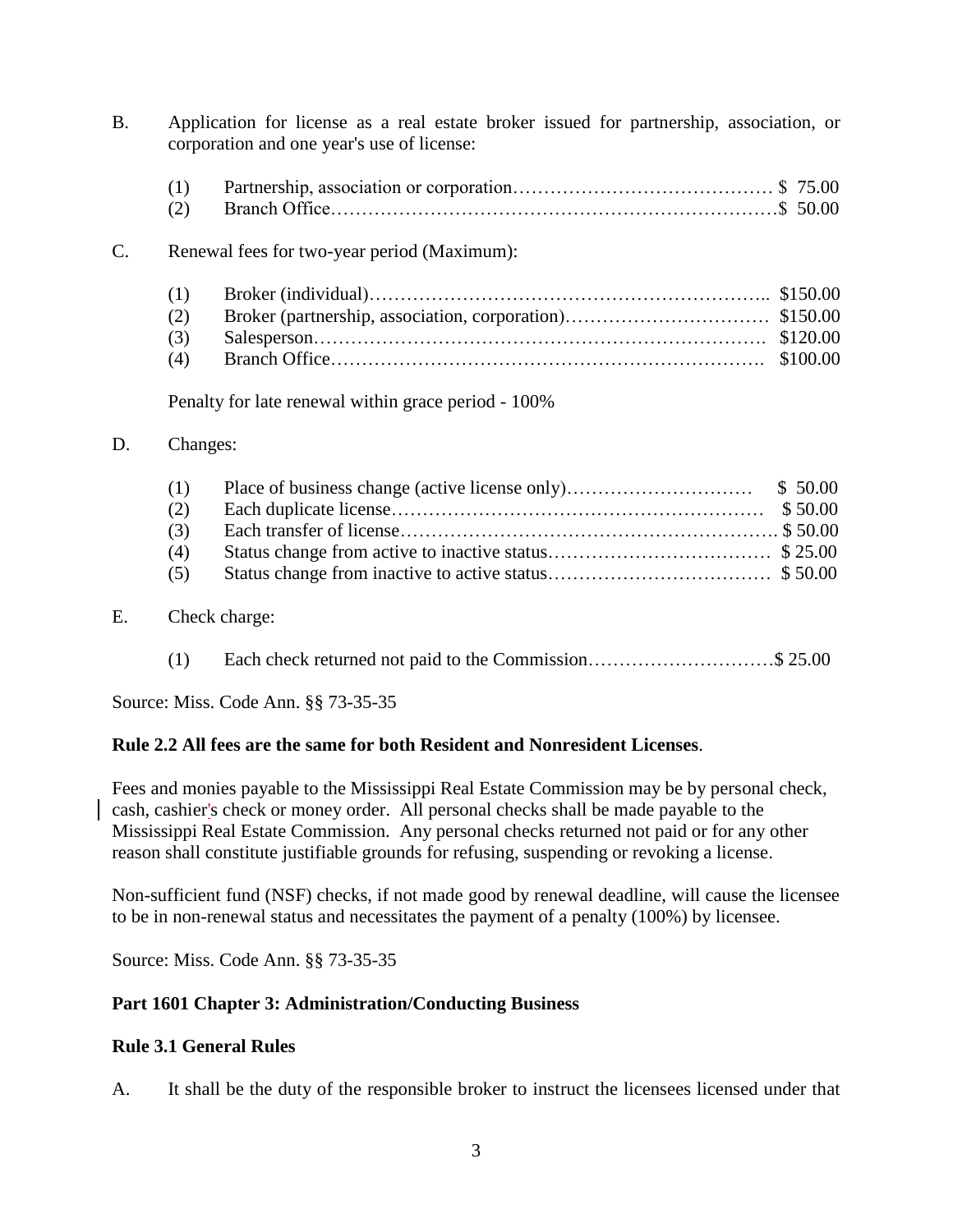broker in the fundamentals of real estate practice, ethics of the profession and the Mississippi Real Estate License Law and to exercise supervision of their real estate activities for which a license is required.

B. A real estate broker who operates under the supervision of a responsible broker must not at any time act independently as a broker. The responsible broker shall at all times be responsible for the action of the affiliated broker to the same extent as though that licensee were a salesperson and that affiliated broker shall not perform any real estate service without the full consent and knowledge of his employing or supervising broker.

However, should the responsible broker agree that a broker under his supervision may perform certain real estate services outside the responsible broker's supervision or direction, the responsible broker shall notify the Commission in writing as to the exact nature of such relationship and the names of the broker or brokers involved. The responsible broker shall immediately notify the Commission in writing upon the termination of such relationship.

C. A licensed Mississippi broker may cooperate with a broker licensed in another state who does not hold a Mississippi license through the use of a cooperative agreement. A separate cooperative agreement must be filed for each property, prospective user or transaction with said writing reflecting the compensation to be paid to the Mississippi licensed broker. The listing or property management agreement for the Mississippi real property shall in such cases remain in the name of the Mississippi licensed broker.

The commissions or other compensation resulting from the sale/rent/lease/property management or auction of the Mississippi real property and which are earned during the period the cooperative agreement is in force shall be divided on a negotiable basis between the Mississippi broker and the nonresident broker.

A responsible (principal) nonresident broker described herein is defined as an active, licensed responsible real estate broker of another state who does not possess an active responsible nonresident real estate broker's license issued by the Mississippi Real Estate Commission (MREC). A Mississippi broker described herein is a responsible (principal) real estate broker whose license is on active status and whose license was issued by MREC either as a responsible resident Mississippi broker or as a responsible nonresident Mississippi broker.

The responsible nonresident broker cannot place any sign on real property located in the state of Mississippi without the written consent of the cooperating responsible Mississippi broker. When the consent is obtained, the sign of the responsible Mississippi broker must be placed in a prominent place and in close proximity to the responsible nonresident broker's sign. Any licensed responsible Mississippi broker assisting or cooperating in the sale, lease, property management, rental or auction of real property within the state of Mississippi with a responsible nonresident broker who fails or refuses to list his or her name in such advertisement, or fails or refuses to cross-list such property with him or her, in writing, shall be deemed in violation of Section 73-35-11 of the Real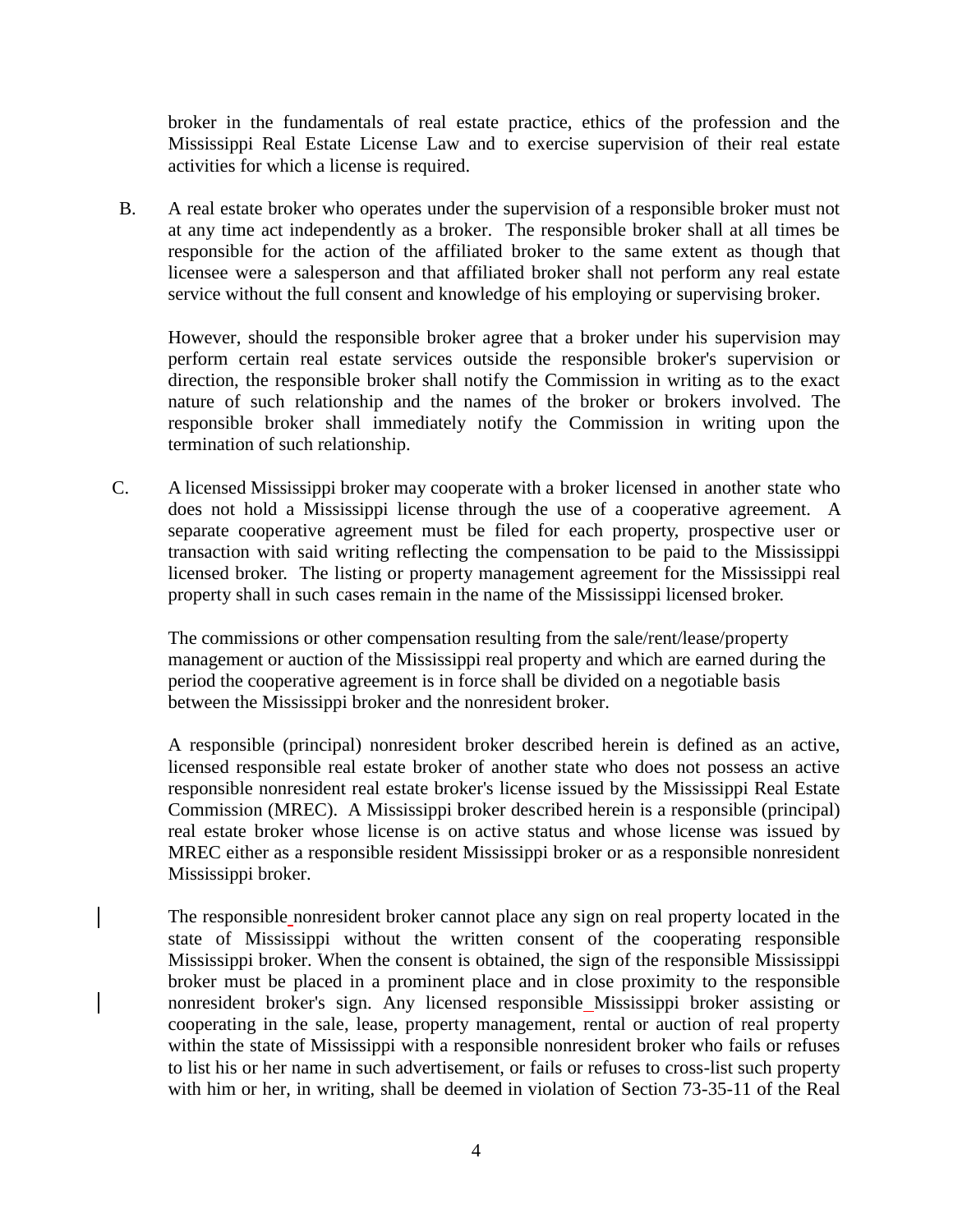Estate Broker's License Act, and shall be subject to a revocation or suspension of his or her license. In such instance herein where a responsible Mississippi broker enters into a cooperative agreement with a responsible nonresident broker pertaining to the sale of real property within the state of Mississippi, the responsible Mississippi broker must file two copies of the cooperating agreement with the Mississippi Real Estate Commission.

- D. A responsible broker must maintain an office and display the license therein. If the broker has more than one office, the broker shall display a branch office license in each branch office. The broker is responsible for the real estate practices of those licensees.
- E. No licensee shall pay any part of a fee, commission, or other compensation received by such licensee in buying, selling, exchanging, leasing, auctioning or renting any real estate except to another licensee through the licensee's responsible broker.

No licensee shall knowingly pay a commission, or other compensation to a licensed person knowing that licensee will in turn pay a portion or all of that which is received to a person who does not hold a real estate license.

A licensee who has changed to inactive status or who has transferred to another responsible broker may receive compensation from the previous responsible broker if the commission was generated from activity during the time that the licensee was under the supervision of that responsible broker.

- F. Any licensee who fails in a timely manner to respond to official Mississippi Real Estate Commission written communication or who fails or neglects to abide by Mississippi Real Estate Commission's Rules and Regulations shall be deemed, prima facie, to be guilty of improper dealing.
- G. A real estate broker or salesperson in the ordinary course of business may give an opinion as to the sales price of real estate for the purpose of a prospective listing or sale; however, this opinion as to the listing price or the sale price shall not be referred to as an appraisal and must be completed in compliance with Section 73-35-4 of the Real Estate Broker's License Act and must conform to the Standards established by the National Association of Broker Price Opinion Professionals (NABPOP).
- H. When an offer is made on property owned by a party with whom a broker has entered into a listing agreement, such broker shall document and date the seller's personal acceptance or rejection of the offer and upon written request, shall provide a copy of such document to the person making the offer.
- I. A real estate licensee shall not be exempt from disciplinary actions by the commission when selling property owned by the licensee.

Source: Miss. Code Ann. §§ 73-35-35

#### **Rule 3.2 Documents**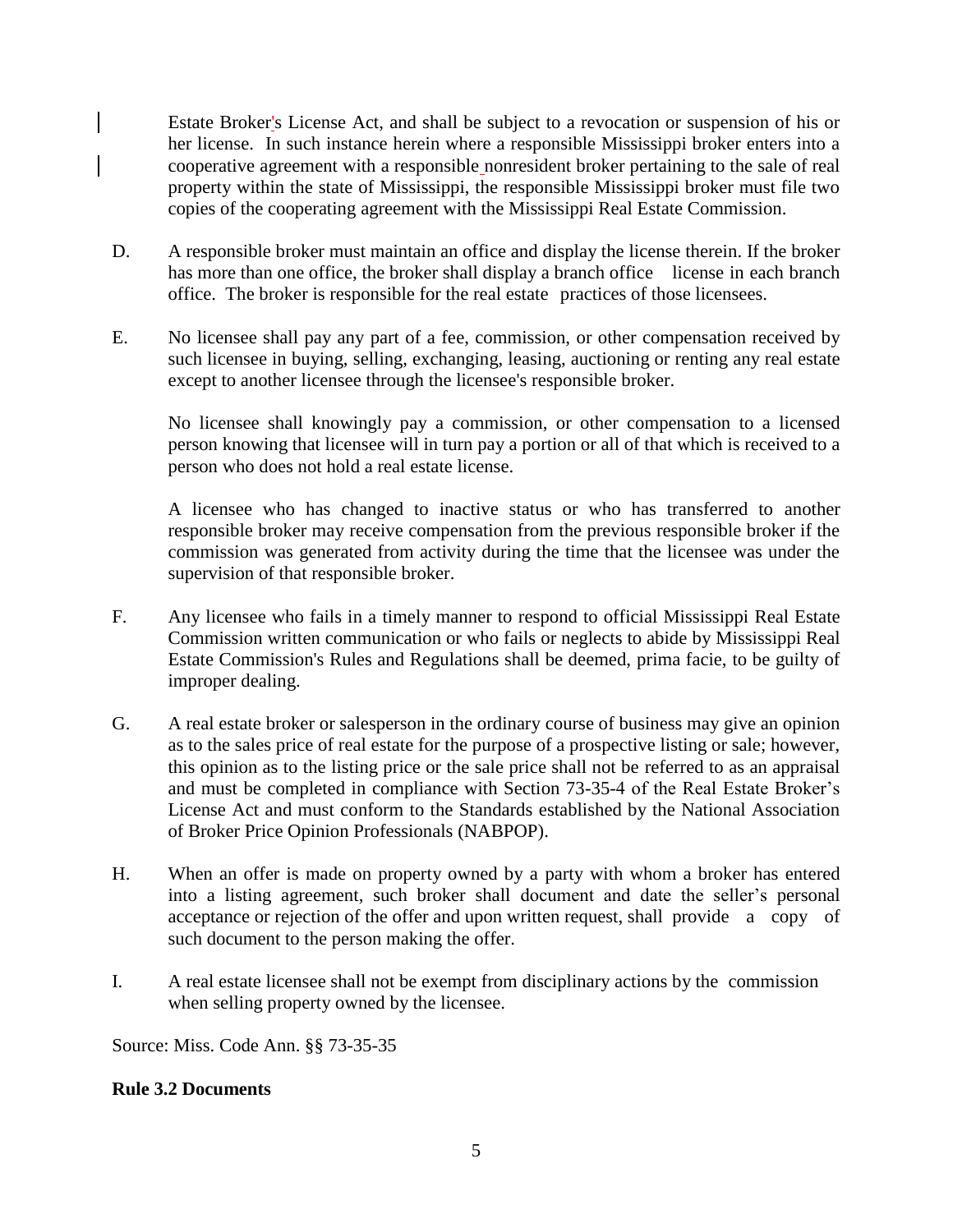- A. A real estate licensee shall **immediately (at the time of signing)** deliver a true and correct copy of any instrument to any party or parties executing the same.
- B. All exclusive listing agreements shall be in writing, properly identify the property to be sold, and contain all of the terms and conditions under which the transaction is to be consummated; including the sales price, the considerations to be paid, the signatures of all parties to the agreement, and a definite date of expiration. No listing agreement shall contain any provision requiring the listing party to notify the broker of their intention to cancel the listing after such definite expiration date. An "Exclusive Agency" listing or "Exclusive Right to Sell" listing shall clearly indicate in the listing agreement that it is such an agreement.
- C. All exclusive buyer representation agreements shall be in writing and properly identify the terms and conditions under which the buyer will rely on the broker for the purchase of real estate; including the sales price, the considerations to be paid, the signatures of all parties to the agreement, and a definite date of expiration. The buyer may terminate the agreement upon fifteen (15) calendar days written notice to the buyer's exclusive agent. An Exclusive Buyer Representation agreement shall clearly indicate in the body of the document that it is such an agreement.
- D. In the event that more than one written offer is made before the owner has accepted an offer, any other written offer received by the listing broker, whether from a prospective purchaser or from another licensee cooperating in a sale, shall be presented to the owner unless the listing broker has specific, written instructions from the owner to postpone the presentation of other offers. Broker should caution the seller against countering on more than one offer at the same time.
- E. Every real estate contact must reflect whom the broker represents by a statement over the signatures of the parties to the contract.
- F. No licensee shall represent to a lender or any other interested party, either verbally or through the preparation of a false sales contract, an amount in excess of the true and actual selling price.
- G. A real estate broker must keep on file for three years following its consummation, complete records relating to any real estate transaction. This includes, but is not limited to: listings, options, leases, offers to purchase, contracts of sale, escrow records, agency agreements and copies of all closing statements.

Source: Miss. Code Ann. §§ 73-35-35

#### **Rule 3.3 Advertising**

A. The use of any copyrighted term or insignia on stationery, office signs, or in advertising by any licensee not authorized to do so, will be considered as "substantial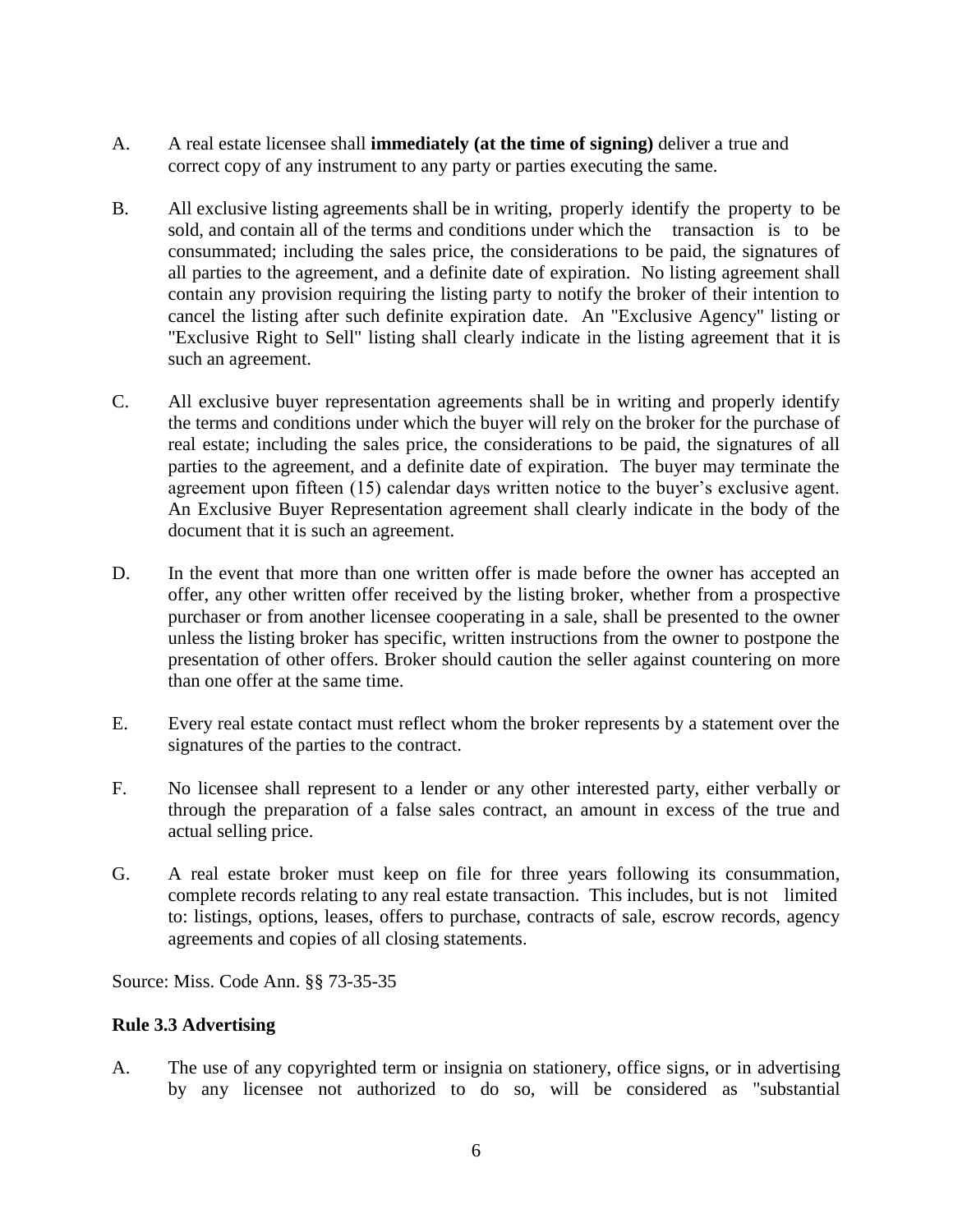misrepresentation" and cause for refusal, suspension, or revocation of the license.

A licensee shall not advertise to sell, buy, exchange, auction, rent or lease property in a manner indicating that the offer to sell, buy, exchange, auction, rent, or lease such property is being made by a private party not engaged in the real estate business. No advertisement shall be inserted by a licensee in any publication where only a post office box number, telephone number, or street address appears. Every licensee, when advertising real estate in any publication, shall indicate that the party advertising is licensed in real estate. All advertising must be under the direct supervision and in the name of the responsible broker or in the name of the real estate firm.

- B. When a licensee is advertising their own property for sale, purchase or exchange which is not listed with a broker, the licensee must indicate that he or she is licensed. The disclosure of licensee's status must be made in all forms of advertising, including the "for sale" sign.
- C. In addition to disclosing their licensed status in advertisements, licensees are required to disclose their licensed status on all contracts for real estate in which they have an ownership interest.

A broker shall advertise in the name in which the license is issued. A broker may use a descriptive term after the broker's name to indicate the occupation in which engaged, for example, "realty", "real estate", "property management". If advertising in any other form, a partnership, trade name, association, company or corporation license must be obtained prior to advertising in that manner.

Source: Miss. Code Ann. §§ 73-35-35

### **Rule 3.4 Earnest Money**

- A. The responsible broker is responsible at all times for earnest money deposits. Earnest money accepted by the broker or any licensee for which the broker is responsible and upon acceptance of a mutually agreeable contract is required to deposit the money into a trust account prior to the close of business of the next banking day. The responsible broker is required to promptly account for and remit the full amount of the deposit or earnest money at the consummation or termination of transaction. A licensee is required to pay over to the responsible broker all deposits and earnest money immediately upon receipt thereof. Earnest money must be returned promptly when the purchaser is rightfully entitled to same allowing reasonable time for clearance of the earnest money check. In the event of uncertainty as to the proper disposition of earnest money, the broker may turn earnest money over to a court of law for disposition. Failure to comply with this regulation shall constitute grounds for revocation or suspension of license.
- B. When the broker is the agent for the seller and for any reason the seller fails or is unable to consummate the transaction, the broker has no right to any portion of the earnest money deposited by the purchaser, even if a commission has been earned. The entire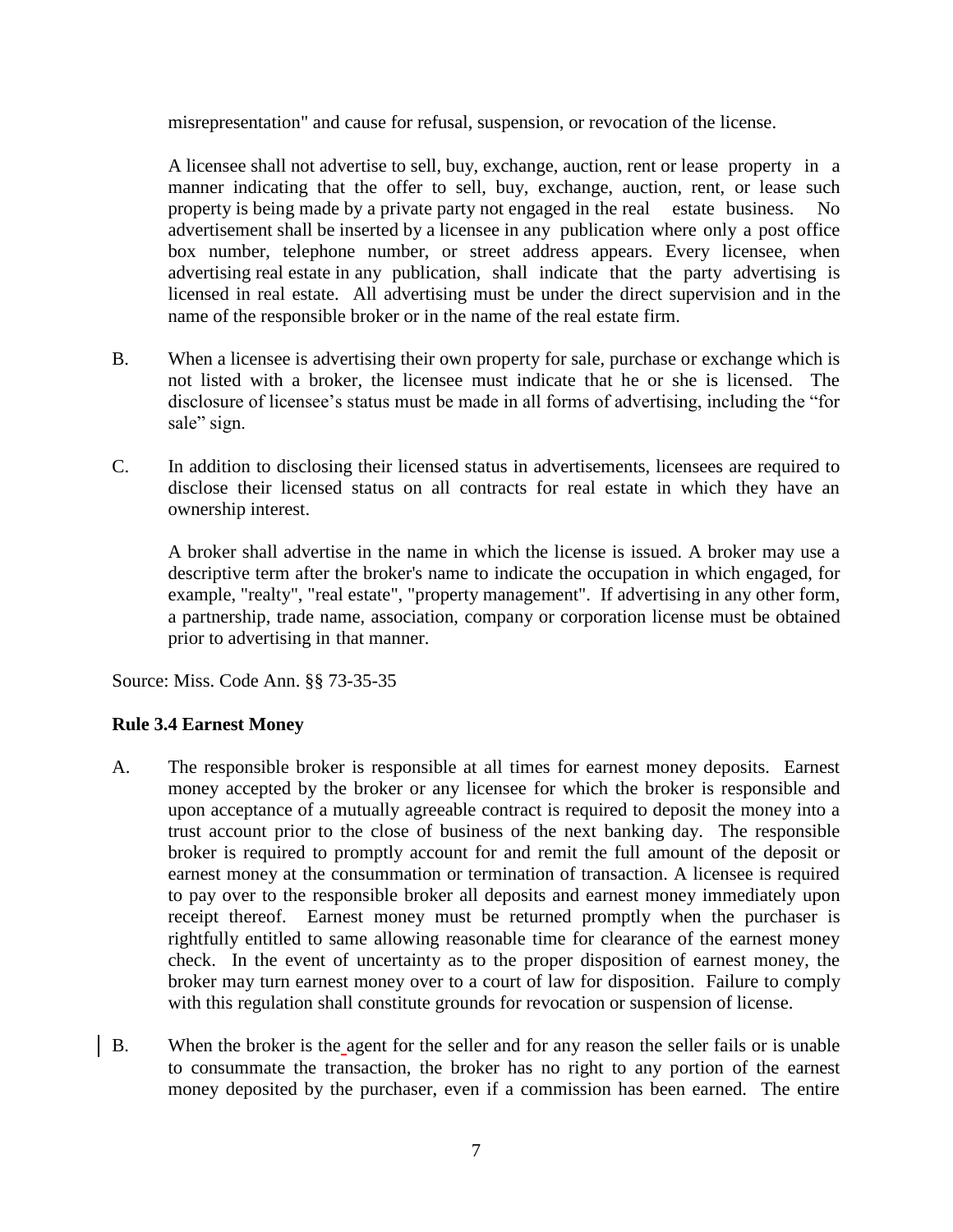amount of the earnest money deposit must be returned to the purchaser and the broker should look to the seller for compensation.

C. Accurate records shall be kept on escrow accounts of all monies received, disbursed, or on hand. All monies shall be individually identified as to a particular transaction. Escrow records shall be kept in accordance with standard accounting practices and shall be subject to inspection at all times by the Commission.

Monies received in a trust account on behalf of clients or customers are not assets of the broker; however, a broker may deposit and keep in each escrow account or rental account some personal funds for the express purpose of covering service charges and other bank debits related to each account.

D. If a broker, as escrow agent, accepts a check and later finds that such check has not been honored by the bank on which it was drawn, the broker shall immediately notify all parties involved in the transaction.

Source: Miss. Code Ann. §§ 73-35-35

### **Part 1601 Chapter 4: Agency Relationship Disclosure**

### **Rule 4.1 Purpose**

Consumers shall be fully informed of the agency relationships in real estate transactions identified in Section 73-35-3. This rule places specific requirements on Brokers to disclose their agency relationship. This does not abrogate the laws of agency as recognized under common law and compliance with the prescribed disclosures will not always guarantee that a Broker has fulfilled all of his responsibilities under the common law of agency. Compliance will be necessary in order to protect licensees from impositions of sanctions against their license by the Mississippi Real Estate Commission. Special situations, where unusual facts exist or where one or more parties involved are especially vulnerable, could require additional disclosures not contemplated by this rule. In such cases, Brokers should seek legal advice prior to entering into an agency relationship.

Source: Miss. Code Ann. §§ 73-35-3

### **Rule 4.2 Definitions**

A. "Agency" shall mean the relationship created when one person, the Principal (client), delegates to another, the agent, the right to act on his behalf in a real estate transaction and to exercise some degree of discretion while so acting. Agency may be entered into by expressed agreement, implied through the actions of the agent and or ratified after the fact by the principal accepting the benefits of an agent's previously unauthorized act. An agency gives rise to a fiduciary relationship and imposes on the agent, as the fiduciary of the principal, certain duties, obligations, and high standards of good faith and loyalty.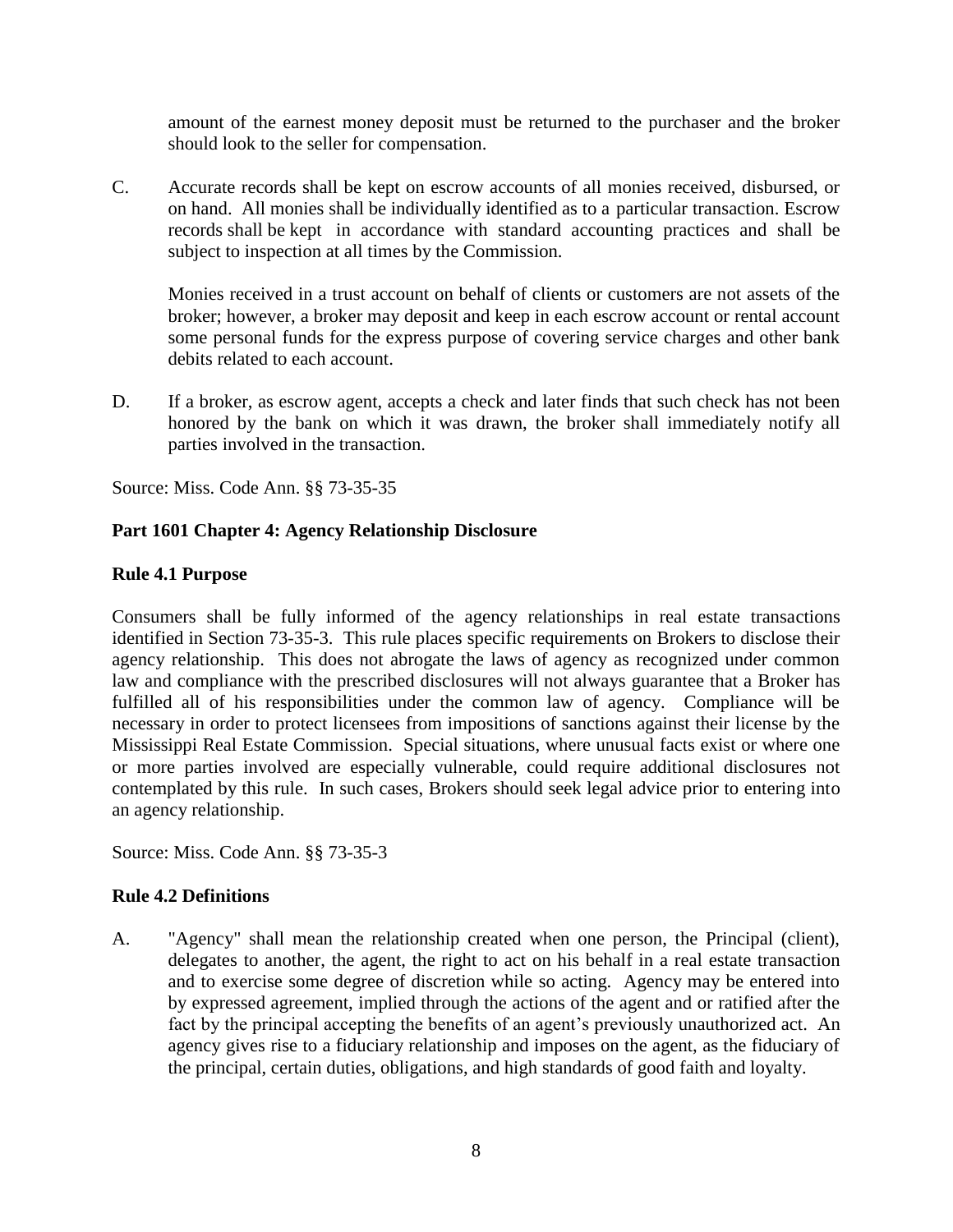- B. "Agent" shall mean one who is authorized to act on behalf of and represent another. A real estate broker is the agent of the principal (client) to whom a fiduciary obligation is owed. Salespersons licensed under the broker are subagents of the Broker, regardless of the location of the office in which the salesperson works.
- C. "Client" shall mean the person to whom the agent owes a fiduciary duty. It can be a seller, buyer, landlord, tenant or both.
- D. "Compensation" is that fee paid to a broker for the rendering of services. Compensation, when considered alone, is not the determining factor in an agency relationship. The relationship can be created regardless of whether the seller pays the fee, the buyer pays the fee, both pay the fee or neither pays a fee.
- E. "Customer" shall mean that person not represented in a real estate transaction. It may be the buyer, seller, landlord or tenant.
- F. "Disclosed Dual Agent" shall mean that agent representing both parties to a real estate transaction with the informed consent of both parties, with written understanding of specific duties and representation to be afforded each party. There may be situations where disclosed dual agency presents conflicts of interest that cannot be resolved without breach of duty to one party or another. Brokers who practice disclosed dual agency should do so with the utmost caution to protect consumers and themselves from inadvertent violation of demanding common law standards of disclosed dual agency.
- G. "Fiduciary Responsibilities" are those duties due the principal (client) in a real estate transaction are:
	- (1) 'Loyalty' the agent must put the interests of the principal above the interests of the agent or any third party.
	- (2) 'Obedience' the agent agrees to obey any lawful instruction from the principal in the execution of the transaction that is the subject of the agency.
	- (3) 'Disclosure' the agent must disclose to the principal any information the agent becomes aware of in connection with the agency.
	- (4) 'Confidentiality' the agent must keep private information provided by the principal and information which would give a customer an advantage over the principal strictly confidential, unless the agent has the principal's permission to disclose the information. This duty lives on after the agency relationship is terminated.
	- (5) 'Reasonable skill, care and diligence' the agent must perform all duties with the care and diligence which may be reasonably expected of someone undertaking such duties.
	- (6) 'Full accounting' the agent must provide a full accounting of any money or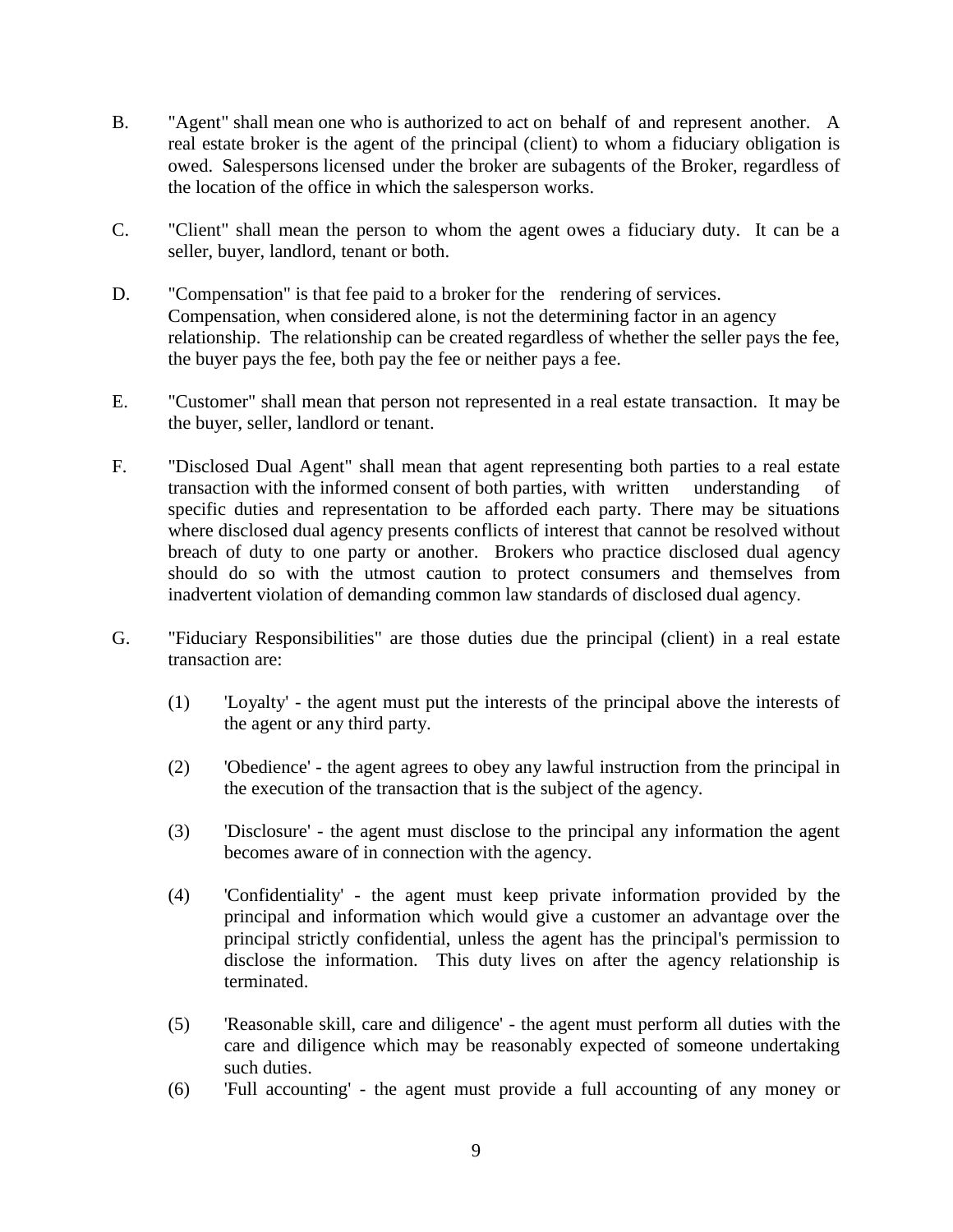goods coming into the agent's possession which belong to the principal or other parties.

- H. "First Substantive Meeting" shall be:
	- (1) In a real estate transaction in which the Broker is the agent for the seller, first substantive meeting shall be before or just immediately prior to the first of any of the following:
		- (a) Showing the property to a prospective buyer.
		- (b) Eliciting confidential information from a buyer concerning the buyers' real estate needs, motivation, or financial qualifications.
		- (c) The execution of any agreements governed by Section 73-35-3 of the Mississippi Code of 1972 Annotated.
	- (2) For the seller's agent, the definition shall not include:
		- (a) A bona fide "open house" or model home showing which encompasses (1) (a) above only; however, whenever an event described in (1) (b) or (1) (c) occurs, disclosure must be made.
		- (b) Preliminary conversations or "small talk" concerning price range, location and property styles.
		- (c) Responding to general factual questions from a prospective buyer concerning properties that have been advertised for sale or lease.
	- (3) In a real estate transaction in which the Broker is the agent for the buyer, first substantive meeting shall be at the initial contact with a seller or a seller's agent or before or just immediately prior to the first of any of the following:
		- (a) Showing the property of a seller to a represented buyer.
		- (b) Eliciting any confidential information from a seller concerning their real estate needs, motivation, or financial qualifications.
		- (c) The execution of any agreements governed by Section 73-35-3 of the MS Code.
	- (4) For the buyer's agent, the definition shall not include:
		- (a) A bona fide "open House" or model home showing which encompasses (3) (a) above only; however, whenever an event described in (3) (b) or (3) (c) occurs, disclosure must be made.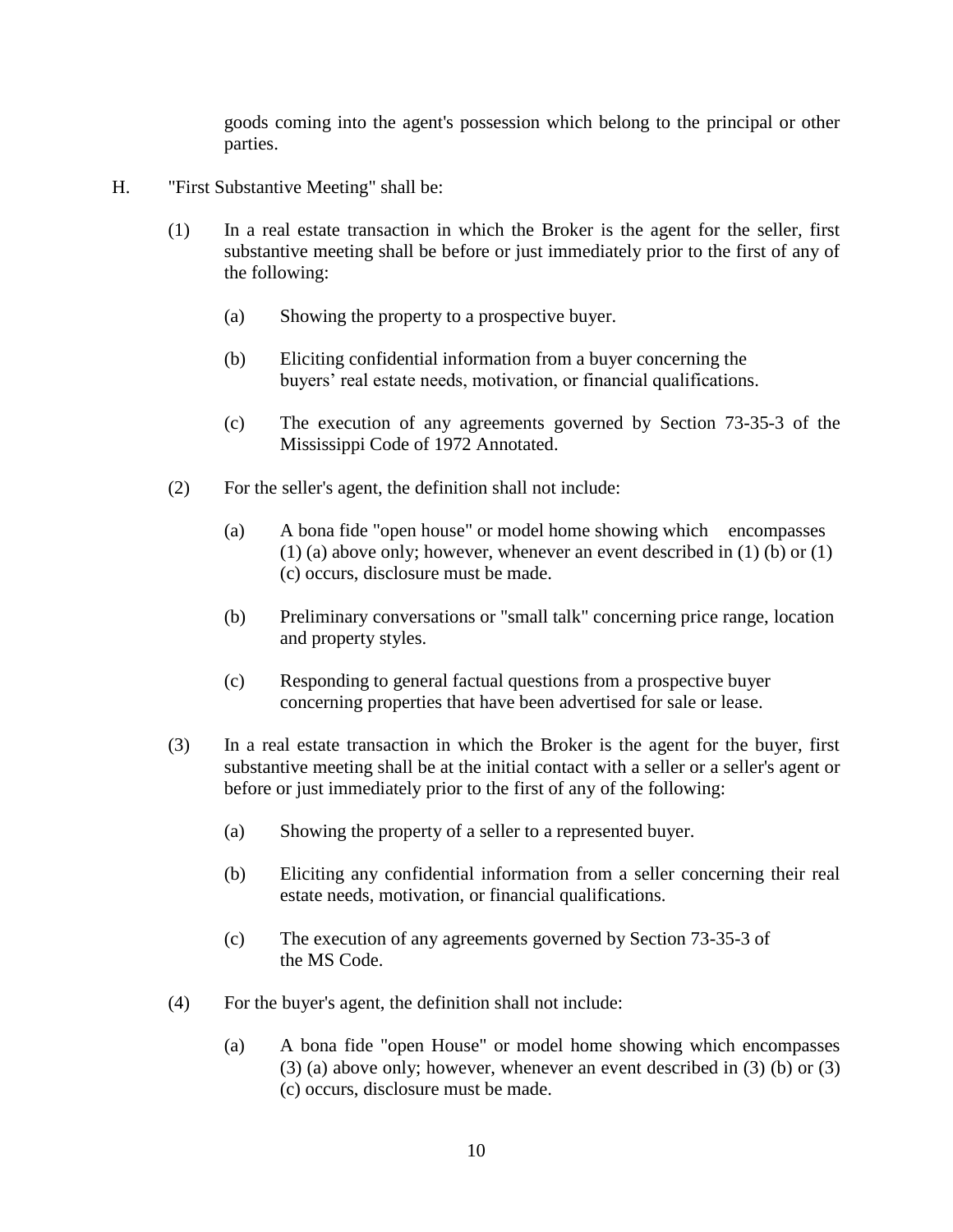- (b) Preliminary conversations or "small talk" concerning price range, location and property styles.
- (c) Responding to general factual questions from a prospective buyer concerning properties that have been advertised for sale or lease.
- I. "Single Agency" shall mean a broker who has chosen to represent only one party to a real estate transaction. It may be either the buyer, seller, lessor or lessee or any party in a transaction governed by Section 73-35-3.

Source: § Source: Miss. Code Ann. §§ 73-35-3

#### **Rule 4.3 Disclosure Requirements**

- A. In a single agency, a broker is required to disclose, in writing, to the party for whom the broker is an agent in a real estate transaction that the broker is the agent of the party. The written disclosure must be made before the time an agreement for representation is entered into between the broker and the party. This shall be on an MREC Agency Disclosure Form.
- B. In a single agency, a real estate broker is required to disclose, in writing, to the party for whom the broker is not an agent, that the broker is an agent of another party in the transaction. The written disclosure shall be made at the time of the first substantive meeting with the party for whom the broker is not an agent. This shall be on an MREC Agency Disclosure Form.
- C. Brokers operating in the capacity of disclosed dual agents must obtain the informed written consent of all parties prior to or at the time of formalization of the dual agency. Informed written consent to disclosed dual agency shall be deemed to have been timely obtained if all of the following occur:
	- (1) The seller, at the time an agreement for representation is entered into between the broker and seller, gives written consent to dual agency by signing the Consent To Dual Agency portion of MREC Form A.
	- (2) The buyer, at the time an agreement for representation is entered into between the broker and buyer, gives written consent to dual agency by signing the Consent To Dual Agency portion of MREC Form A.
	- (3) The Broker must confirm that the buyer(s) understands and consents to the consensual dual agency relationship prior to the signing of an offer to purchase. The buyer shall give his/her consent by signing the MREC Dual Agency Confirmation Form which shall be attached to the offer to purchase. The Broker must confirm that the seller(s) also understands and consents to the consensual dual agency relationship prior to presenting the offer to purchase. The seller shall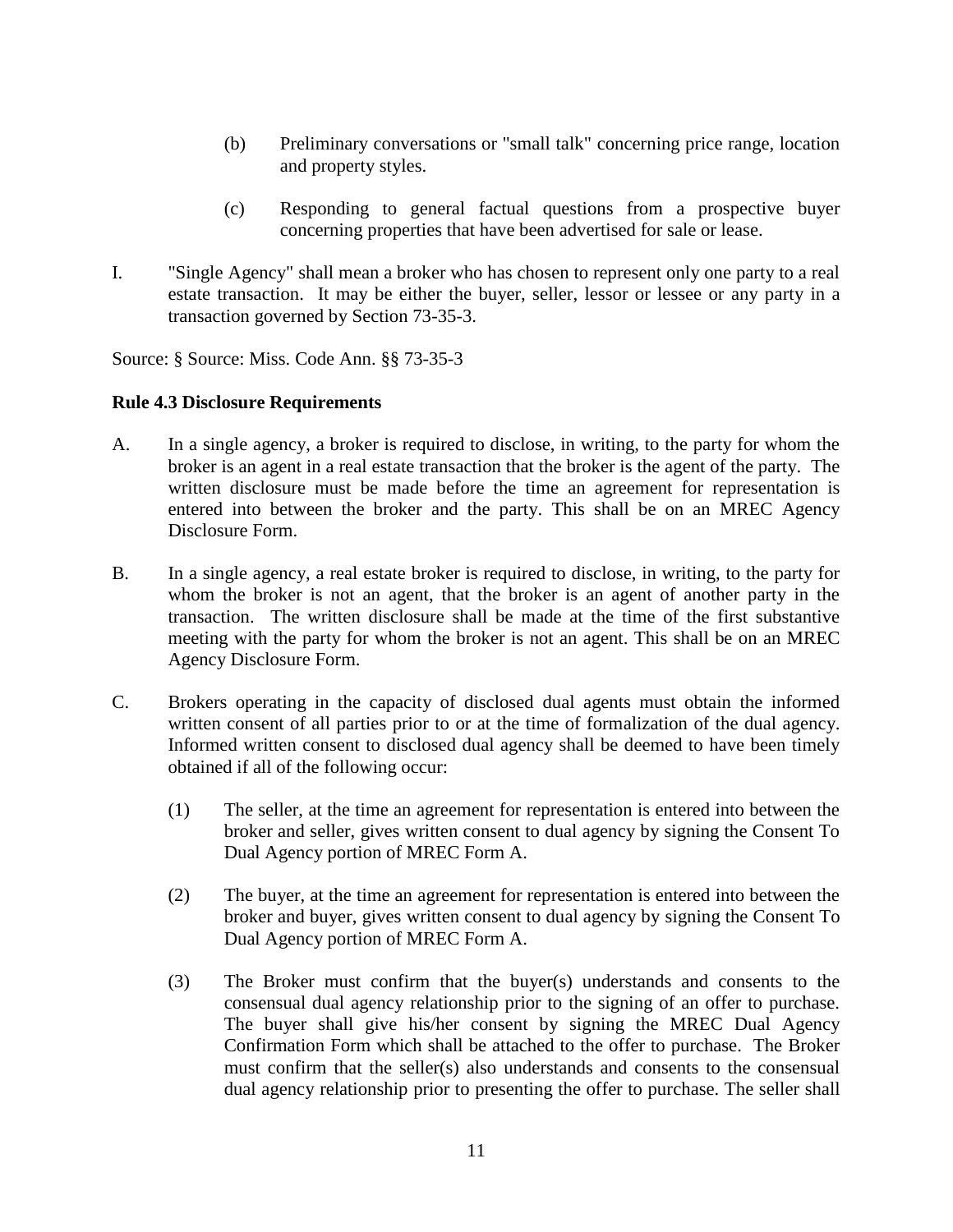give his/her consent by signing the MREC Dual Agency Confirmation Form attached to the buyer's offer. The form shall remain attached to the offer to purchase regardless of the outcome of the offer to purchase.

- D. In the event the agency relationship changes between the parties to a real estate transaction, new disclosure forms will be acknowledged by all parties involved.
- E. In the event one or more parties are not available to sign one or more of the Disclosure Forms, the disclosure will be accomplished orally. The applicable form will be so noted by the Broker and said forms will be forwarded for signature(s) as soon as possible. Written electronic transmission will fulfill this requirement.
- F. In the event any party receiving a disclosure form requests not to sign that form acknowledging receipt, the Broker shall annotate the form with the following statement:

"A COPY OF THIS FORM WAS DELIVERED TO \_\_\_\_\_\_\_\_\_\_\_\_\_\_\_ DATE\_\_\_\_\_\_\_\_\_\_\_\_\_\_\_\_\_\_. RECIPIENT DECLINED TO ACKNOWLEDGE RECEIPT OF THIS FORM."

- G. The terms of the agency relationship shall be ratified on all contracts pertaining to real estate transactions.
- H. The Commission mandated disclosure form may be duplicated in content and size but not altered.
- I. Completed Agency Disclosure Forms shall be maintained in accordance with Rules and Regulations IV. B (6).

Source: Source: Miss. Code Ann. §§ 73-35-3

#### **Rule 4.4 Disclosure Exception**

A licensee shall not be required to comply with the provisions of Section 3, when engaged in transactions with any corporation, non-profit corporation, professional corporation, professional association, limited liability company, partnership, real estate investment trust, business trust, charitable trust, family trust, or any governmental entity in transactions involving real estate.

Operating under this exception in no way circumvents the common law of agency.

Source: Miss. Code Ann. §§ 73-35-35

#### **Part 1601 Chapter 5: Complaint Procedure**

#### **Rule 5.1 Notifications of Complaints to the Commission**

A. All complaints submitted to the Commission shall be properly certified on forms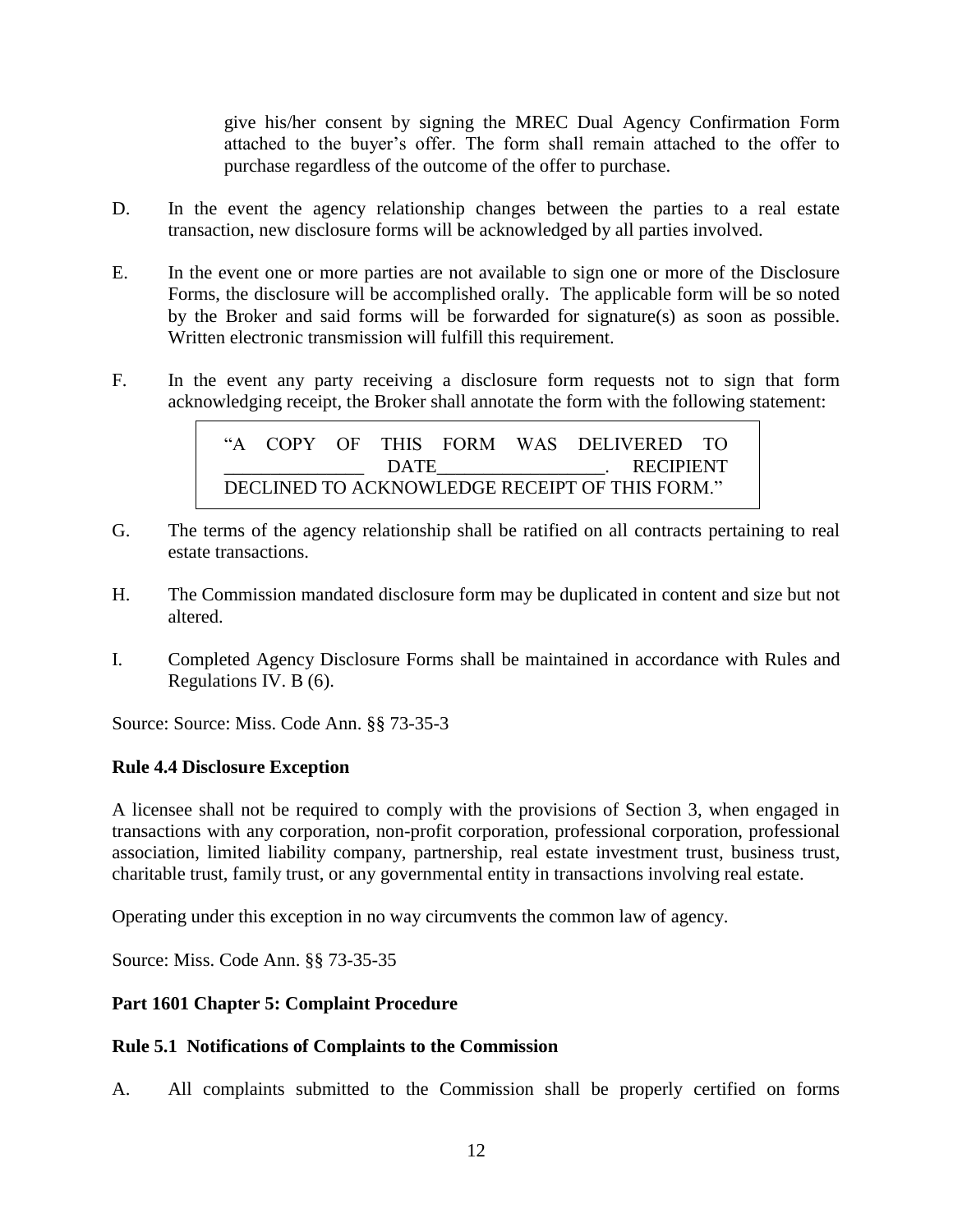furnished by the Commission.

- B. Every licensee shall, within ten days, notify the Real Estate Commission of any adverse court decisions in which the licensee appeared as a defendant.
- C. It shall be mandatory for a responsible broker to notify the Commission if the responsible broker has reason to believe that a licensee for whom the broker is responsible has violated the Real Estate License Law or Rules and Regulations of the Commission.
- D. If a broker finds that a licensee licensed under that broker has been operating independently or through some other broker, the broker shall notify the Commission immediately and forward said individual's license to the Commission.
- E. A Real Estate Commissioner shall avoid private interviews, arguments, briefs or communication that may influence said Commissioner's decision on any pending complaints or hearings.
- F. The expiration, suspension or revocation of a responsible broker's license shall automatically suspend the license of every real estate licensee currently under the supervision of that broker. In such cases, a licensee may transfer to another responsible broker.

Source: Miss. Code Ann. §§ 73-35-35

### **Part 1601 Chapter 6: Continuing Education**

#### **Rule 6.1 Approved Courses**

- A. Any course that meets the educational requirements as set forth in Section 73-35-7 of the Mississippi Real Estate Broker's License Act of 1954, as Amended.
- B. Any course sponsored or provided by the Mississippi Real Estate Commission.
- C. Any course which has been individually approved by the Commission pursuant to the provisions of this rule and which must be approved prior to presentation of the course, except that, in the Commission's discretion, courses which have not received such prior approval but which meet the proper criteria may be approved for credit for licensees who have completed such course.
- D. Any course which has been approved for real estate continuing education by any state or country which is a member of the Association of Real Estate License Law Officials (ARELLO) and which course satisfies the requirements set forth in Rule VI (B) (3) with the exception of instruction in license law which pertains solely to a state other than Mississippi.

Source: Miss. Code Ann. §§ 73-35-35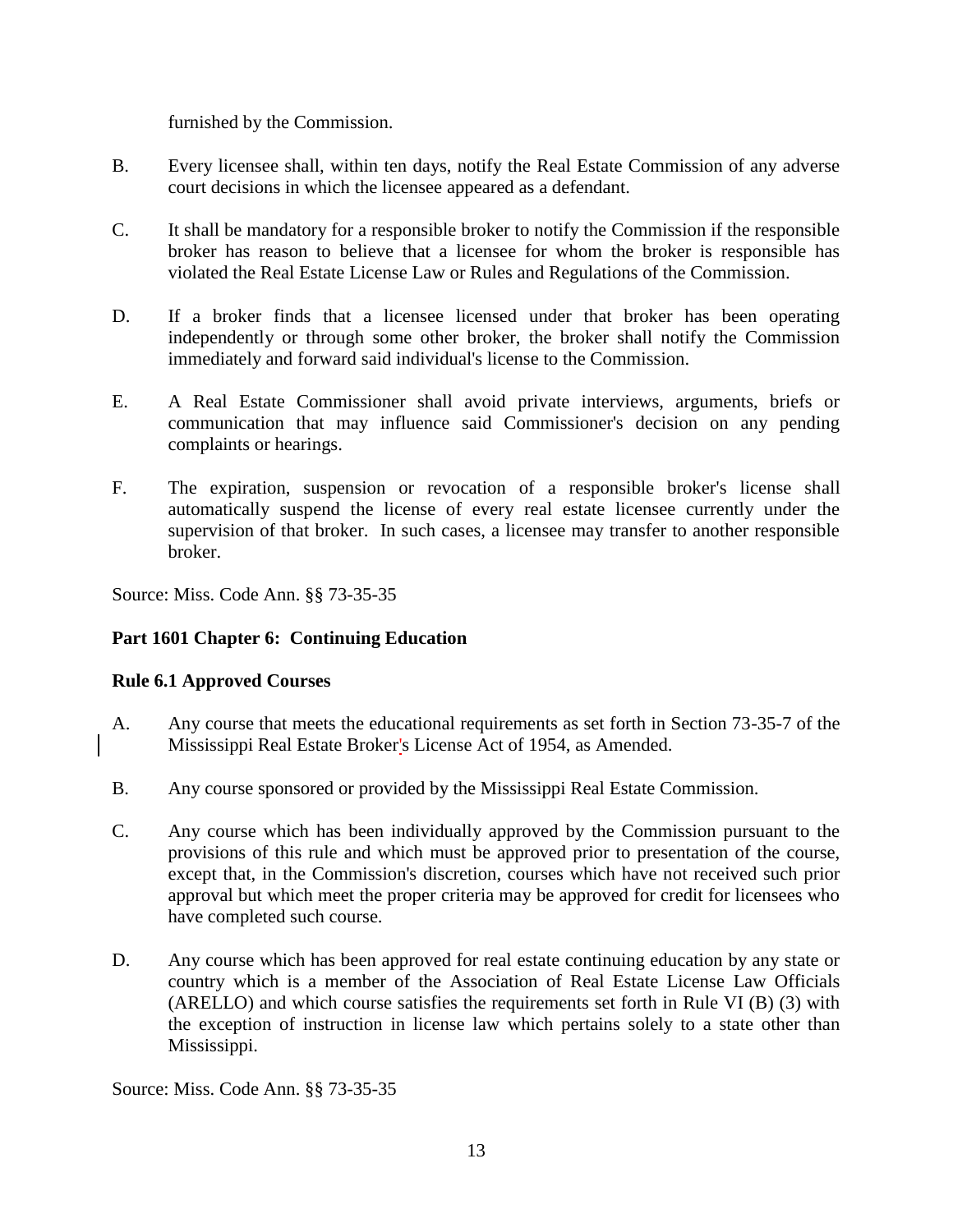### **Rule 6.2 Procedures and Criteria for Approval of Courses**

- A. Definitions:
	- (1) "Provider" any individual person, partnership, association, legally established corporation or LLC, educational organization, or other entity that sponsors, offers, organizes, provides or promotes real estate continuing education courses.
	- (2) "Instructor" a person who delivers educational material information directly to students.
- B. A provider desiring approval of continuing education course referred to in Section 73-35- 18, Mississippi Code of 1972, Annotated, shall make application to the Commission on forms provided by the Commission. The provider, course, and instructor must receive concurrent approval.
- C. All requests for course accreditation shall be submitted on forms provided by MREC and will require copies of all student materials as well as documentation that includes the following:
	- (1) Course descriptions of each subject in the course.
	- (2) Measurable learning objectives for each subject.
	- (3) Specific process for evaluation and improvement of content.
	- (4) Specific processes for selecting and evaluating instructors.
	- (5) Specific processes for record-keeping and the administration of examinations.
- D. For courses offered through distance learning:
	- (1) Courses in Mississippi license law, contract law, and agency shall include course content and application specific to Mississippi practice and custom.
	- (2) Out-of-state providers must provide copies or screen prints of all Mississippi specific content for MREC review and approval.
	- (3) On-line or CD-ROM courses relating to Mississippi license law and agency must include instruction in the use of the Mississippi mandatory forms as well as provide a mechanism for the student to view and download the forms.
- E. Standards for approval of course:
	- (1) A proposed continuing education course shall be a real estate oriented educational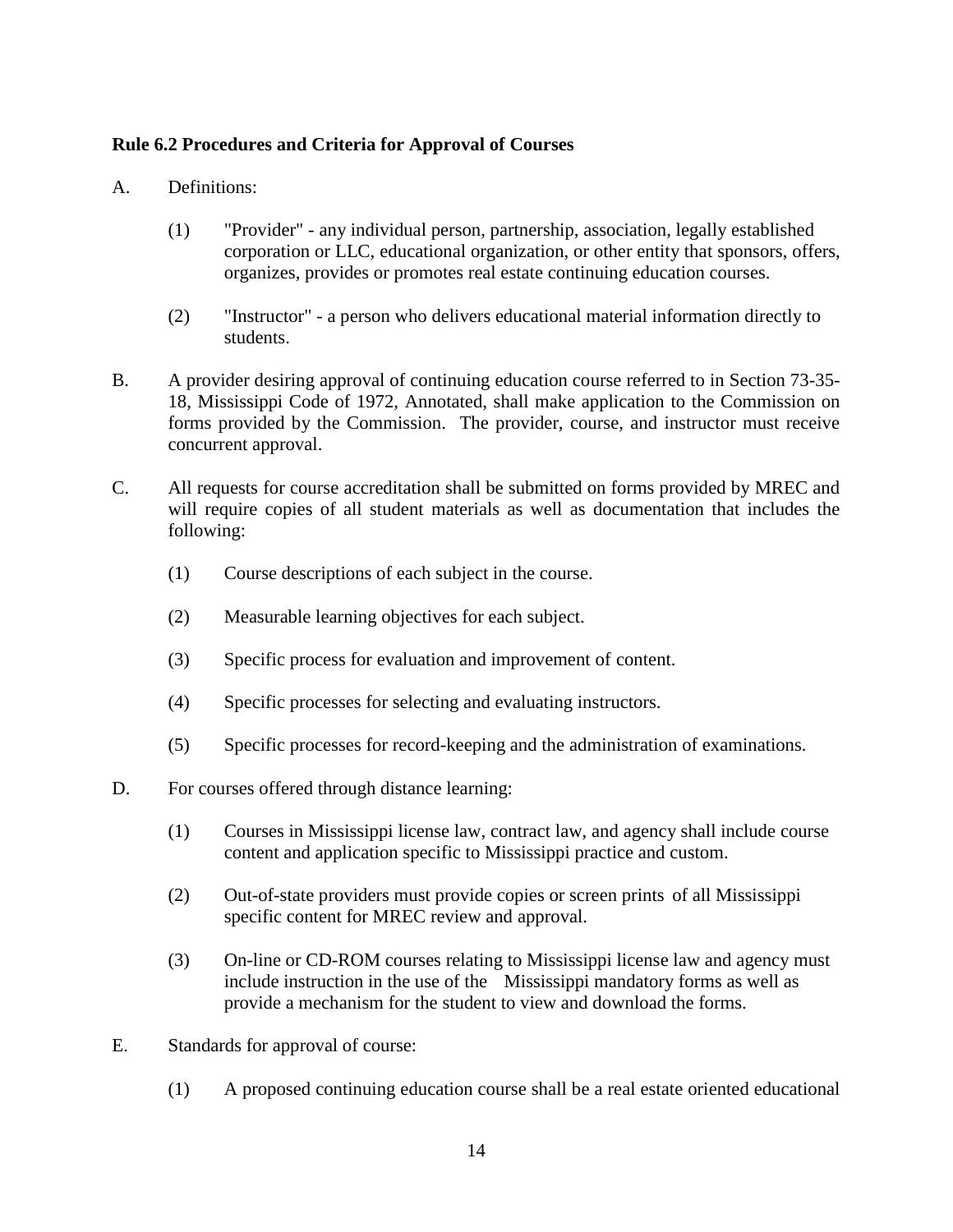session or course intended to improve skills of licensees and to keep licensees abreast of changing real estate practices and laws.

- (2) Courses shall be taught only by approved, qualified instructors.
- (3) Courses shall be offered in minimum two-hour segments.
- (4) Courses, instructors and providers shall be approved for one (1) year periods and shall be required to renew if the course is to be continued.
- (5) Licensees shall physically attend in order to receive a certificate.

Source: Miss. Code Ann. §§ 73-35-35

### **Rule 6.3 Qualifications of Instructors**

The education and experience of the instructor must be appropriate to teach the subject matter.

Source: Miss. Code Ann. §§ 73-35-35

### **Rule 6.4 Administrative Requirements - Applies to VI A. 2. & 3.**

- A. Providers of continuing education courses shall furnish the Commission with a class roster within thirty (30) days after completion of each course listing each Mississippi licensee in attendance in alphabetical order.
- B. Providers will utilize a three-part certificate for the purpose of certifying individual attendance. One designated part shall be returned completed to the commission, one designated part shall be given to each attendee at the conclusion of the course, and the remaining par shall be retained by the provider furnishing such information as may be called for on the certificate.
- C. Attendance and other records of each provider must be kept on file for a period of three years and are subject to inspection by the Commission at any time during normal business hours.

Source: Miss. Code Ann. §§ 73-35-35

#### **Rule 6.5 Advertising and solicitation**

- A**.** An approved real estate provider must include, in all forms of advertising, the school's name and the physical location of its principal place of business.
- B. An approved real estate provider may not advertise through oral statements or written text in such a manner that the statement is included or contained in any advertisement by a real estate broker and no advertisement of a licensed school may refer to the brokerage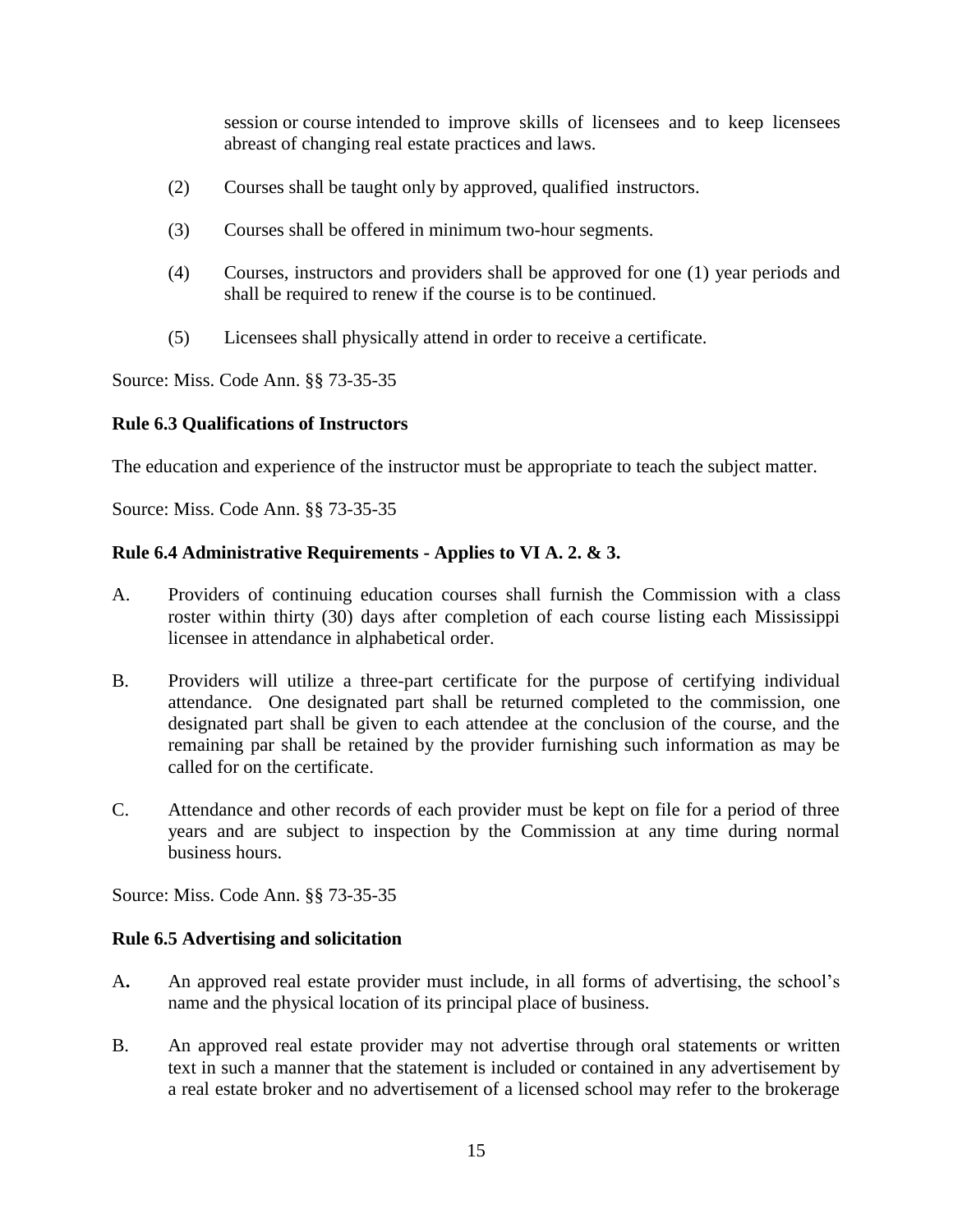operation or include the telephone number of any individual broker.

- C. An approved real estate provider may not:
	- (1) Indicate any name other than the name approved by the Mississippi Real Estate Commission (MREC).
	- (2) Indicate that it has been endorsed, recommended, or certified by the MREC except that the provider may advertise that it is approved by the MREC to provide instruction in real estate courses.
	- (3) Indicate that successful completion of its curriculum will result in passing a real estate licensing exam, may not make any guarantee of employment to a student or prospective student, and may not promote the business or any real estate licensee, real estate franchise, or network.

Source: Miss. Code Ann. §§ 73-35-35

#### **Rule 6.6 Relationship with providers**

- A. No real estate education presentation may be conducted in a facility that is also utilized for conducting the business of real estate brokerage unless all participants are licensees of the brokerage firm conducting the courses.
- B. No real estate education provider will allow in-person or electronic solicitation of students for employment. A provider may not post, distribute, or display written material concerning employment nor use any approved course for the purpose of discussing, inducting, or promoting affiliation with any broker or brokerage firm during the prescribed class hours nor during the breaks between such class hours.
- C. Providers may advertise that a course meets a portion of the continuing education requirements; however, no advertisement shall be used which states or implies that the Mississippi Real Estate Commission has approved or passed on the merits of a course.

Source: Miss. Code Ann. §§ 73-35-35

#### **Rule 6.7 Suspension or Revocation of Approval**

Failure to comply with any provision of this rule shall constitute grounds for suspension or revocation of the approval of a course, a provider or an instructor, or other such action as deemed appropriate by the Commission.

Source: Miss. Code Ann. §§ 73-35-35

#### **Part 1601 Chapter 7: INSPECTION OF OFFERINGS FROM OUT OF STATE**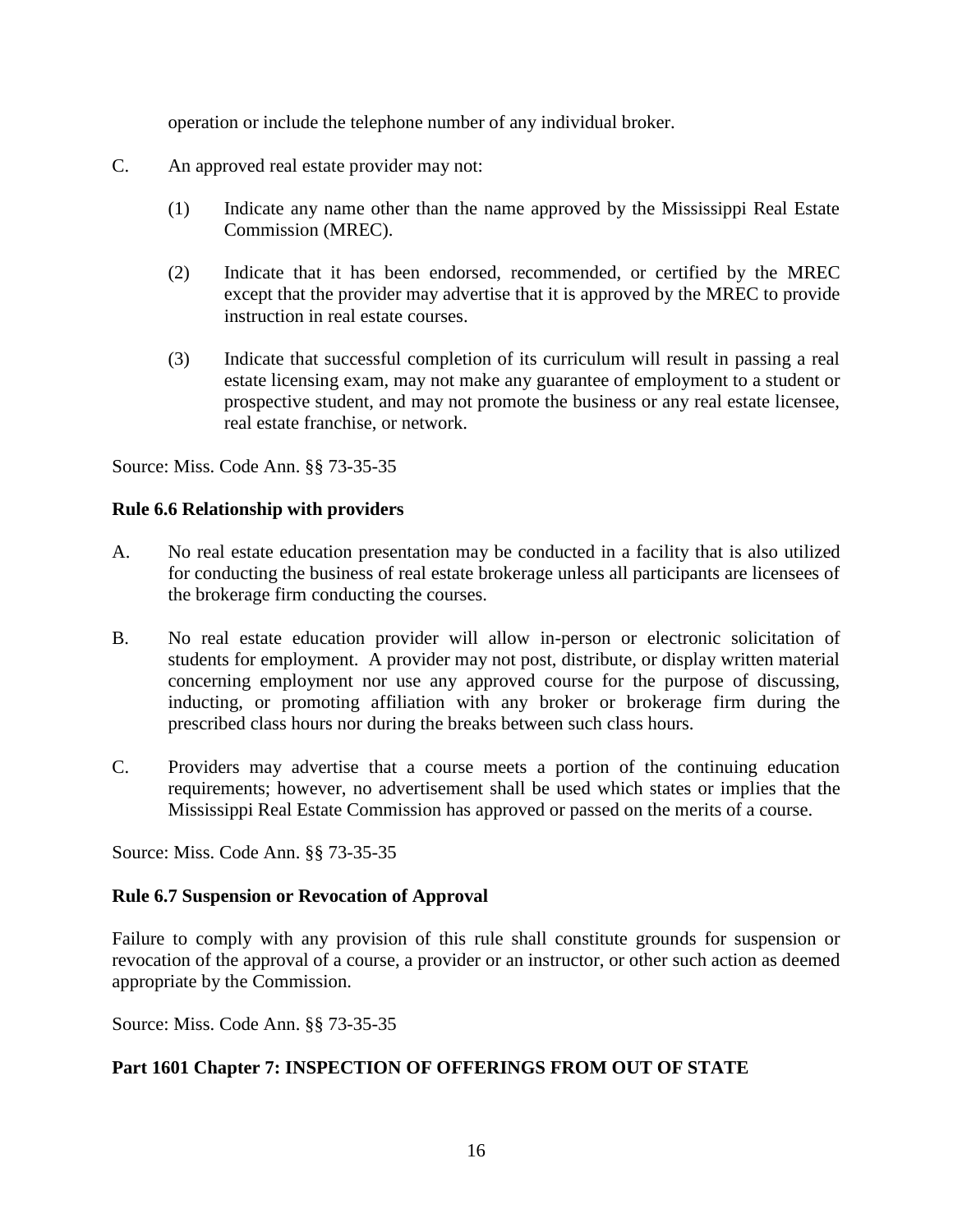### **Rule 7.1 Out-of-state Developers**

Out-of-state land developers who desire to advertise out-of-state property in Mississippi (except in national publications) shall first contact the Mississippi Real Estate Commission to have the property approved for advertising. The Mississippi Real Estate Commission may in its discretion conduct an on-site inspection of the property at the cost of the developer. The developer shall, upon request from the Mississippi Real Estate Commission, provide such documentation which will establish the truth and accuracy of the proposed advertisements. A Mississippi broker who becomes the agent or representative of the out-of-state developer, shall be responsible for the truth and accuracy of representation, offerings and advertising of such properties in the State of Mississippi.

Source: Miss. Code Ann. §§ 73-35-35

### **Part 1601 Chapter 8: Time Shares**

### **Rule 8.1 Licensing**

Any seller, other than the developer and its regular employees, of a timeshare plan within the State of Mississippi must be a licensed Real Estate Broker or Real Estate Salesperson pursuant to and subject to Mississippi Law and the Rules and Regulations of the Mississippi Real Estate Commission.

Source: Miss. Code Ann. §§ 73-35-35

#### **Rule 8.2 Definitions**

- A. "Accommodations" means any structure, service improvement, facility, apartment, condominium or cooperative unit, cabin, lodge, hotel or motel room, or any other private or commercial structure, which is situated on real property and designed for occupancy by one or more individuals.
- B. "Advertising" or "Advertisement" means any written, oral, or electronic communication which contains a promotion, inducement, or offer to sell a timeshare plan, including, but not limited to, brochures, pamphlets, radio and television scripts, electronic media, telephone and direct mail solicitations, and other means of promotion.
- C. "Assessment" means the share of funds required for the payment of common expenses that are assessed from time to time against each timeshare interest owner by the managing entity.
- D. "Association" means the organized body consisting of the owners of timeshare interests in a timeshare plan.
- E. "Common Expenses" means taxes, casualty and liability insurance, and those expenses properly incurred for the maintenance, operation, and repair of all accommodations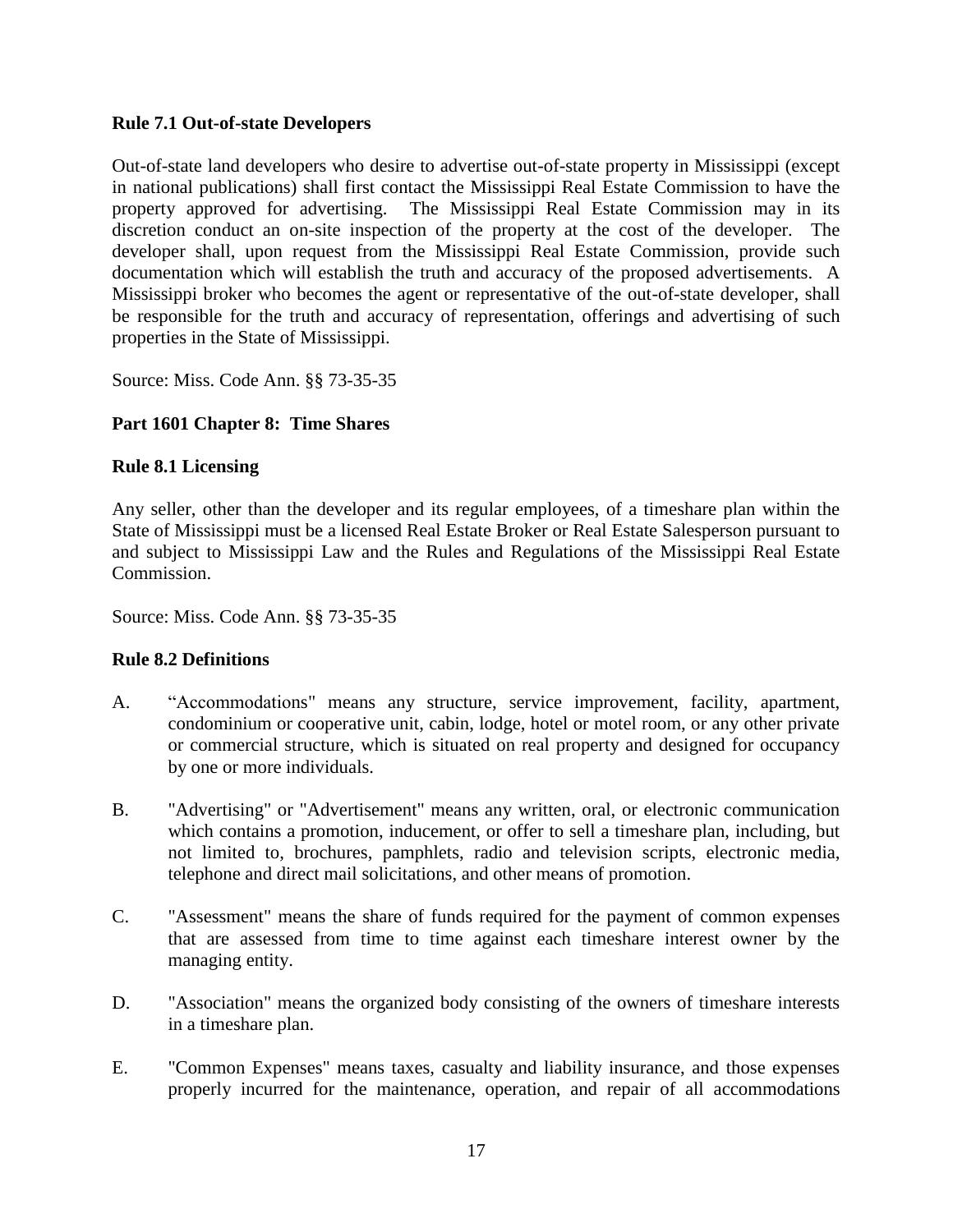constituting the timeshare plan and any other expenses designated as common expenses by the timeshare instrument.

- F. "Developer" means and includes any person who creates a timeshare plan or is in the business of selling timeshare interests, or employs agents to do the same, or any person who succeeds to the interest of a developer by sale, lease, assignment, mortgage, or other transfer, but the term includes only those persons who offer timeshare interests for disposition in the ordinary course of business and does not include those sellers who sell timeshare interests on the developer's behalf.
- G. "Managing entity" means the natural person or other entity that undertakes the duties, responsibilities, and obligations of the management of a timeshare plan.
- H. "Exchange program" means any method, arrangement, or procedure for the voluntary exchange of timeshare interests or other property interests. The term does not include the assignment of the right to use and occupy accommodations to owners of timeshare interests within a timeshare plan. Any method, arrangement, or procedure that otherwise meets this definition in which the purchaser's total contractual financial obligation exceeds three thousand dollars (\$3,000) per any individual, recurring timeshare period, shall be regulated as a timeshare plan in accordance with these rules. For purposes of determining the purchaser's total contractual financial obligation, amounts to be paid as a result of renewals and options to renew shall be included except for the following:
	- (1) the amounts to be paid as a result of any optional renewal that a purchaser, in his or her sole discretion may elect to exercise or
	- (2) the amounts to be paid as a result of any automatic renewal in which the purchaser has a right to terminate during the renewal period at any time and receive a pro rata refund for the remaining unexpired renewal term or
	- (3) amounts to be paid as a result of an automatic renewal wherein the purchaser receives a written notice no less than 30 nor more than 90 days prior to the date of renewal informing the purchaser of the right to terminate prior to the date of renewal.

Notwithstanding these exceptions, if the contractual financial obligation exceeds three thousand dollars (\$3,000) for any three-year period of any renewal term, amounts to be paid as a result of that renewal shall be included in determining the purchaser's total contractual financial obligation.

- I. "Offer to sell", "offer for sale," "offered for sale," or "offer" means solicitation of purchasers, the taking of reservations, or any other method whereby a purchaser is offered the opportunity to participate in a timeshare plan.
- J. "Purchaser" means any person, other than a developer, who by means of a voluntary transfer for consideration acquires a legal or equitable interest in a timeshare plan other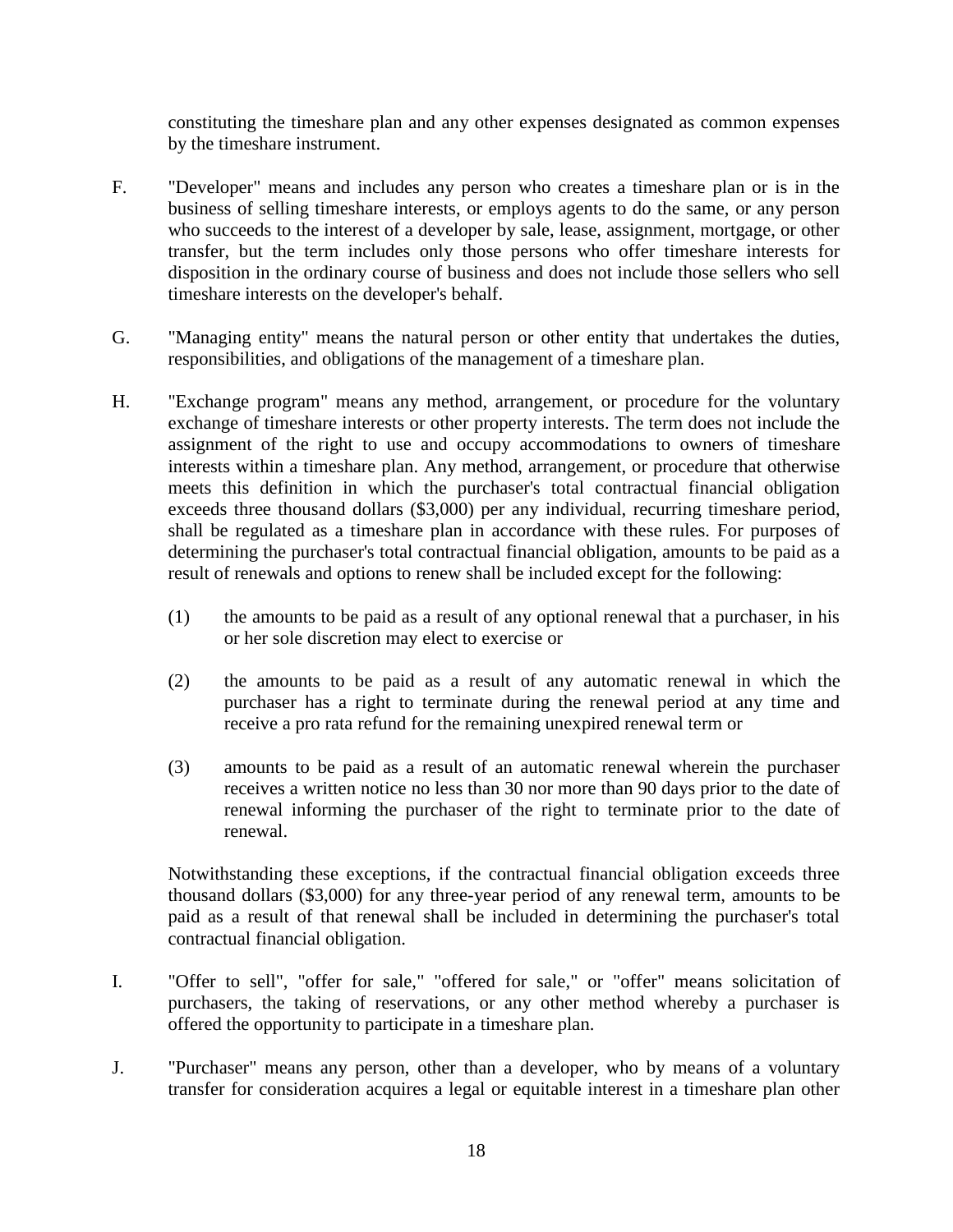than as security for an obligation.

- K. "Reservation system" means the method or arrangement which purchasers are required to utilize in order to reserve the use and occupancy of accommodations in a timeshare plan.
- L. "Seller" means any developer or any other person, or agent or employee thereof: who offers timeshare periods for sale to the public in the ordinary course of business, except a person who has acquired a timeshare period for the person's own use and occupancy and who later offers it for resale.
- M. "Timeshare instrument" means one or more documents, by whatever name denominated, creating or governing the operation of a timeshare plan and includes the declaration or other legal instrument dedicating the accommodations to the timeshare plan.
- N. "Timeshare interest" means and includes either of the following:
	- (1) A "timeshare estate," which is the right to occupy a timeshare property, coupled with a freehold estate or an estate for years with a future interest in a timeshare property or a specified portion thereof.
	- (2) A "timeshare plan" which is the right to occupy a timeshare property, which right is neither coupled with a freehold interest, nor coupled with an estate for years with a future interest, in a timeshare property.
- O. "Timeshare plan" means any arrangement, plan, scheme, or similar device, other than an exchange program, whether by membership agreement, sale, lease, deed, license, right to use agreement, or by any other means, whereby a purchaser, in exchange for consideration, receives ownership rights in or the right to use accommodations for a period of time less than a full year during any given year, on a recurring basis for more than one year, but not necessarily for consecutive years. A timeshare plan may be either of the following:
	- (1) A "single-site timeshare plan" which is the right to use accommodations at a single timeshare property; or
	- (2) A "multi-site timeshare plan" that includes either of the following:
		- (a) A "specific timeshare interest" which is the right to use accommodations at a specific timeshare property, together with use rights in accommodations at one or more other component sites created by or acquired through the timeshare plan's reservation system; or
		- (b) A "non-specific timeshare interest" which is the right to use accommodations at more than one component site created by or acquired through the timeshare plan's reservation system, but including no right to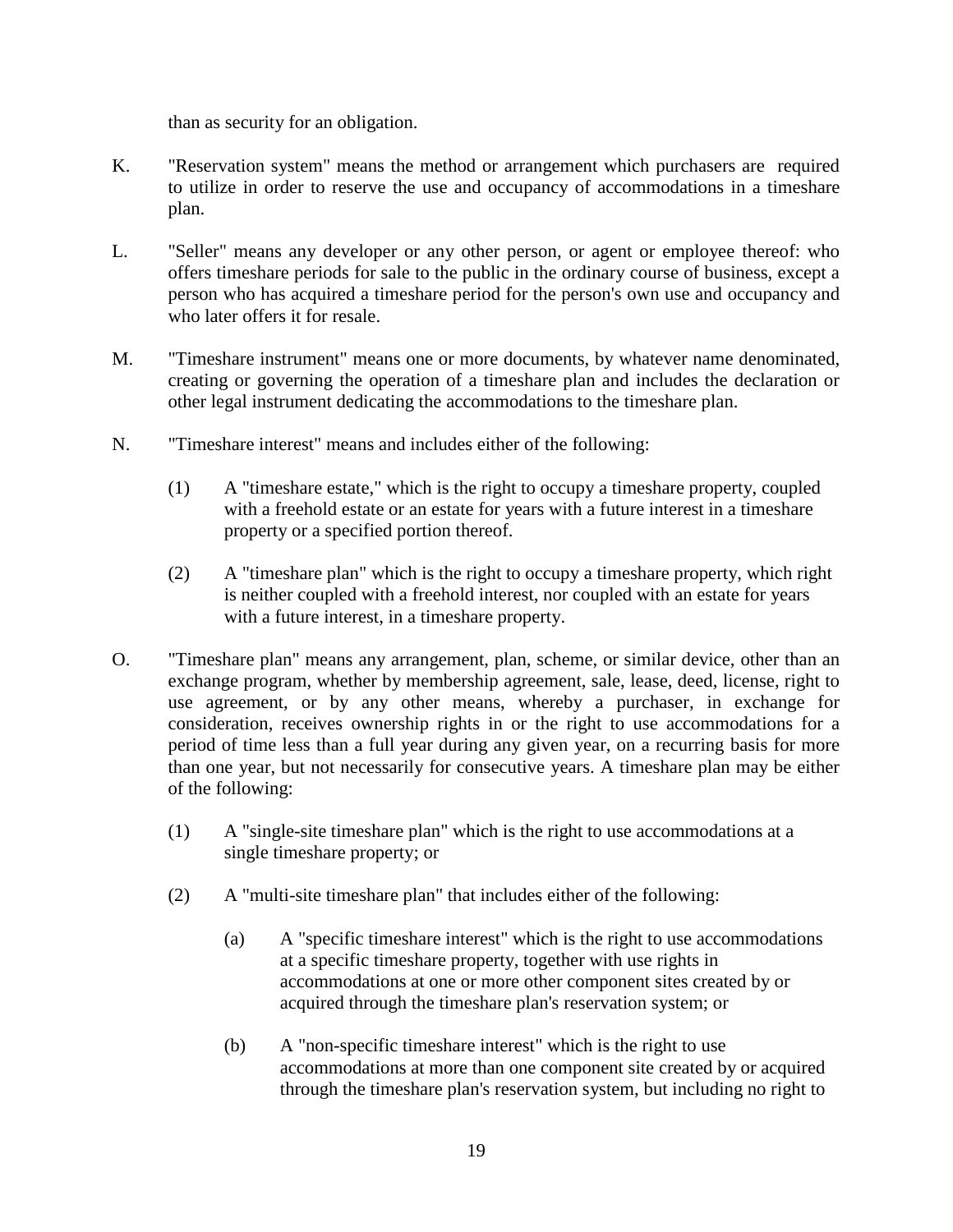#### use any specific accommodation.

- P. "Timeshare property" means one or more accommodations subject to the same timeshare instrument, together with any other property or rights to property appurtenant to those accommodations.
- Q. "Mississippi Real Estate Commission," or "Commission" means the agency of the State of Mississippi created by §73-35-1, *et seq.* To regulate the licensing of real estate brokers and salespersons and by §73-35-35 directed to regulate the sale of timeshare and condominium properties.

Source: Miss. Code Ann. §§ 73-35-35

### **Rule 8.3 Registration**

- A. Developer registration; offer or disposal of interest. A developer, or any of its agents, shall not sell, offer or dispose of a timeshare interest in the state unless all necessary registration requirements are completed and approved by the Mississippi Real Estate Commission, or the sale, offer, or disposition is otherwise permitted by or exempt from these rules. A developer, or any of its agents, shall not sell, offer or dispose of a timeshare interest in the state while an order revoking or suspending a registration is in effect.
- B. Exemptions from developer registration
	- (1) A person is exempt from the registration requirements under the following circumstances.
		- (a) An owner of a timeshare interest who has acquired the timeshare interest from another for the owner's own use and occupancy and who later offers it for resale; or
		- (b) A managing entity or an association that is offering to sell one or more timeshare interests acquired through foreclosure, deed in lieu of foreclosure or gratuitous transfer, if such acts are performed in the regular course of or as incident to the management of the association for its own account in the timeshare plan; or
		- (c) The person offers a timeshare plan located outside of Mississippi in a national publication or by electronic media, which is not directed to or targeted to any individual located in Mississippi and contains appropriate disclaimers; or
		- (d) The person is conveyed, assigned, or transferred more than seven timeshare interests from a developer in a single voluntary or involuntary transaction arid subsequently conveys, assigns, or transfers all of the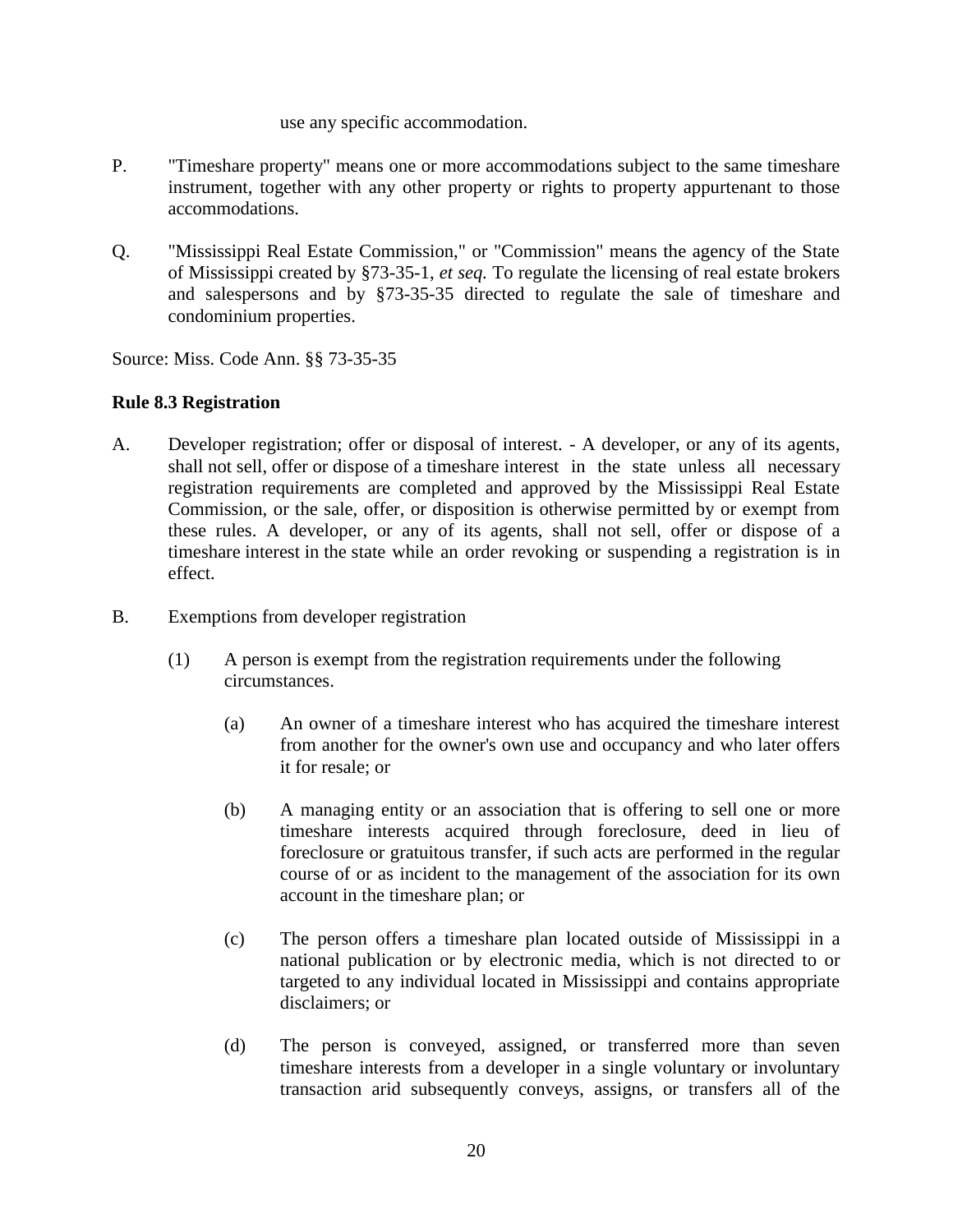timeshare interests received from the developer to a single purchaser in a single transaction.

- (e) (i) The developer is offering a timeshare interest to a purchaser who has previously acquired a timeshare interest from the same developer if the developer has a timeshare plan registered with the Commission, which was originally approved by the Commission within the preceding seven (7) years and, further, provides the purchaser:
	- (A) a cancellation period of at least seven (7) calendar days;
	- (B) all the timeshare disclosure documents that are required to be provided to purchasers as if the sale occurred in the state or jurisdiction where the timeshare property is located; and
	- (ii) By making such an offering or disposition, the person is deemed to consent to the jurisdiction of the Commission in the event of a dispute with the purchaser in connection with the offering or disposition.
- (f) An offering of any plan in which the purchaser's total financial obligation is \$3,000 or less during the term of the plan; for purposes of determining the purchaser's total financial obligation, all amounts to be paid during any renewal or periods of optional renewal shall be included.
- (g) Hotels including any hotel, inn, motel, tourist court, apartment house, rooming house, or other place where sleeping accommodations are furnished or offered for pay if four (4) or more rooms are available therein for transient guests as defined in Miss. Code Ann. §41-49-3.
- (h) Campground, which is located on real property, made available to persons for camping, whether by tent, trailer, camper, cabin, recreational vehicle or similar device and shall include the outdoor recreational facilities located on the real property;
- (i) Hunting camp which means land or facilities located on real property which is established for the principal purpose of hunting or fishing activities which are subject to licensing by the State of Mississippi pursuant to Miss. Code Ann. §49-7-1, *et seq.*
- (j) Owner referrals as described in Section N of these rules.
- C. Developer Registration Requirements
	- (1) Any person who, to any individual in Mississippi, sells, offers to sell, or attempts to solicit prospective purchasers to purchase a timeshare interest, or any person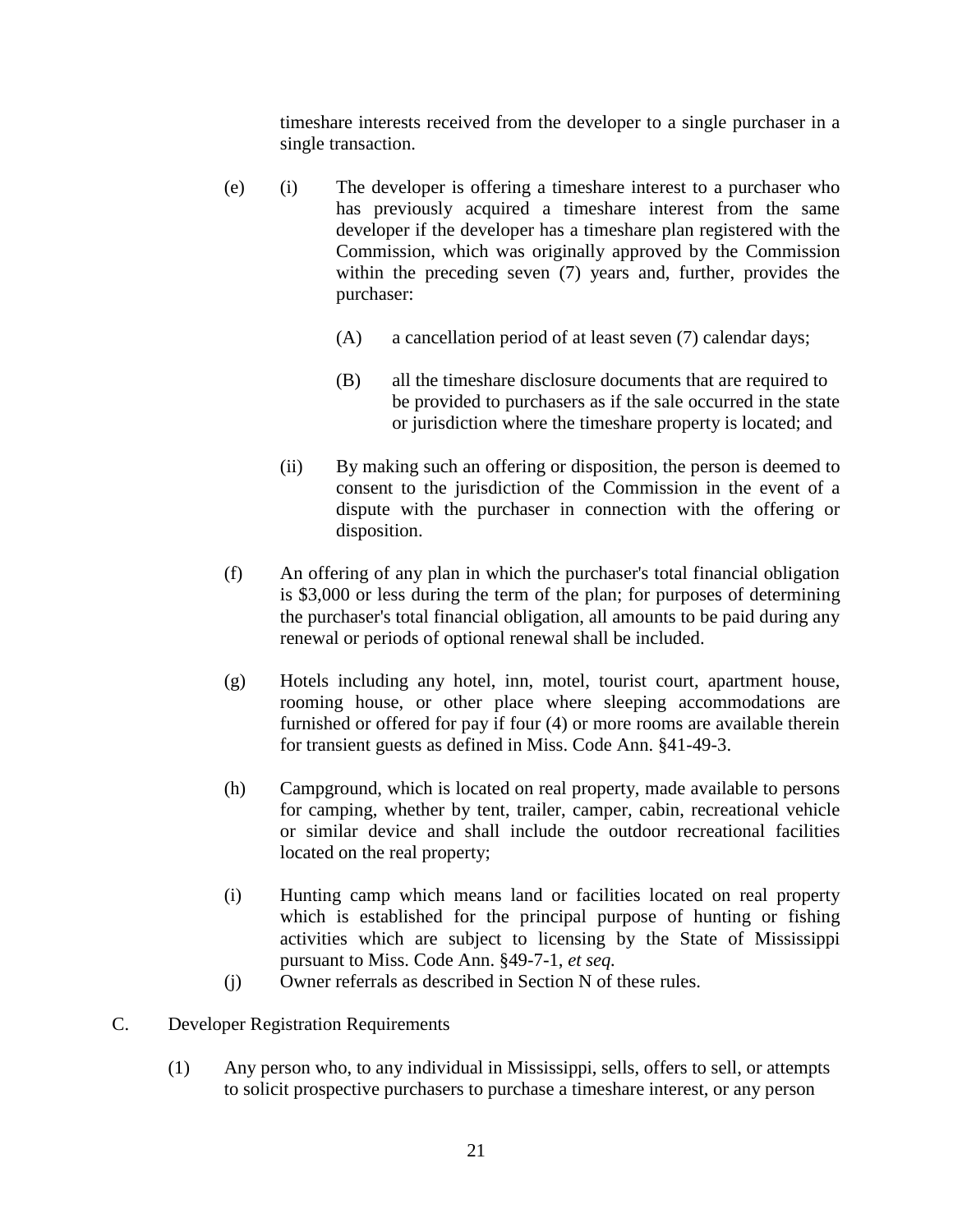who creates a timeshare plan with an accommodation in Mississippi must register the timeshare plan with the Commission unless the timeshare plan is otherwise exempt from this Chapter.

- (2) The developer shall have the duty to supervise and control all aspects of the offering of a timeshare plan including, but not limited to the promotion, advertising, contracting and closing.
- (3) The developer must provide proof as part of the registration that he will comply with escrow, bonding, or other financial assurance requirements for purchaser funds, including escrow during the rescission period, escrow funds until substantial completion, or bonding, letter of credit or other financial assurances acceptable to the Commission.
- (4) All timeshare plans shall maintain a one-to-one purchaser to accommodation ratio, which is the ratio of the number of purchasers eligible to use the accommodations of a timeshare plan on a given day to the number of accommodations available for use within the plan on that day, such that the total number of purchasers eligible to use the accommodations of the timeshare plan during a given calendar year never exceeds the total number of accommodations available for use in the timeshare plan during that year. For purposes of calculation under this subsection, each purchaser must be counted at least once, and no individual timeshare unit may be counted more than 365 times per calendar year (or more than 366 times per leap year). A purchaser who is delinquent in the payment of timeshare plan assessments shall continue to be considered eligible to use the accommodations of the timeshare plan.
- D. Comprehensive registration
	- (1) In registering a timeshare plan, the developer shall provide all of the following information:
		- (a) The developer's legal name, any assumed names used by the developer, principal office, street address, mailing address, primary contact person, telephone, electronic mail and facsimile numbers;
		- (b) The name of the developer's authorized or registered agent in Mississippi upon whom claims may be served or service of process be had, the agent's street address in Mississippi and telephone number;
		- (c) The name, street address, mailing address, primary contact person and telephone, electronic mail and facsimile numbers of any timeshare plans being registered;
		- (d) The name, street address, mailing address and telephone, electronic mail and facsimile numbers of any managing entity of the timeshare plan if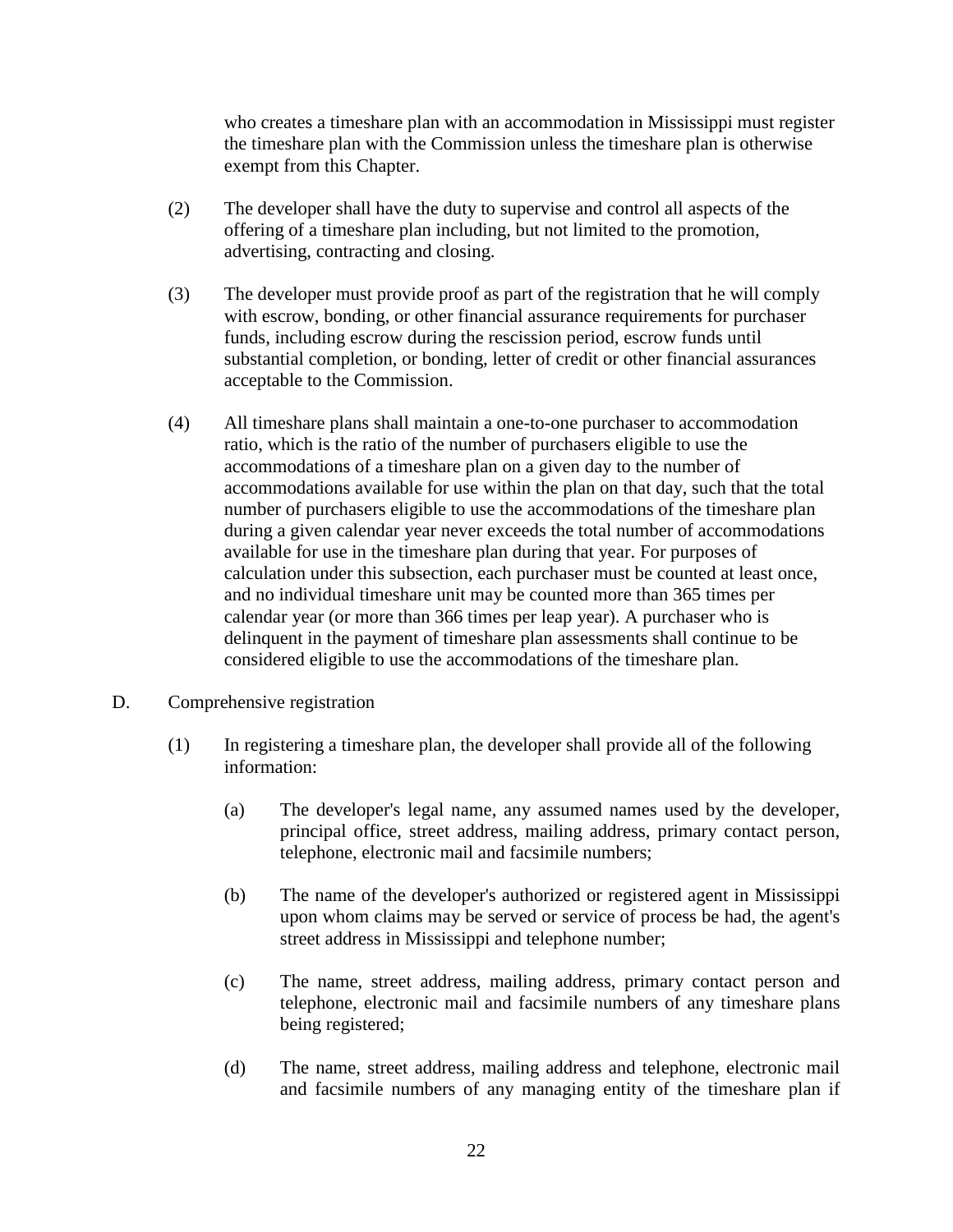other than the developer;

- (e) Current status of title by a title insurance company qualified and registered to do business in Mississippi, or in the jurisdiction where the timeshare plan is located;
- (f) A copy of the proposed or existing covenants, conditions and restrictions applicable to the timeshare plan;
- (g) Exemplars of all contracts, deeds, fact sheets and other instruments to be used in marketing, financing and conveying the timeshare interests;
- (h) A copy of the management agreement for the timeshare plan;
- (i) A detailed description of the furnishing(s) and other personal property to be included in the timeshare plans;
- (j) Agreement of the developer to subsidize maintenance and operation of the timeshare plan, if any;
- (k) Description of other services and amenities advertised with the timesharing plan;
- (l) Evidence of financial assurances, if any;
- (m) Evidence of compliance with escrow or other financial assurance requirements for protection of purchaser funds pursuant to these rules.
- (n) Where the timeshare plan uses a reservation system, the developer shall provide evidence that provisions are in place to assure that, in the event of termination of the operator of the reservation system, an adequate period of continued operation exists to assure a transition to a substitute operator or mechanism for the operation of the reservation system. In addition, there shall be a requirements to transfer all relevant data contained in the reservation system to the successor operator of the system.
- (o) A description of the inventory control system that will ensure compliance with subsection 3.c. of this section.
- (p) A public offering statement which complies with the requirements set forth below; and
- (q) Any other information regarding the developer, timeshare plan, or managing entities, as reasonably required by the Commission for the protection of the purchasers.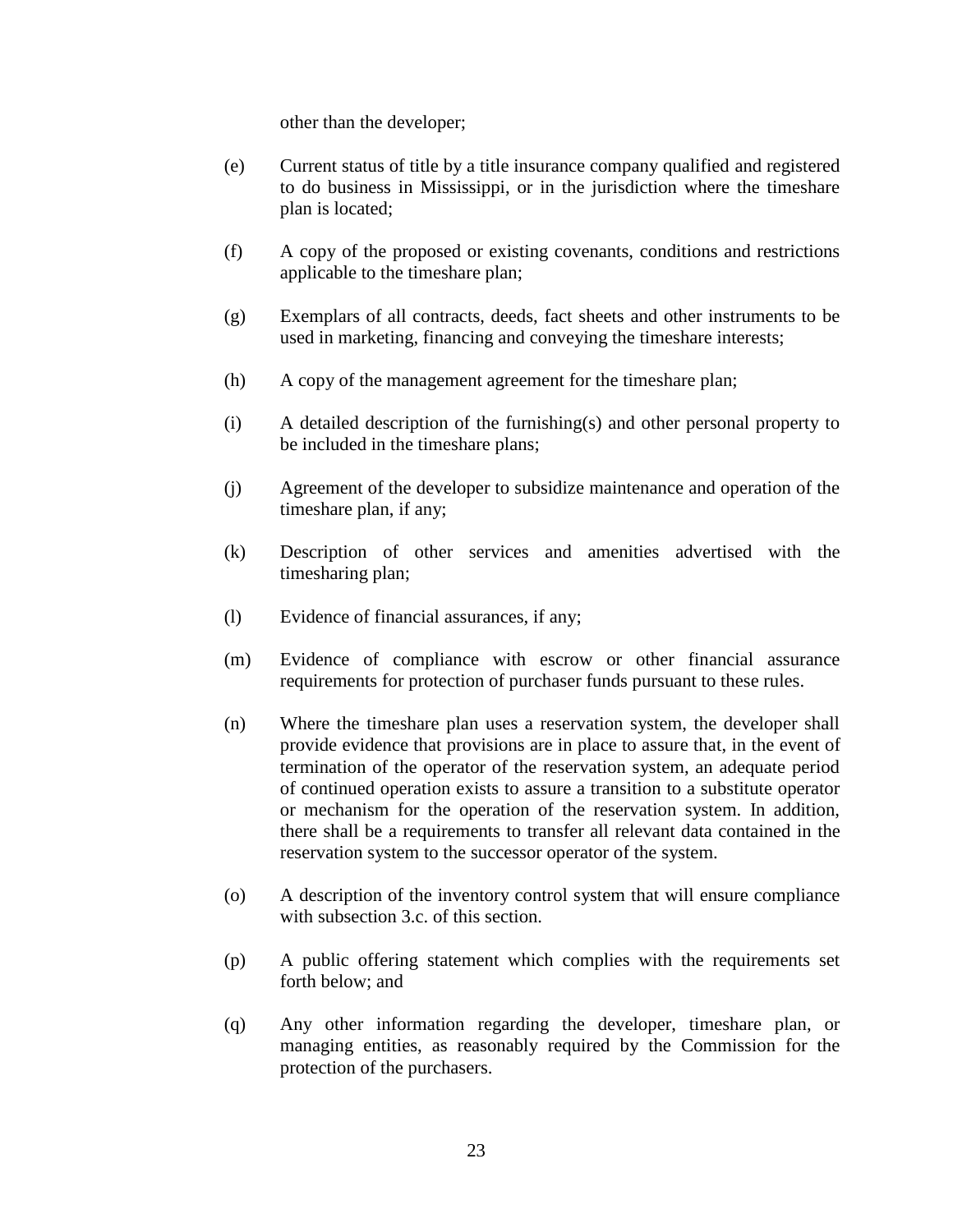#### E. Abbreviated Registration

- (1) The Commission may accept an abbreviated application from a developer of a timeshare plan in which all accommodations are located outside of the state. A developer of a timeshare plan with any accommodation located in Mississippi may not file an abbreviated filing, with the exception of a succeeding developer after a merger or acquisition when the developer's timeshare plan was registered in the state immediately preceding the merger or acquisition.
- (2) As a part of any application for an abbreviated registration, the developer must provide a certificate of registration or other evidence of registration from the appropriate regulatory agency in the jurisdiction in which the accommodations offered in Mississippi are located, or other evidence of compliance by the timeshare plan with the laws of the jurisdiction where the accommodations are located. Such other jurisdiction must have disclosure requirements that are substantially equivalent or greater than the information required to be disclosed to purchasers by these rules. A developer filing an abbreviated registration application must also provide the following:
	- (a) The developer's name, any assumed names used by the developer, the developer's principal office location, mailing address, primary contact person and telephone, electronic mail and facsimile numbers;
	- (b) The name, location, mailing address, primary contact person and the telephone, electronic mail and facsimile numbers of the timeshare plan, if different from the developer;
	- (c) The name of the authorized agent or registered agent in Mississippi upon whom claims can be served or service of process can be had, and the address in Mississippi of the authorized agent or registered agent;
	- (d) The names of any sales entity if other than the developer and the managing' entity and their principal office locations, mailing address and telephone, electronic mail and facsimile numbers;
	- (e) A statement as to whether the timeshare plan is a single-site timeshare plan or a multi-site timeshare plan and, if a multi-site timeshare plan, whether it consists of specific timeshare interests or non-specific timeshare interests;
	- (f) Disclosure of each jurisdiction in which the developer has applied for registration of the timeshare plan and whether the timeshare plan, its developer or any of its sales agents or managing entities utilized were denied registration or were the subject of any disciplinary proceedings;
	- (g) Copies of any disclosure documents required to be given to purchasers or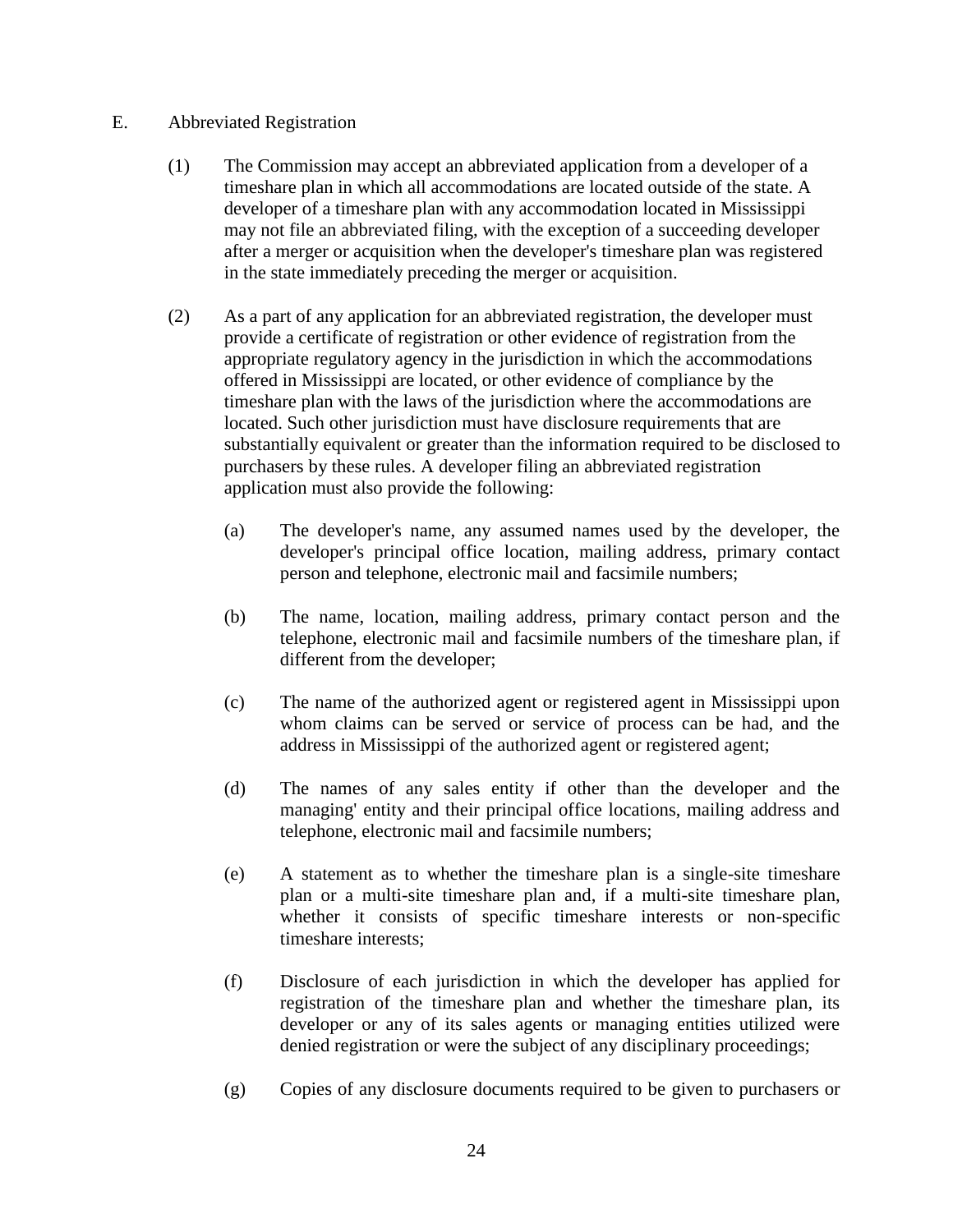required to be filed with the jurisdiction in which the timeshare plan is approved or accepted as may be requested by the Commission;

- (h) The appropriate fees, if any, and
- (i) Other information reasonably required by the Commission or established by rule.
- F. Preliminary Permits
	- (1) The state may grant a preliminary permit allowing the developer to begin offering and selling timeshare interests while the registration is in process. To obtain a preliminary permit, the developer must do all of the following:
		- (a) Submit a formal written request to the Mississippi Real Estate Commission for a preliminary permit;
		- (b) Submit a substantially complete application for registration to the Commission, including any appropriate fees and exhibits;
		- (c) Provide evidence acceptable to the state agency that all funds received by the developer will be placed into an independent escrow account in accordance with the escrow requirements until a final registration has been granted;
		- (d) Give to each purchaser a copy of the proposed public offering statement that the developer has submitted to the Commission with the initial application; and
		- (e) Give to each purchaser the opportunity to cancel the purchase contract during the applicable recission period. The purchaser shall have an additional opportunity to cancel upon the issuance of an approved registration if the Commission determines that there is a material and adverse difference in the disclosures contained in the final public offering statement and those given to the purchaser in the proposed public offering statement.

Source: Miss. Code Ann. §§ 73-35-35

#### **Rule 8.4 Public Offering Statement**

- A. Public Offering Statement Requirements
	- (1) A developer must prepare a public offering statement that shall fully and accurately disclose the facts concerning the timeshare developer and timeshare plan as required by these rules. The developer shall provide the public offering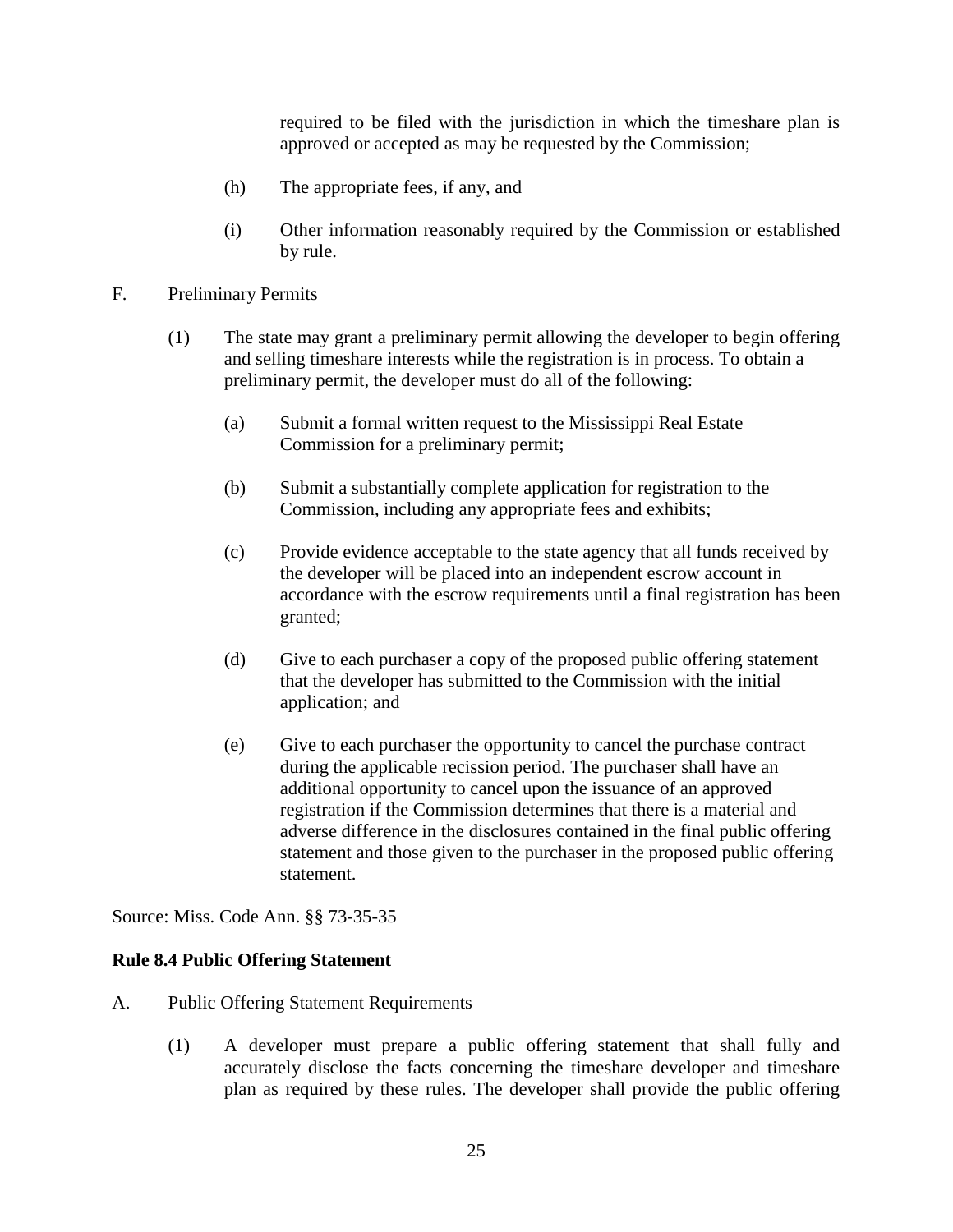statement to each purchaser of a timeshare interest in any timeshare plan prior to execution of the purchase contract. The public offering statement shall be dated and shall require the purchaser to certify in writing the receipt thereof. Upon approval by the Commission, the developer may also deliver the public offering statement on CD ROM or other electronic media.

- (2) With regard to timeshare interests offered in a single-site timeshare plan or in the specific interest of a multi-site timeshare plan, the public offering statement should fully and accurately disclose the following:
	- (a) The name of the developer and the principal address of the developer;
	- (b) Information regarding the developer's business and property management experience;
	- (c) A description of the type of timeshare interests being offered;
	- (d) The number of accommodations and timeshare interests, expressed in periods of seven-days use availability or other time increments applicable to the multi-site timeshare plan for each component site committed to the multi-site timeshare plan and available for use by purchasers, purchasers and a representation about the percentage of useable time authorized for sale, and if that percentage is 100 percent, then a statement describing how adequate periods of time for maintenance and repair will be provided. A general description of the existing and proposed accommodations and amenities of the timeshare plan, including their type and number personal property furnishing the accommodation, any use restrictions, and any required fees for use;
	- (e) A description of any accommodations and amenities that are committed to be built, including, without limitation:
		- (i) the developer's schedule of commencement and completion of all accommodations and amenities;
		- (ii) the estimated number of accommodations per site that may become subject to the timeshare plan;
		- (iii) a brief description of the duration, phases, and operation of the timeshare plan; and
		- (iv) the extent to which financial arrangements have been provided for completion of all promised improvements.
	- (f) If the timeshare plan requires the use of a reservation system, include a description of the reservation system which shall include the following: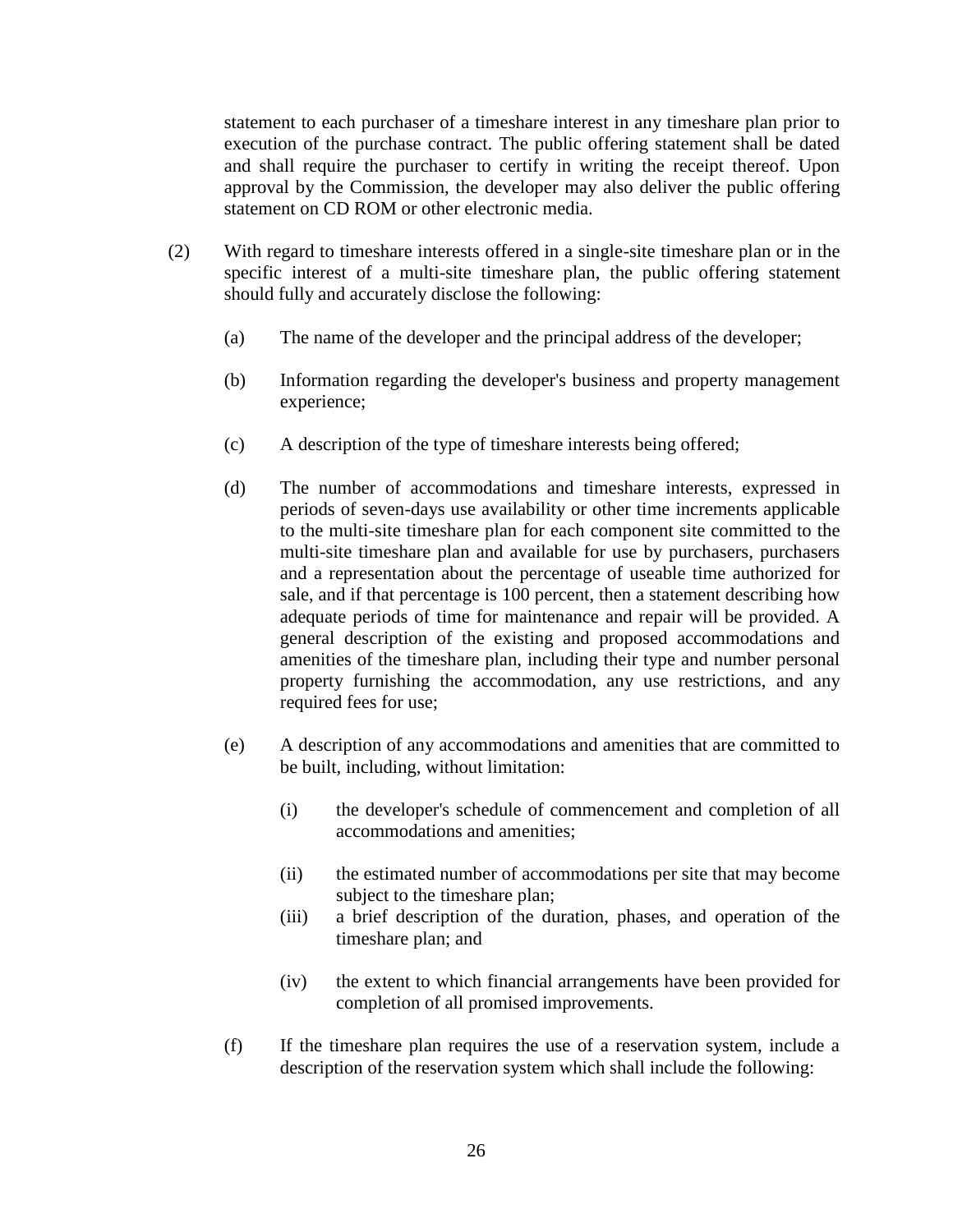- (i) The entity responsible for operating the reservation system, its relationship to the developer, and the duration of any agreement for operation of the reservation system.
- (ii) A summary of the rules and regulations governing access to and use of the reservation system.
- (iii) The existence of and an explanation regarding any priority reservation features that affect a purchaser's ability to make reservations for the use of a given accommodation on a first-come, first-serve basis.
- (iv) An explanation of any demand-balancing standard utilized to assure equitable use of the accommodations among participants.
- (g) The current annual budget, if available, or the projected annual budget for the timeshare plan. The budget must include, without limitations:
	- (i) a statement of the amount included in the budget as a reserve for repairs and replacement;
	- (ii) the projected common expense liability, if any, by category of expenditures for the timeshare plan; and
	- (iii) a statement of any services or expenses not reflected in the budget that the developer provides or pays.
- (h) Information regarding all fees that the purchaser is required to pay in conjunction with the purchase and ownership including, but not limited to, closing cost and annual assessments;
- (i) A description of any liens, defects or encumbrances on or affecting the title to the timeshare interests;
- (j) A description of any financing offered by or available through the developer;
- (k) A statement that within seven (7) calendar days after receipt of the public offering statement or after execution of the purchase contract, whichever is later, a purchaser may cancel any purchase contract for a timeshare interest from a developer together with a statement providing the name and street address to which the purchaser shall mail any notice of cancellation. If by agreement of the parties by and through the purchase contract, the purchase contract allows for cancellation of the purchase contract for a period of time exceeding seven (7) calendar days, then the public offering statement shall include a statement that the cancellation of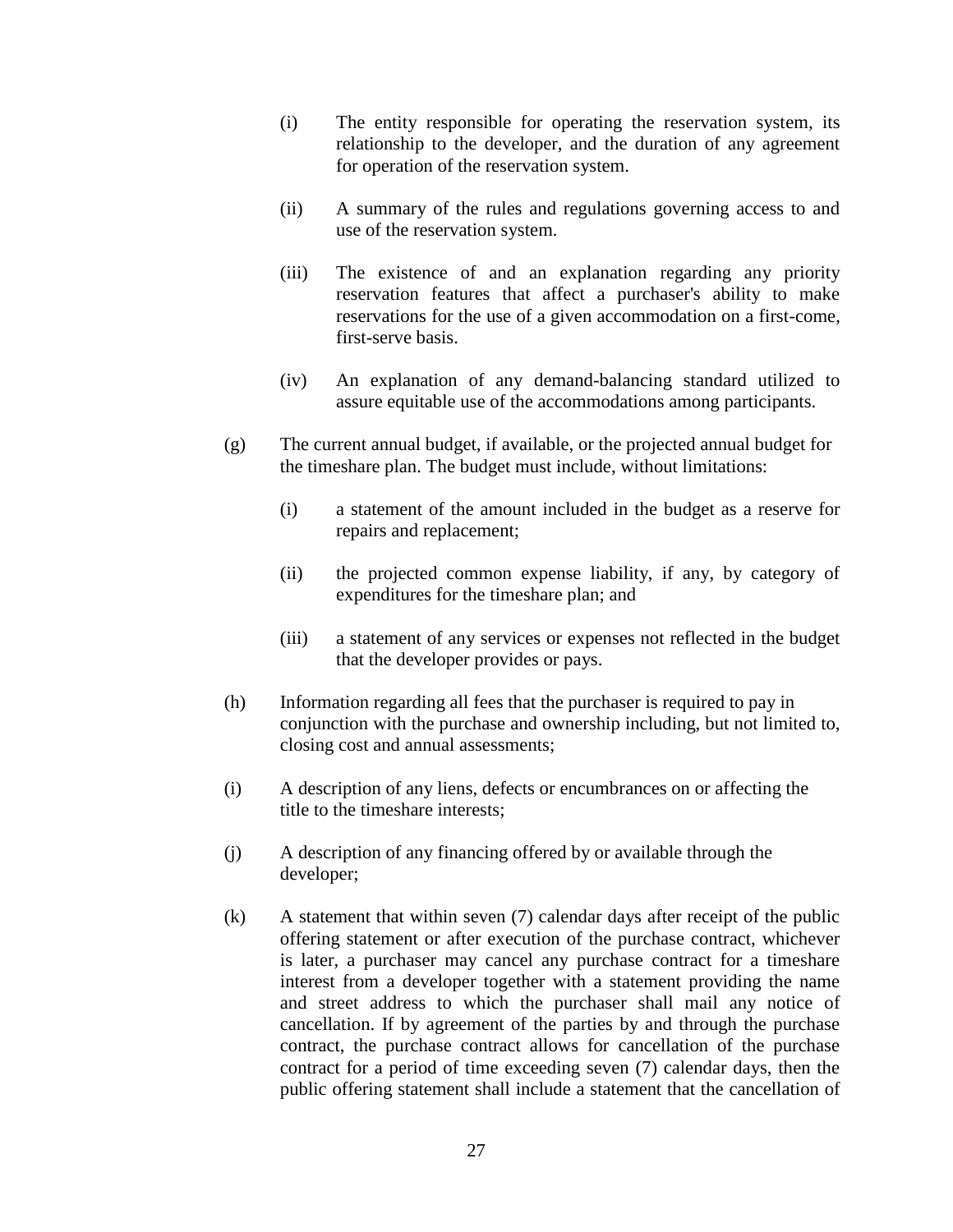the purchase contract is allowing for that period of time exceeding seven (7) calendar days;

- (l) A description of any bankruptcies, pending civil or criminal suits, adjudications, or disciplinary actions of which the developer has knowledge, which would have a material effect on the developer's ability to perform its obligations.
- (m) Any restrictions on alienation of any number or portion of any timeshare interests;
- (n) A statement describing liability and casualty insurance for the timeshare property;
- (o) Any current or expected fees or charges to be paid by timeshare purchasers for the use of any amenities related to the timeshare plan;
- (p) A statement disclosing any right of first refusal or other restraint on the transfer of all or any portion of a timeshare interest.
- (q) A statement of disclosing that any deposit made in connection which the purchase of a timeshare interest shall be held by an escrow agent until expiration of any right to cancel the contract and that any deposit shall be returned to the purchaser if he or she elects to exercise his or her right of cancellation. Alternatively, if the Commission has accepted from the developer a surety bond, irrevocable letter of credit, or other financial assurance in lieu of placing deposits in an escrow account, account:
	- (i) a statement disclosing that the developer has provided a surety bond, irrevocable letter of credit, or other financial assurance in an amount equal to or in excess of the funds that would otherwise be placed in an escrow account and,
	- (ii) a description of the type of financial assurance that has been arranged,
	- (iii) a statement that if the purchaser elects to exercise his or her right of cancellation as provided in the contract, the developer shall return the deposit, and
	- (iv) a description of the person or entity to whom the purchaser shall apply for payment.
- (r) If the timeshare plan provides purchasers with the opportunity to participate in an exchange program, a description of the name and address of the exchange company and the method by which a purchaser accesses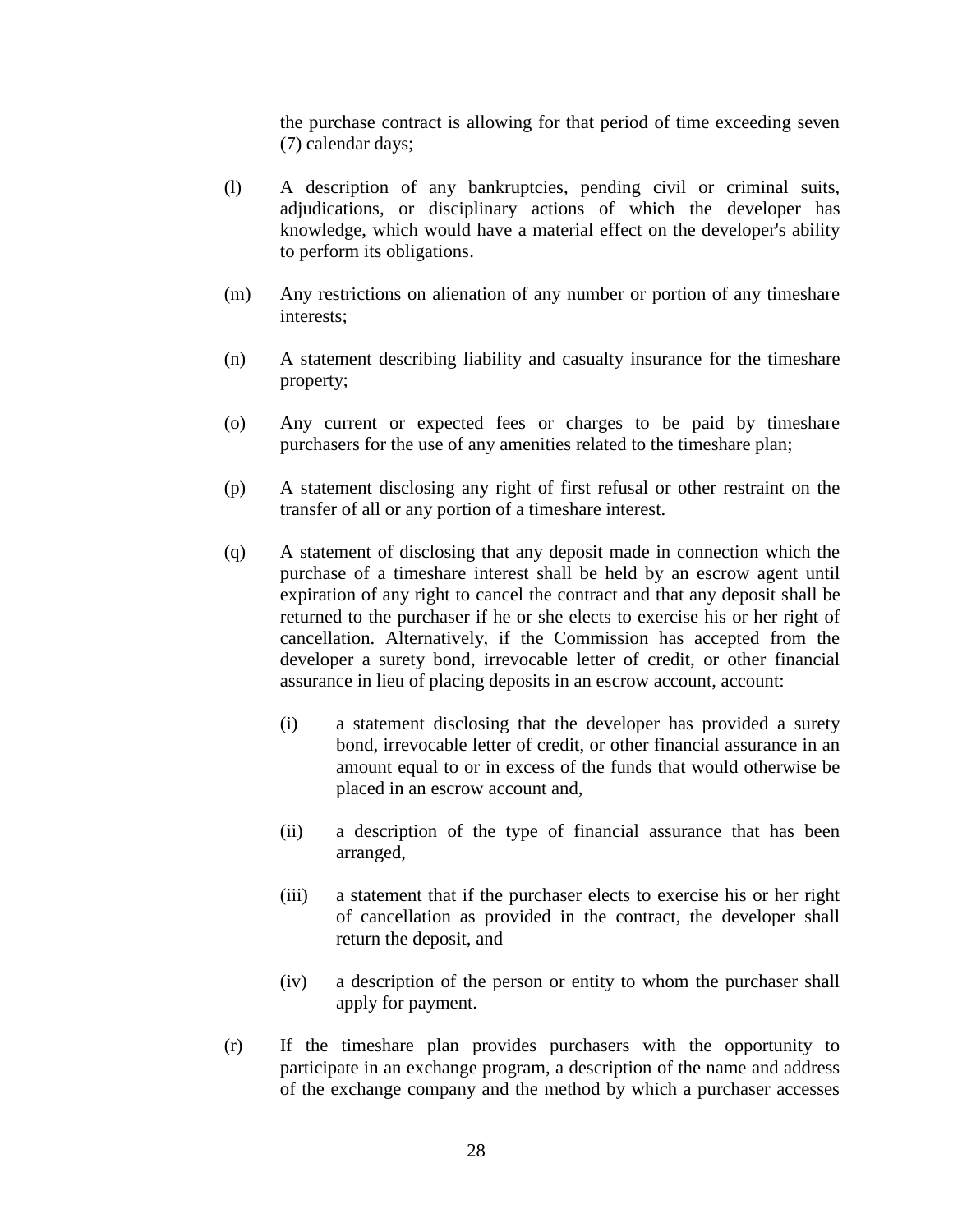the exchange program;

- (s) Such other information reasonable required by the state agency and established by administrative rule necessary for the protection of purchasers of timeshare interests in timeshare plans; and
- (t) Any other information that the developer, with the approval of the Commission, desires to include in the public offering statement.
- (3) Public offering statements for specific timeshare interest and multi-site timeshare plans shall include the following disclosures in addition to those required in (b) above:
	- (a) A description of each component site, including the name and address of each Component site.
	- (b) The number of accommodations and timeshare interest, expressed in periods of seven-day use availability or other time increments applicable to each component site of the timeshare plan, committed to the multi-site timeshare plan and available for use by purchasers, and a representation about the percentage of useable time authorized for sale, and if that percentage is 100 percent, then a statement describing how adequate periods of time for maintenance and repair will be provided.
	- (c) Each type of accommodation in terms of the number of bedrooms, bathrooms, and sleeping capacity, and a statement of whether or not the accommodation contains a full kitchen. For purposes of this description, a "full kitchen" means a kitchen having a minimum of a dishwasher, range, sink, oven, and refrigerator.
	- (d) A description of amenities available for use by the purchaser at each component site.
	- (e) A description of the reservation system, which shall include the following:
		- (i) The entity responsible for operating the reservation systems, its relationship to the developer, and the duration of any agreement for operation of the reservation system.
		- (ii) A summary of the rules and regulations governing access to and use of the reservation system.
		- (iii) The existence of and an explanation regarding any priority reservations for the use of a given accommodation on a first-come, first-served basis.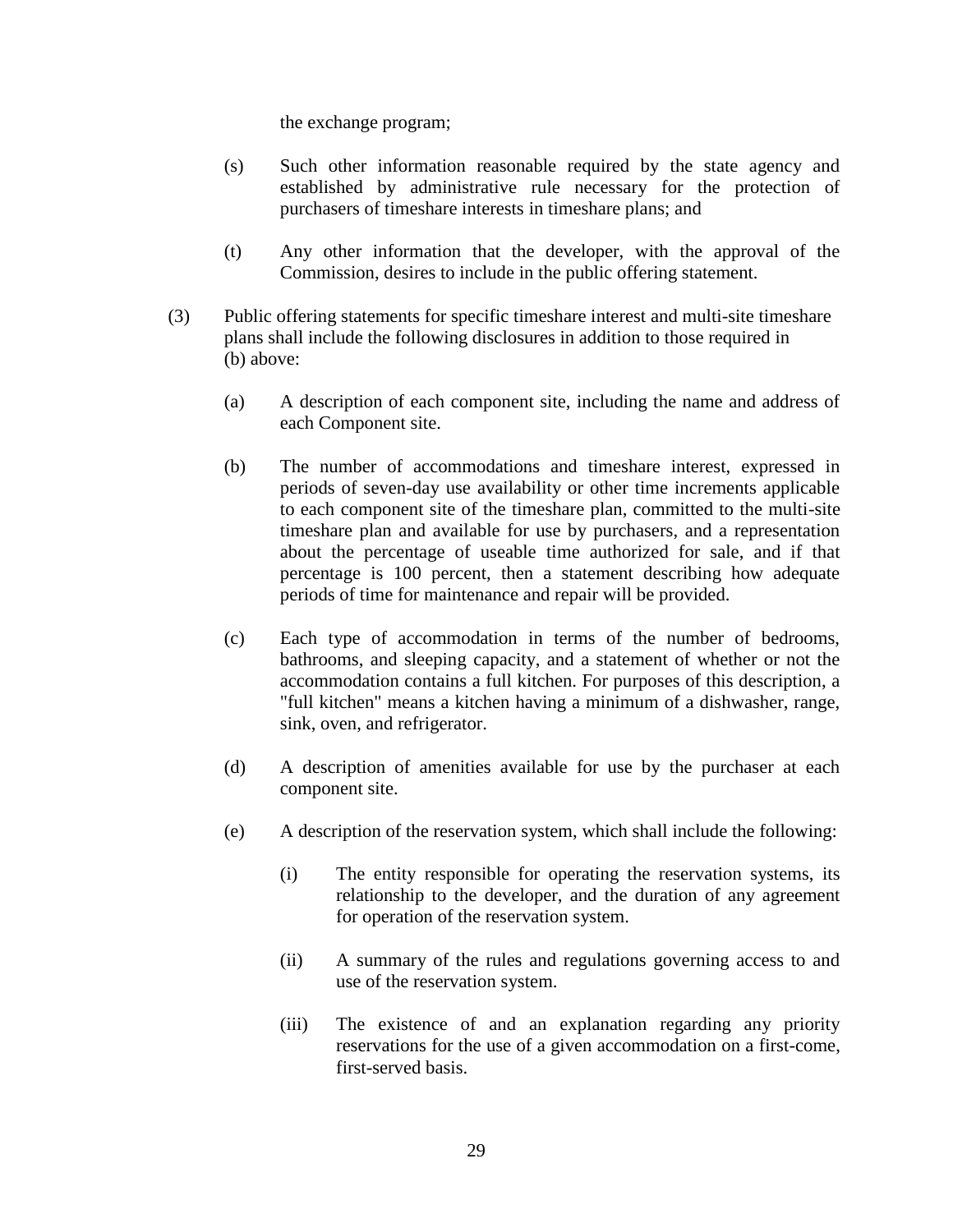- (iv) An explanation of any demand-balancing standard utilized to assure equitable use of the accommodations among participants.
- (v) A description of any method utilized to permit additions, substitutions, or deletions of accommodations.
- (vi) A description of any criteria utilized in the use and operation of the reservation system (such as historical occupancy levels by season, location, demand, etc.)
- (f) The name and principal address of the managing entity of the multi-site timeshare plan and description of the procedures, if any, for altering the powers and responsibilities of the managing entity and for removing or replacing it.
- (g) A description of any right to make any addition, substitutions, or deletion of accommodations, amenities, or component sites, and a description of the basis upon which accommodations, amenities, or component sites may be added to, substituted in, or deleted from the multi-site timeshare plan.
- (h) A description of the purchaser's liability for any fees associated with the multi-site timeshare plan.
- (i) The location of each component site of the multi-site timeshare plan, the historical occupancy of each component site for the prior 12-month period, if the component site was part of the multi-site timeshare plan during the 12-month time period, as well as any periodic adjustment or amendment to the reservation system that may be needed in order to respond to actual purchaser use patterns and changes in purchaser use demand for the accommodations existing at that time within the multi-site timeshare plan.
- (j) Any other information that the developer, with the approval of the Commission, desires to include in the timeshare disclosure statement.
- (4) Public offering statements for nonspecific timeshare multi-site timeshare plans shall include the following:
	- (a) The name and address of the developer.
	- (b) A description of the type of interest and usage rights the purchaser will receive.
	- (c) A description of the duration and operation of the timeshare plan.
	- (d) A description of the type of insurance coverage provided for each component site.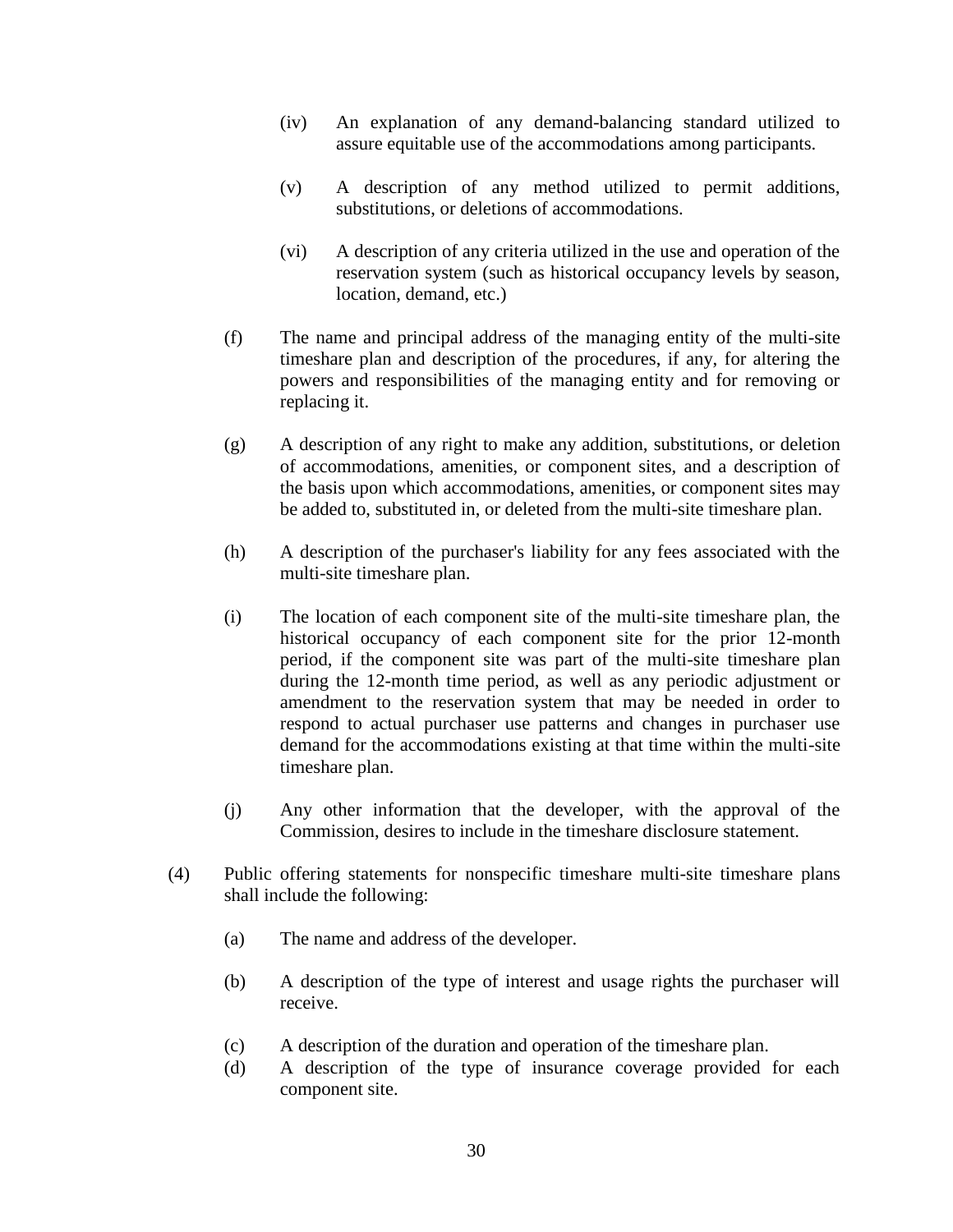- (e) An explanation of who holds title to the accommodations of each component site.
- (f) A description of each component site, including the name and address of each component site.
- (g) The number of accommodations and timeshare interest, expressed in periods of seven-day use availability or other time increments applicable to the multi-site timeshare plan for each component site committed to the multi-site timeshare plan and available for use by purchasers. purchasers and a representation about the percentage of useable time authorized for sale, and if that percentage is 100 percent, then a statement describing how adequate periods of time for maintenance and repair will be provided.
- (h) Each type of accommodation in terms of the number of bedrooms, bathrooms, and sleeping capacity, and a statement of whether or not the accommodation contains a full kitchen. For purposes of this description, a "full kitchen" means a kitchen having a minimum of a dishwasher, range, sink, oven, and refrigerator.
- (i) A description of amenities available for use by the purchaser at each component site.
- (j) A description of any incomplete amenities at any of the component sites along with a statement as to any assurance for completion and the estimated date the amenities will be available.
- (k) The location of each component site of the multi-site timeshare plan, the historical occupancy of each component site for the prior 12-month period, if the component site was part of the multi-site timeshare plan during such 12-month time period, as well as any periodic adjustment or amendments to the reservation system that may be needed in order to respond to actual purchaser use patterns and changes in purchaser use demand for the accommodations existing at that time within the multi-site timeshare plan.
- (l) A description of any rights to make any additions, substitutions, or deletions of accommodations, amenities, or component sites, and a description of the basis upon which accommodations, amenities, or component sites may be added to, substituted in, or deleted form the multisite timeshare plan.
- (m) A description of the reservation system that shall included all of the following: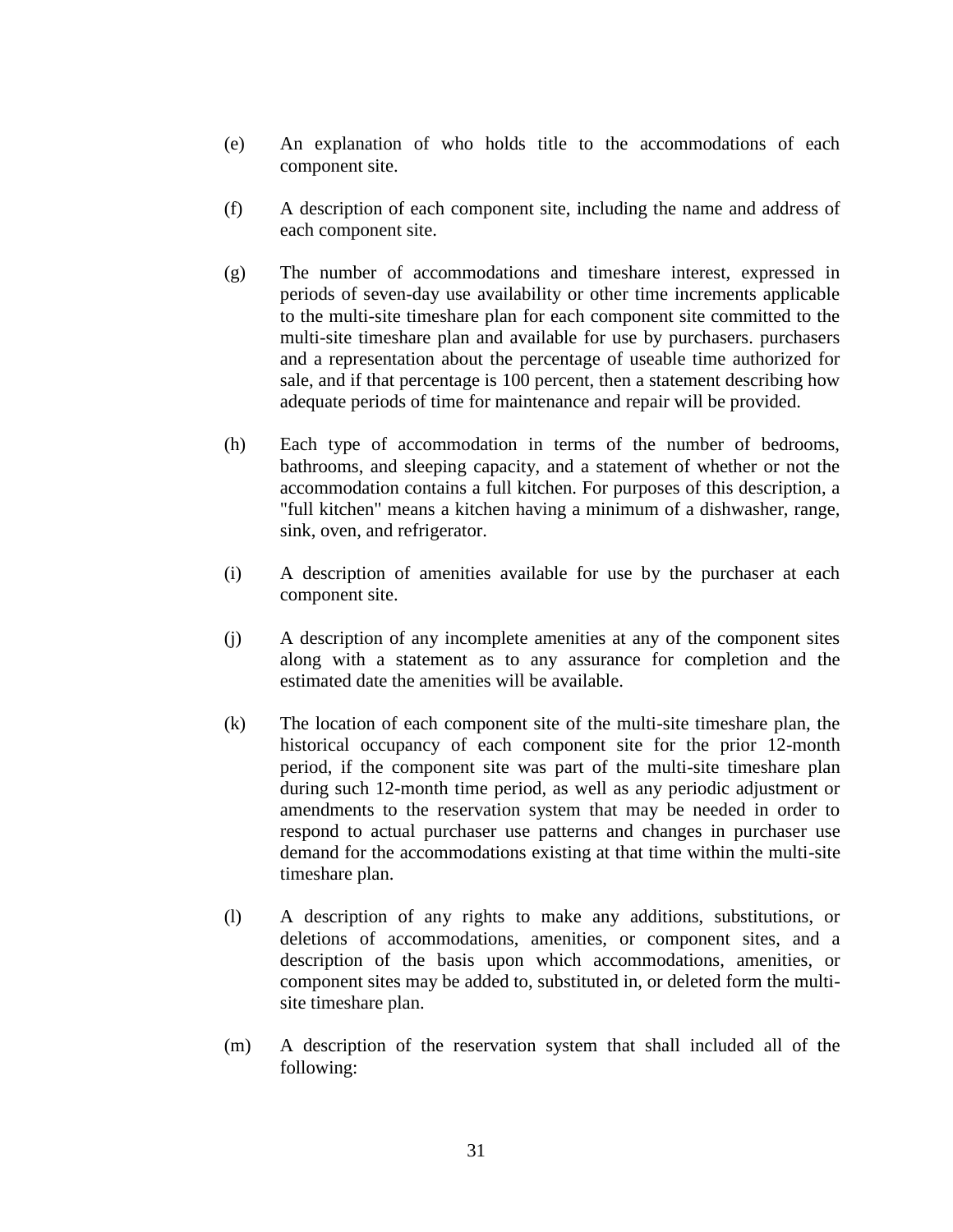- (i) The entity responsible for operating the reservation system, its relationship to the developer, and the duration of any agreement for operation of the reservation system.
- (ii) A summary of the rules and regulations governing access to and use of the reservation system.
- (iii) The existence of and an explanation regarding any priority reservation features that affect a purchaser's ability to make reservations for the use of a given accommodation on a first-come, first-served basis.
- (n) The name and principal address of the managing entity for the multi-site timeshare plan and a description of the procedures, if any, for altering the powers and responsibilities of the managing entity and for removing or replacing it, and a description of the relationship between a multi-site timeshare plan managing entity and the managing entity of the component sites of a multi-site timeshare plan, if different from the multi-site timeshare plan managing entity.
- (o) The current annual budget as provided in Section L. of these rules, along with the projected assessments and a description of the method of calculation and apportioning the assessments among purchasers, all of which shall be attached as an exhibit to the public offering statement.
- (p) Any current fees or charges to be paid by timeshare purchasers for the use of any amenities related to the timeshare plan and statement that the fees or charges are subject to change.
- (q) Any initial or special fee due from the purchaser at closing, together with a description of the purpose and method of calculating the fee.
- (r) A description of any financing offered by or available through the developer.
- (s) A description of any bankruptcies, pending civil or criminal suits, adjudications, or disciplinary actions of which the developer has knowledge, which would have a material effect on the developer's ability to perform its obligations.
- (t) A statement disclosing any right of first refusal or other restraint on the transfer of all or any portion of a timeshare interest.
- (u) A statement disclosing that any deposit made in connection with the purchase of a timeshare interest shall be held by an escrow agent until expiration of any right to cancel the contract and that any deposit shall be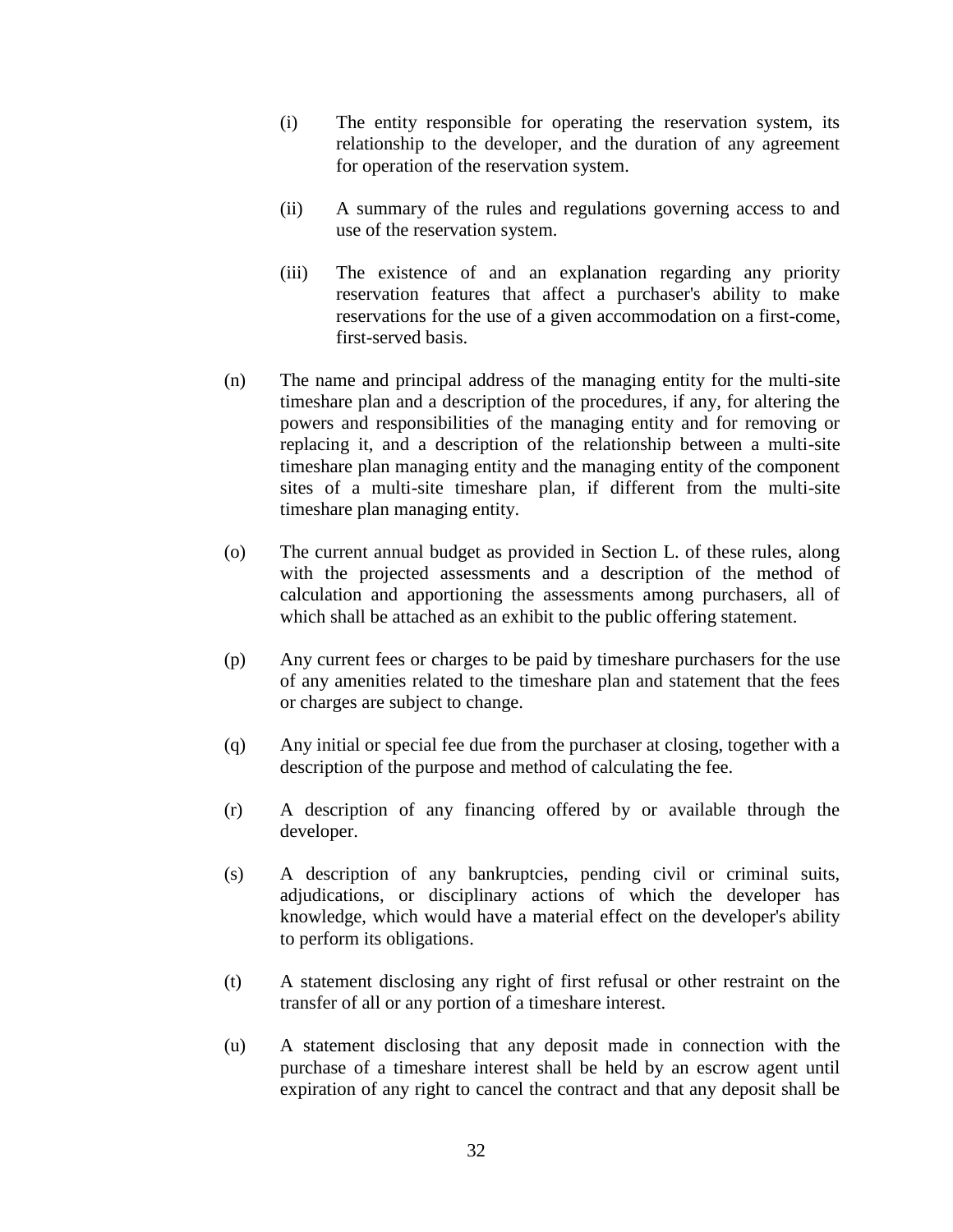returned to the purchaser if he or she elects to exercise his or her right of cancellation. Alternatively, if the Commission has accepted from the developer a surety bond, irrevocable letter of credit, or other financial assurance in lieu of placing deposits in an escrow account, account: (i) a statement disclosing that the developer has provided a surety bond, irrevocable letter of credit, or other financial assurance in an amount equal to or in excess of the funds that would otherwise be placed in an escrow account and, (ii) a description of the type of financial assurance that has been arranged, (iii) a statement that if the purchaser elects to exercise his or her right of cancellation as provided in the contract, the developer shall return the deposit, and (iv) a description of the person or entity to whom the purchaser should apply for payment.

- (v) If the timeshare plan provides purchasers with the opportunity to participate in an exchange program, a description of the name and address of the exchange company and the method by which a purchaser accesses the exchange program.
- (w) Any other information that the developer, with the approval of the Commission, desires to include in the timeshare disclosure statement.

Source: Miss. Code Ann. §§ 73-35-35

#### **Rule 8.5 Amendment to Registration Information and Public Offering Statement:**

The developer shall amend or supplement its Public Offering Statement and registration information to reflect any material change in any information contained therein. All such amendments, supplements and changes shall be filed with and approved by the Commission. Each approved amendment to the Public Offering Statement, other than an amendment made only for the purpose of the addition of a phase or phases to the timeshare plan in the manner described in the timeshare instrument or any amendment that does not materially alter or modify the offering in a manner that is adverse to a purchaser, shall be delivered to a purchaser no later than 10 days prior to closing.

Source: Miss. Code Ann. §§ 73-35-35

#### **Rule 8.6 Registration Review Time Frames**

Every registration required to be filed with the Commission must be reviewed and issued a certificate of registration in accordance with the following schedule:

A. Comprehensive registration. Registration shall be effective only upon the issuance of a certificate of registration issued by the Commission, which, in the ordinary course of business, should occur no more than sixty (60) calendar days after actual receipt by the state agency of the properly completed application. The Commission must provide a list of deficiencies in the application, if any, and the time for issuance of the certificate of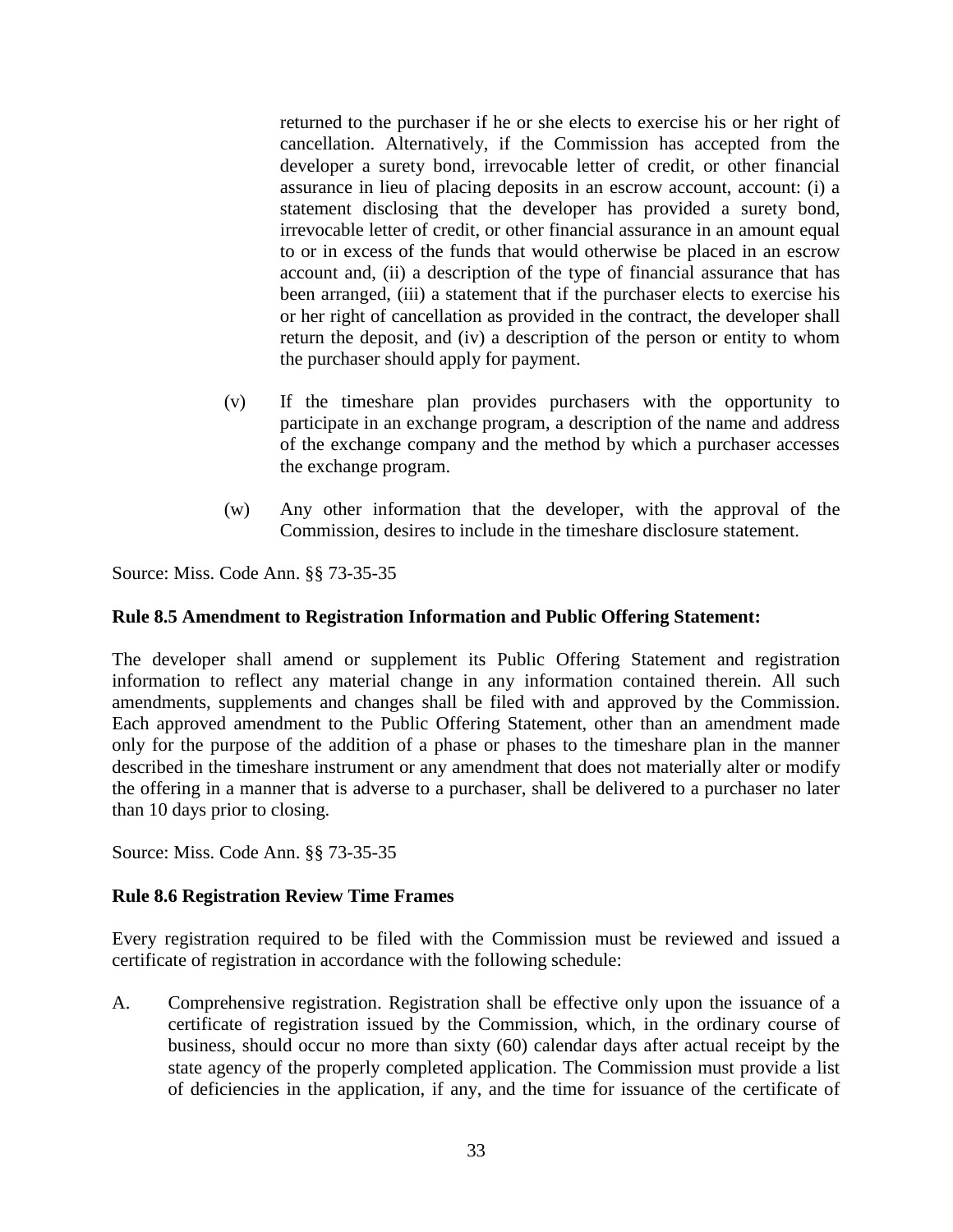registration by the Commission will be sixty (60) calendar days from receipt by the Commission of the information listed in the deficiencies in the application.

- B. Abbreviated registration. Registration shall be effective only upon the issuance of a certificate of registration issued by the Commission, which, in the ordinary course of business, should occur no more than thirty (30) calendar days after receipt by the Commission of the properly completed application. The Commission must provide a list of deficiencies in the application, if any, and the time for issuance of the certificate of registration by the Commission will occur no more than thirty (30) calendar days from receipt by the Commission of the information listed in the deficiencies in the application.
- C. Preliminary permit. A preliminary permit shall be issued within twenty (20) calendar days after receipt of a properly completed application, unless the Commission provides to the applicant a list of deficiencies in the application. A preliminary permit shall be issued within fifteen (15) calendar days after receipt by the Commission of the information listed in the deficiencies in the application.
- D. The applicant nor a presumption of approval of the application. The Commission may, for cause, extend the approval periods.

Source: Miss. Code Ann. §§ 73-35-35

# **Rule 8.7 Purchase Contracts**

- A. Each developer shall furnish each purchaser with a fully completed and executed copy of a contract, which contract shall include the following information:
	- (1) The actual date the contract is executed by all parties;
	- (2) The names and addresses of the seller, the developer and the timeshare plan;
	- (3) The total financial obligation of the purchaser, including the purchase price and any additional charges to which the purchaser may be subject, such as any recurring assessment;
	- (4) The estimated date of availability of each accommodation, which is not completed;
	- (5) A description of the nature and duration of the timeshare interest being sold, including whether any interests in real property is being conveyed and the specific number of years or months constituting the term of contract;
	- (6) Immediately above the signature line of the purchaser(s), the following statement shall be printed in conspicuous type: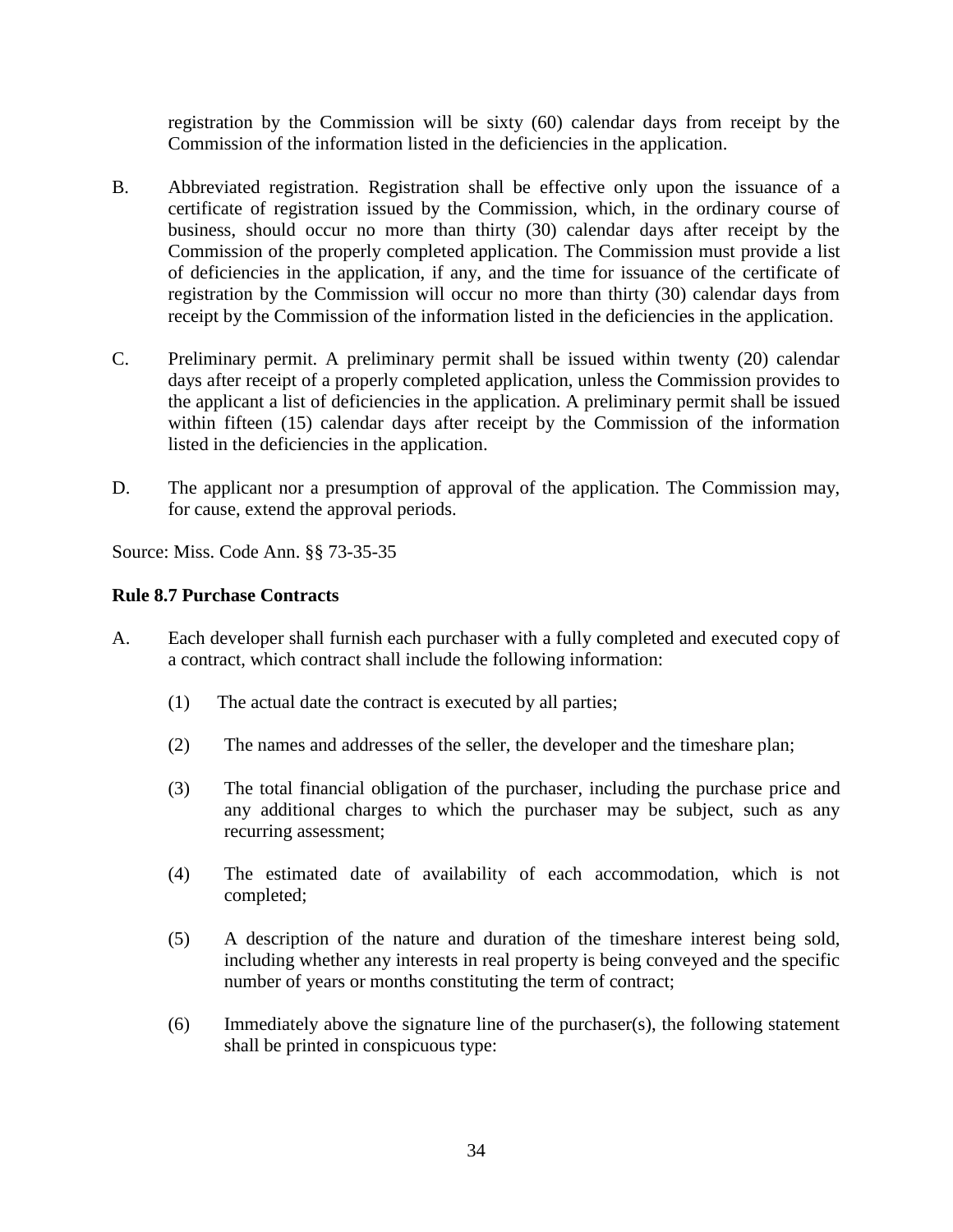**You may cancel this contract without any penalty or obligation within seven (7) calendar days from the date you sign this contract and seven (7) calendar days after you receive the public offering statement, whichever is later. If you decide to cancel this contract, you must notify the developer in writing of your intent to cancel. Your notice of cancellation shall be effective upon the date sent and shall be sent to (name of developer) at (address of developer). If you cancel the contract during a the seven-day cancellation period, the developer shall refund to you all payments made under the contract within thirty (30) days after receipt of your cancellation notice.** 

**No purchaser should rely upon representations other than those included in this contract.**

- (7) These statements in Paragraph f. may not be waived and failure to include them in a timeshare contract shall render the contract void.
- (8) Seller shall refund all payments made by the purchaser under the contract and return all negotiable instruments, other than checks, executed by the purchaser in connection with the contract within 30 days from the receipt of the notice of cancellation transmitted to the developer from the purchaser or if the purchaser has received benefits under the contract, refund all payments made less actual cost of benefits actually received by the purchaser before the date of cancellation, with an accounting of the actual costs of the benefits deducted from payments refunded.

Source: Miss. Code Ann. §§ 73-35-35

#### **Rule 8.8 Exchange Program**

- A. If a purchaser is offered the opportunity to subscribe to an exchange program, the purchaser should receive written information concerning the exchange program prior to or concurrently with the execution of the contract with the exchange company. Such information should include, without limitation, the following information.
	- (1) The name and address of the exchange company;
	- (2) The names of all officers, directors and shareholders of greater that 10% interests of the exchange company;
	- (3) A description of the purchaser's contractual relationship with the exchange program and the procedure by which changes may be made;
	- (4) A description of the procedure to qualify for and effectuate changes;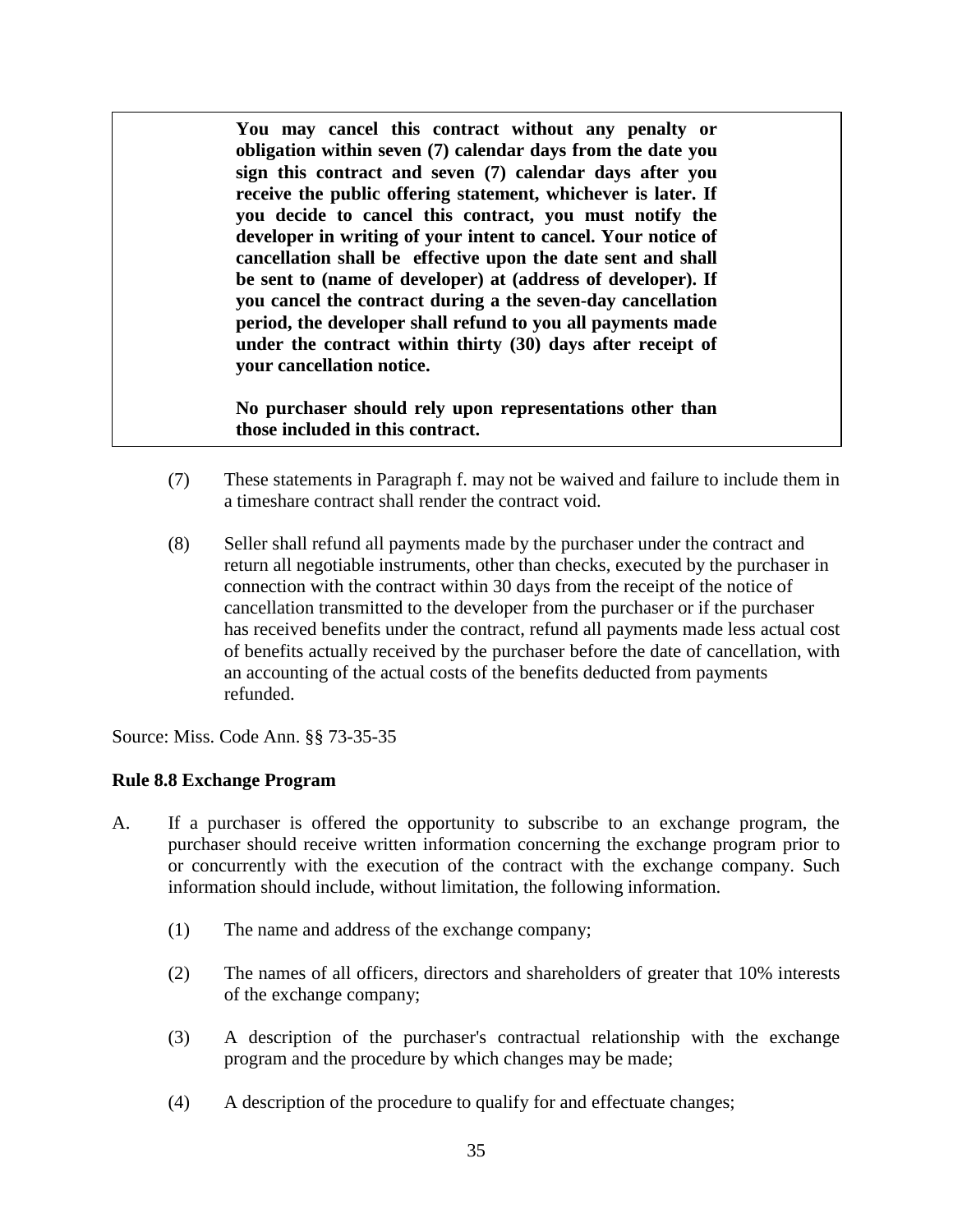- (5) A description of the limitations, restrictions or priority employed in the operation of the exchange program;
- (6) The fees or range of fees for participation in the exchange program and the circumstances under which the fees may be changed;
- (7) The name and address of each timeshare plan participating in the exchange program;
- (8) The number of timeshare interests reported in seven (7) day usage periods in each timeshare plan participating in the exchange program; and
- (9) The number of purchasers for each timeshare plan participating in the exchange program.
- B The exchange program should report on an annual basis following an audit by an independent certified public accountant the following:
	- (1) The number of purchasers enrolled in the exchange program;
	- (2) The number of accommodations that have current affiliation agreements with the exchange program;
	- (3) The percentage of confirmed reservations;
	- (4) The number of timeshare periods for which the exchange program has an outstanding obligation to provide an exchange to a purchaser who relinquished a timeshare period during the year; and
	- (5) The number of exchanges confirmed by the exchange program during the year.
- C. No developer shall have any liability with respect to any violation of these rules arising out of the publication by the developer of information provided to it by an exchange company pursuant to this section. No exchange company shall have any liability with respect to any violation of these rules arising out of the use by a developer of information relating to an exchange program other than that provided to the developer by the exchange company.
- D. An exchange company may elect to deny exchange privileges to any purchaser whose use of the accommodations of the purchaser's timeshare plan is denied, and no exchange program or exchange company shall be liable to any of its members or any third parties on account of any such denial of exchange privileges.

Source: Miss. Code Ann. §§ 73-35-35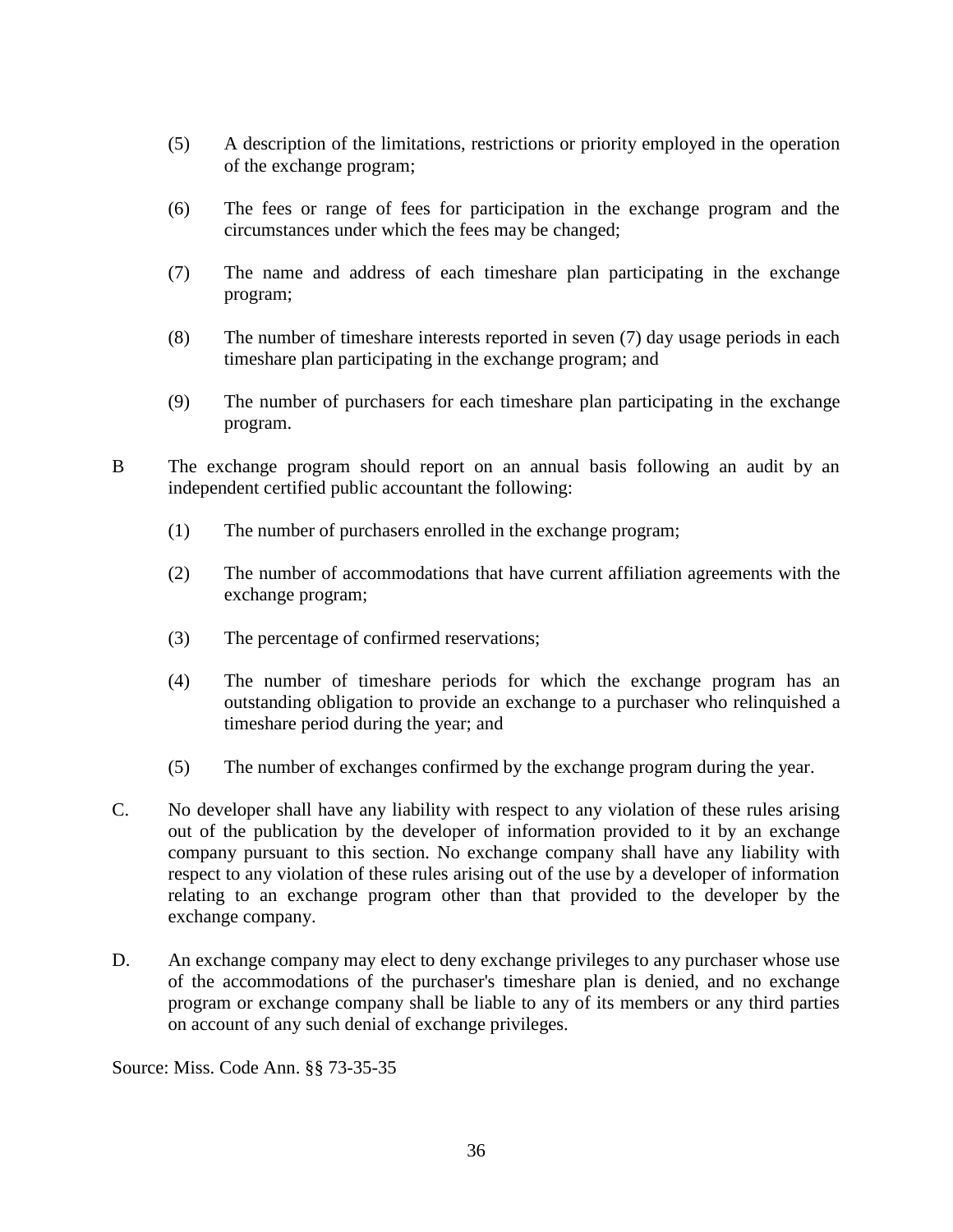#### **Rule 8.9 Escrows and Alternatives Assurances**

In order to protect the purchaser's right to refund during the rescission period and during any period in which construction of the timeshare property is not complete and available for occupancy by purchasers, the developer shall provide financial assurances as required by this section.

- A. A developer of a timeshare plan shall deposit into an escrow account in an acceptable escrow depository all funds that are received in Mississippi during the purchaser's rescission period. An acceptable escrow depository includes banks, trust companies, saving and loans associations, real estate broker trust accounts at such an institution, title insurers, and underwritten title companies. The handling of these funds shall be in accordance with an executed escrow agreement between an escrow agreement between an escrow agent and the developer. Funds will be handled to assure the following:
	- (1) Funds may be disbursed to the developer by the escrow agent from the escrow account or from the broker trust account only after expiration of the purchaser's rescission period and in accordance with the purchase contract, subject to paragraph 2.
	- (2) If a prospective purchaser properly cancels the purchase contract following expiration of the cancellation period pursuant to its terms, the funds shall be paid to the prospective purchaser or paid to the developer if the prospective purchaser's funds have been previously refunded by the developer.
- B. If a developer contracts to sell a timeshare interest and the construction of the accommodation in which the timeshare interest being conveyed is located has not been completed, the developer, upon expiration of the rescission period, shall continue to maintain in an escrow account all funds received by or on behalf of the developer from the prospective purchaser under his or her purchase contract. The Commission shall determine the types of documentation which shall be required for evidence of completion, including, but not limited to, a certificate of occupancy, a certificate of substantial completion, or an inspection by the State Fire Marshal or designee or an equivalent public safety inspection by the appropriate agency in the applicable jurisdiction. Unless the developer submits an alternative financial assurance in accordance with paragraph 3., funds shall not be released from escrow until a certificate of occupancy, or its equivalent, has been obtained and the rescission period has passed, and the timeshare interest can be transferred free and clear of blanket encumbrances, including mechanics' liens. Funds to be released from escrow shall be released as follows:
	- (1) If a prospective purchaser properly cancels the purchase contract pursuant to its terms, the funds shall be paid to the prospective purchaser or paid to the developer if the developer has previously refunded the prospective purchaser's funds. (See "1 boo above)
	- (2) If a prospective purchaser defaults in the performance of the prospective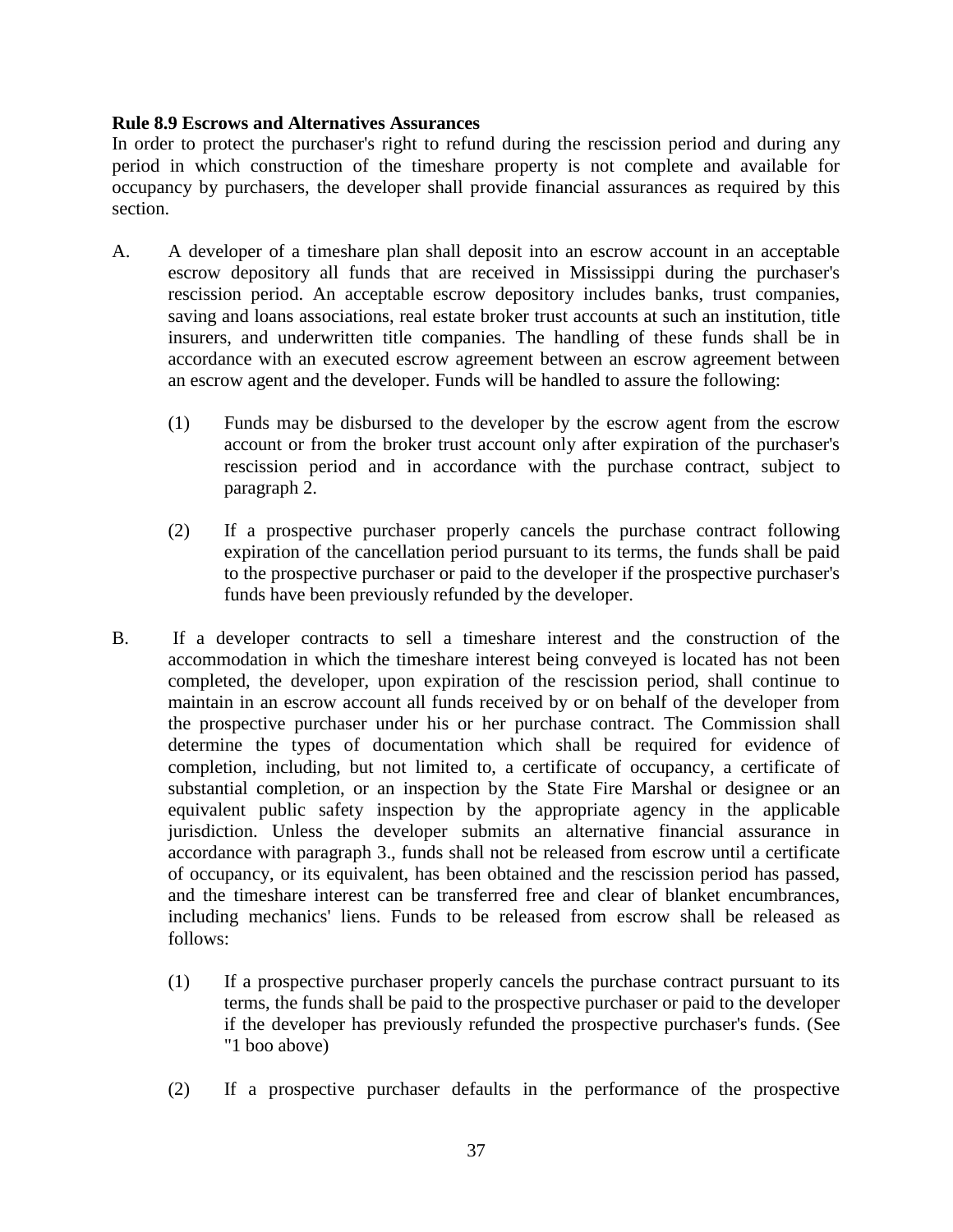purchaser's obligations under the purchase contract, the funds shall be paid to the developer.

- (3) If the funds of a prospective purchaser have not been previously disbursed in accordance with the provisions of this paragraph 2., they may be disbursed to the developer by the escrow agent upon the issuance of acceptable evidence of completion of construction and closing.
- C In lieu of the provisions in paragraphs 1 and 2, the Commission may accept from the developer a surety bond, escrow bond, irrevocable letter of credit, or other financial assurance or arrangement acceptable to the Commission. Any acceptable financial assurances shall be in an amount equal to or in excess of the lesser of
	- (1) the funds that would otherwise be place in escrow, or
	- (2) in an amount equal to the cost to complete the incomplete property in which the timeshare interest is located. However, in no event shall the amount be less that the amount of funds that would otherwise be placed in escrow pursuant to subparagraph a. of paragraph 1.
- D. The developer shall provide escrow account or broker trust account information to the Commission and shall execute in writing an authorization consenting to an audit or examination of the account by the Commission. The developer shall make documents related to the escrow or trust account or escrow obligation available to the Commission upon request. The escrow agent or broker shall maintain any disputed funds in the escrow account until either of the following occurs:
	- (1) Receipt of written direction agreed to by signature of all parties.
	- (2) Deposit of the funds with a court of competent jurisdiction in which a civil action regarding the funds has been filed
- E. Excluding any encumbrance placed against the purchaser's timeshare interest securing the purchaser's payment of purchase money financing for the purchase, the developer shall not be entitled to the release of any funds escrowed under this section J. with respect to each timeshare interest and any other property or rights to property appurtenant to the timeshare interest, including any amenities represented to the purchaser as being part of the timeshare plan, until the developer has provided satisfactory evidence to the Commission of one of the following:
	- (1) The timeshare Interest together with any other property or rights to property appurtenant to the timeshare interest, including any amenities represented to the purchaser as being part of the timeshare plan, are free and clear of any of the claims of the developer, any owner of the underlying fee, a mortgagee, judgment creditor, or other lien holder, or any other person having an interest in or lien or encumbrance against the timeshare interest or appurtenant property or property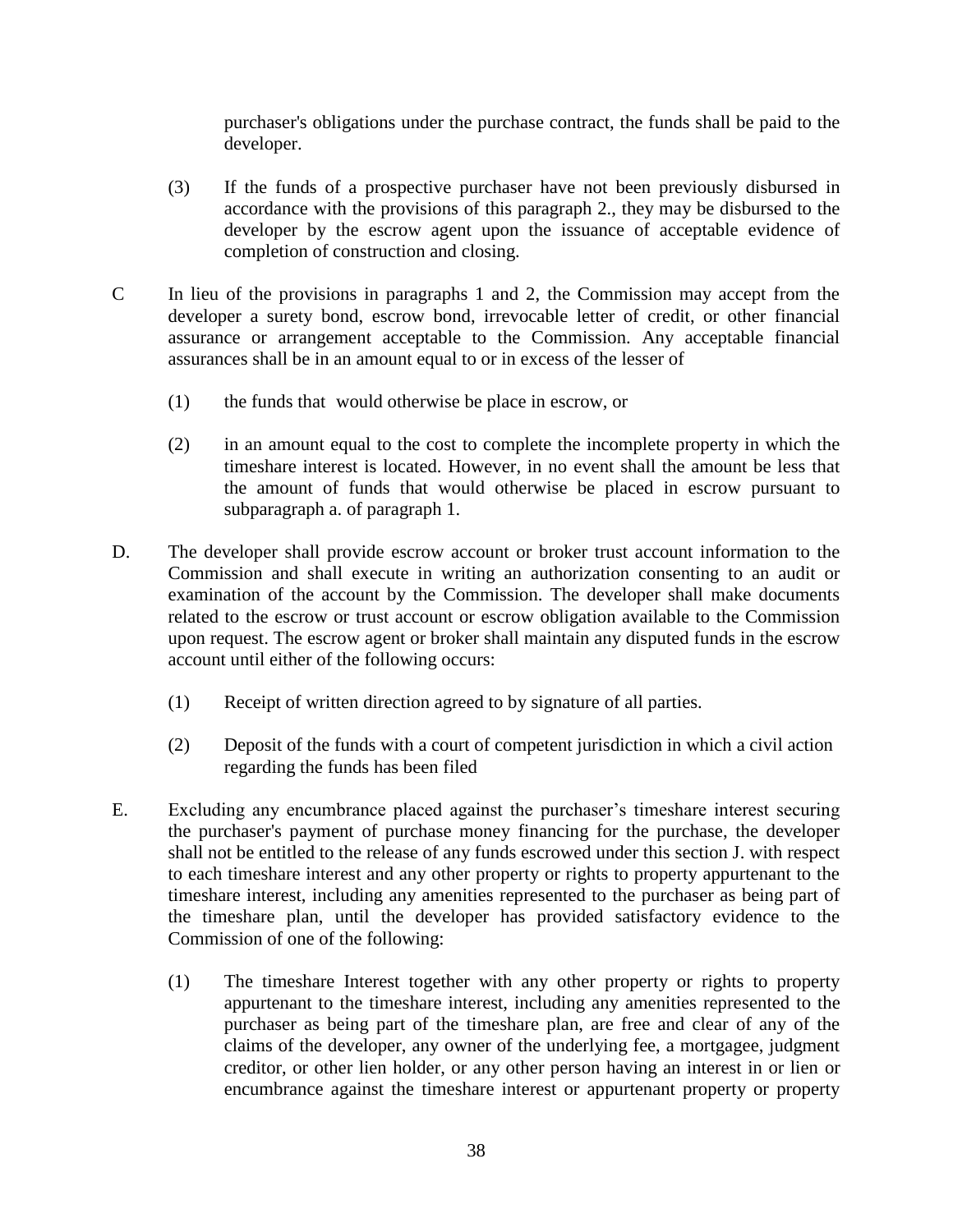rights.

- (2) The developer, any owner of the underlying fee, a mortgagee, judgment creditor, or other lien holder, or any other person having an interest in or lien or encumbrance against the timeshare interest or appurtenant property or property rights, including any amenities represented to the purchaser as being part of the timeshare plan, has recorded a subordination and notice to creditors document in the appropriate public records of the jurisdiction in which the timeshare interest is located. The subordination document shall expressly and effectively provide that the interest holder's right, lien or encumbrance shall not adversely affect, and shall be subordinate to, the rights of the owners of the timeshare interests in the timeshare plan regardless of the date of purchase.
- (3) The developer, any owner of the underlying fee, a mortgagee, judgment creditor, or other lien holder, or any other person having an interest in or lien or encumbrance against the timeshare interest or appurtenant property or property rights, including any amenities represented to the purchaser as being part of the timeshare plan, has transferred the subject accommodations, amenities, or all use rights in the amenities to a nonprofit organization or owners' association to be held for the use and benefit of the owners of the timeshare plan, which organization or owners association shall act as a fiduciary to the purchasers, and the developer has transferred control of the entity to the owners or does not exercise its voting rights in the entity with respect to the subject accommodations or amenities: Prior to the transfer, any lien or other encumbrance against the accommodation or facility shall be made subject to a subordination and notice to creditors, instrument pursuant to subparagraph b. or be free and clear of all liens and encumbrances.
- (4) Alternative arrangements have been made which are adequate to protect the rights of the purchasers of the timeshare interests and approved by the Commission.
- F. Nothing in this section shall prevent a developer from accessing any escrow funds if the developer has complied with paragraph 3 of this section.
- G. The developer shall notify the Commission of the extent to which an accommodation may become subject to a tax or other lien arising out of claims against other purchasers in the same timeshare plan.
- H. Developers, sellers, escrow agents, brokers and their employees and agents have a fiduciary duty to purchasers with respect to funds required to be deposited under these rules. Any Mississippi broker or salesperson who fails to comply with rules concerning the establishment of an escrow or broker trust account, deposits of funds, and property into escrow or withdrawal there from, shall be in violation of the Mississippi Real Estate Brokers Act of 1954, as amended, and the Rules and Regulations of the Commission. The failure to establish an escrow or trust account or to place funds therein as required under these rules is *prima facie* evidence of an intentional and purposeful violation.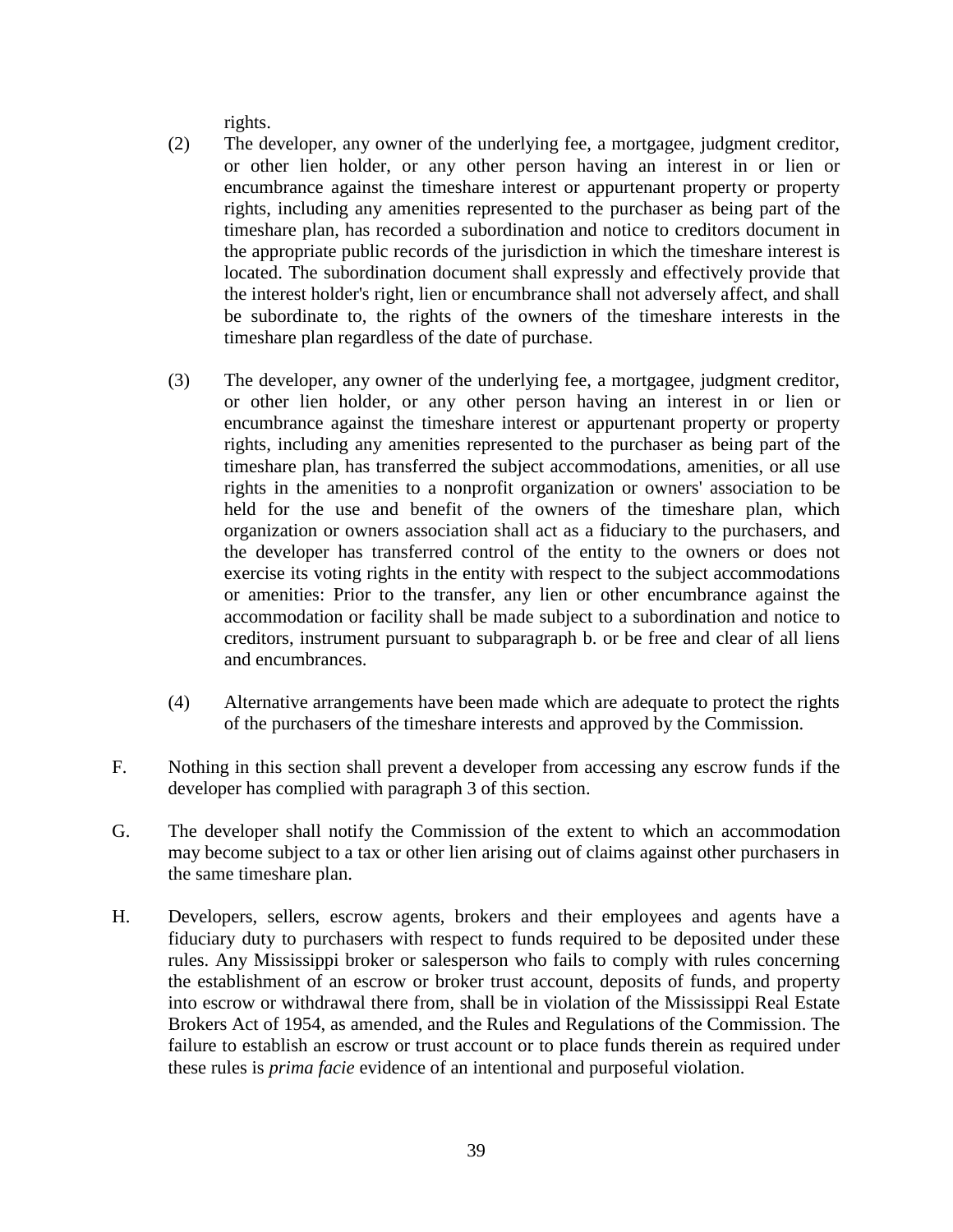Source: Miss. Code Ann. §§ 73-35-35

#### **Rule 8.10 Insurance**

- A. For single site timeshare plans and component sites of multi-site timeshare plans located in this state, the timeshare instrument shall require that the following insurance be at all times maintained in force to protect timeshare interest owners in the timeshare plan:
	- (1) Insurance against property damage as a result of fire and other hazards commonly insured against, covering all real and personal property comprising the timeshare plan in an amount not less than 80 percent of the full replacement value of the timeshare property.
	- (2) Liability insurance against death, bodily injury, and property damage arising out of or in connection with the use, ownership, or maintenance for the accommodations of the timeshare plan. The amounts of the insurance shall be determined by the association, but shall not be less than five hundred thousand dollars (\$500,000) to One Million Dollars (\$1,000,000) for personal injury and One Hundred Thousand Dollars (\$100,000) for property damage.
- B. In a timeshare use offering, the trustee, if one exists, shall be a named coinsured, and if for any reason, title to the accommodation is not held in trust, the association shall be named as a coinsured as the agent for each of the timeshare interest owners.
- C. In a timeshare estate offering, the association shall be named as a coinsured if it has title to the property or as a coinsured as agent for each of the timeshare interests owners if title is held by the owners as tenants in common.

Source: Miss. Code Ann. §§ 73-35-35

#### **Rule 8.11 Advertising and Marketing:**

A. No advertising shall:

- (1) Misrepresent a fact or create a false or misleading impression regarding the timeshare plan.
- (2) Make a prediction of increases in the price or value of timeshare periods.
- (3) Contain any contradictory statements.
- (4) Describe any improvements to the timeshare plan that will not be built or that are described as completed when not completed.
- B. No promotional device, sweepstakes, lodging certificate, gift award, premium, discount, drawing, prize or display in connection with an offer to sell a timeshare interest may be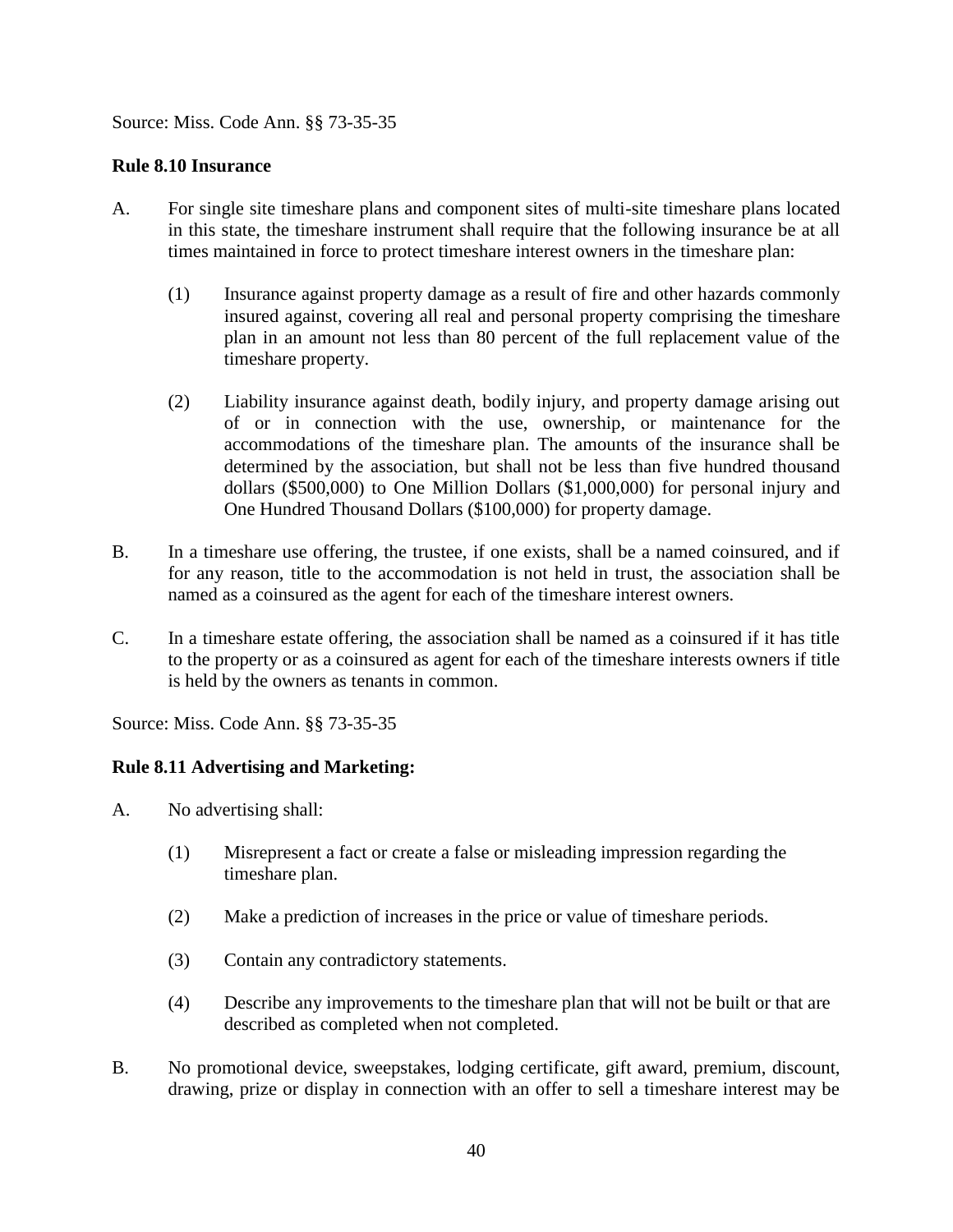utilized without the applicable disclosure as follows:

- (1) That the promotional device is being used for the purposes of soliciting sales of timeshare periods;
- (2) Of the name and address of each timeshare plan or business entity participating in the program;
- (3) Of the date and year when all prizes are to be awarded;
- (4) Of the method by which all prizes are to be awarded;
- (5) If applicable, a statement that it is a national program with multiple sponsors and the gifts offered are not limited solely to customers of said development, but apply also to other developments.
- C. The following are not considered to be advertising materials:
	- (1) Any stockholder communication, financial report, prospectus or other material required to be delivered to owners, prospective purchasers or other persons by an agency of any state or the federal government;
	- (2) Any communication addressed to and relating to the account of any person who has previously executed a contract for the purchase of a timeshare interest in a timeshare plan to which the communication relates;
	- (3) Any oral or written statement disseminated to the broadcast, print or other news media, other than paid advertising, regarding plans for the acquisition or development of timeshare property. However, any redistribution of such oral or written statements to a prospective purchaser in any manner would constitute an advertisement;
	- (4) Any publication or material relating to the promotion of accommodations for transient rental, so long as a mandatory tour of a timeshare plan or attendance at a mandatory sales presentation is not a term or condition of the availability of such accommodations, so long as the failure of the transient renter to take a tour of a timeshare plan or attend a sales presentation does not result in the transient renter receiving less than what was promised in such materials;
	- (5) Any audio, written or visual publication or material relating to an exchange company or exchange program providing to an existing member of that exchange company or exchange program.

Source: Miss. Code Ann. §§ 73-35-35 **Rule 8.12 Management**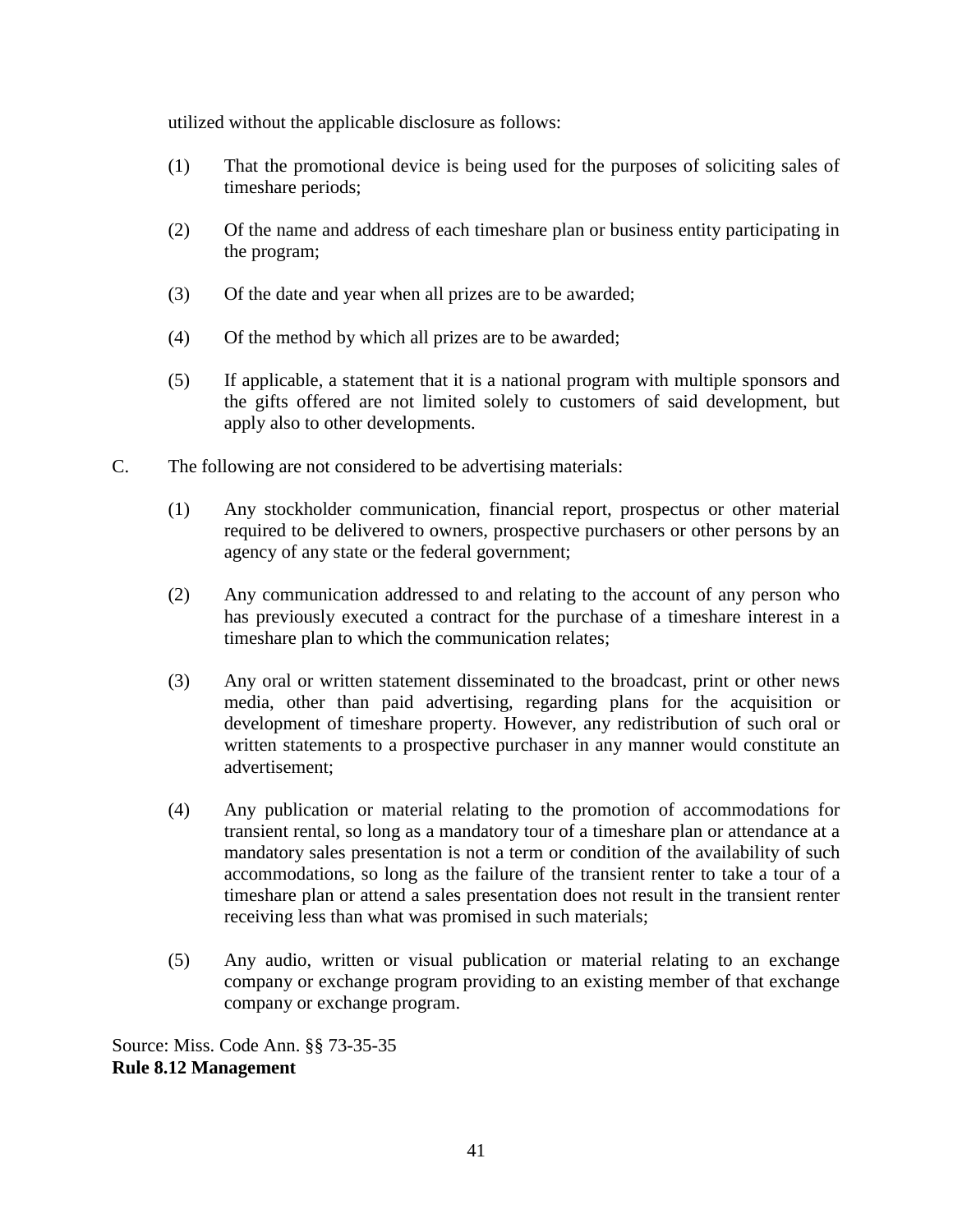- A. Before the first sale of a timeshare period, the developer shall create or provide for a managing entity, which may be the developer, a separate management firm, or an owner's association, or some combination thereof.
- B. The management entity shall act in the capacity of fiduciary to the purchasers of the timeshare plans.
- C. The duties of the management entity shall include, but are not limited to:
	- (1) Management and maintenance of all accommodations constituting the timeshare plan.
	- (2) Preparing an itemized annual operating and reserve budget.
	- (3) The assessment and collection of funds for common expenses.
	- (4) The assessment and collection of property taxes and casualty insurance and liability insurance against the owners, for which managing entity shall he primarily liable.
	- (5) Maintenance of all books and records concerning the timeshare plan, and making all of them reasonably available for inspection by any purchaser, or the authorized agent of such purchaser.
	- (6) Arranging for an annual independent audit to be conducted of all the books and financial records of the timeshare plan by a certified public accountant. A copy of the audit shall be forwarded to the officers of the owner's association; or, if no association exists, the owner of each timeshare period shall be notified in writing that such audit is available upon request.
	- (7) Scheduling occupancy of the timeshare units so that all purchasers will be provided the use and possession of the accommodations for which they have contracted.
	- (8) Notifying purchasers of common assessments and the identity of the managing entity.
	- (9) Performing any other functions and duties that are necessary and proper to maintain the accommodations and operate the owners association as provided in the contract or the timeshare instruments.
	- (10) Maintaining appropriate insurance as required by Rule 8.9 of these rules.
- D. The managing entity shall not be required to provide a reserve budget for any timeshare plan or accommodation for which a timeshare instrument has been approved prior to adoption of these rules.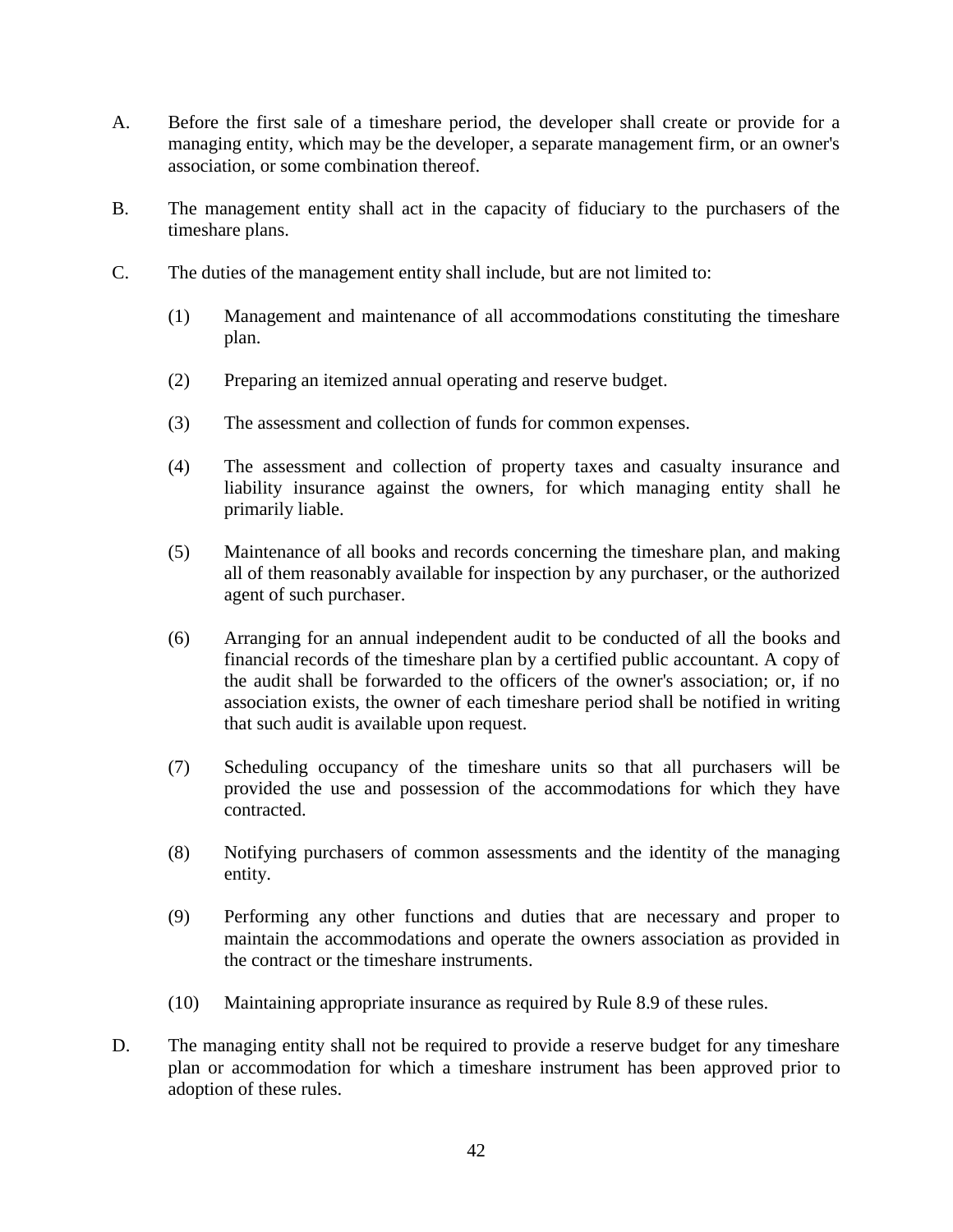Source: Miss. Code Ann. §§ 73-35-35

### **Rule 8.13 Liens**

- A. The management entity has a lien on a timeshare period from the date an assessment becomes due.
- B. The management entity may bring an action in its name to foreclose a lien for assessments in the manner a mortgage of real property is foreclosed, and may bring an action to recover a money judgment for the unpaid assessments, or, when no interest in real property is conveyed, an action under the Uniform Commercial Code.
- C. The lien is effective from the date of recording in the public records of the county or counties in which the accommodations are located, or as otherwise provided by the laws of the jurisdiction in which the accommodations are located.
- D. A judgment in any action or suit brought under this section may include costs and reasonable attorney's fees for the prevailing party.
- E. Labor or materials furnished to a unit shall not be the basis for the filing of a lien against the timeshare unit of any timeshare interest owner not expressly consenting to or requesting the labor or materials.

Source: Miss. Code Ann. §§ 73-35-35

#### **Rule 8.14 Owner Referrals**

- A. Referrals of prospective customers to the developer by any existing timeshare owner shall be permitted, without the owner holding a real estate license and compensation may be paid to the referring owner, only under the following circumstances:
	- (1) The existing timeshare owner refers no more than twenty (20) prospective customers in any twelve (12) month period; and
	- (2) The existing timeshare owner limits his or her activities to referring customers to the developer or the developer's employees or agents and does not show, discuss terms or conditions of purchase or otherwise participate in any negotiations with the purchase of a timeshare interest.

Source: Miss. Code Ann. §§ 73-35-35

#### **Part 1601 Chapter 9: Errors and Omissions Insurance Coverage**

#### **Rule 9.1 Administration**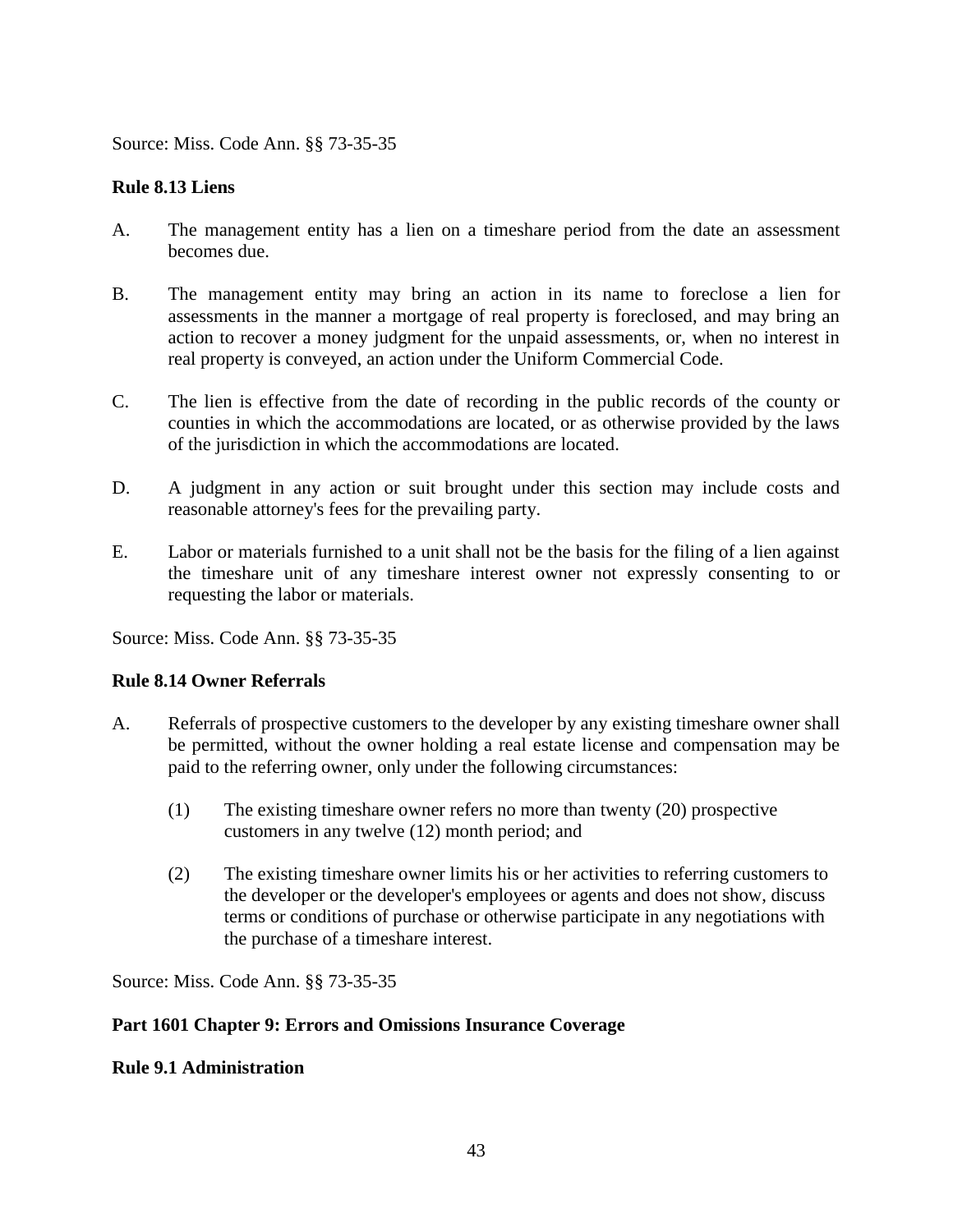- A. Invitations to bid on the Errors and Omissions coverage shall be by advertisement published in the appropriate newspaper having state‐wide coverage.
- B. Selection and approval of the Errors and Omissions Insurance carrier shall be by Commissioners utilizing consultants or committees as deemed appropriate by the Commission.
- C. Upon approval of the carrier, invoices shall be sent via First Class Mail to all licensees; including companies and corporations; along with the necessary information describing the various available coverages, the period of coverage and the minimum requirements for independent coverage if desired by a licensee.
- D. Coverage shall be a twelve month period beginning October 1, 1994, and continuing thereafter on twelve month basis.
- E. Premiums shall be collected by the carrier or the Commission, at the Commission's discretion.
- F. The Commission may maintain computer or written records as required for accurate documentation and administration of this program.

Source: Miss. Code Ann. §§ 73-35-35

### **Rule 9.2 Licensee Status**

- A. Active licensees not submitting the required premium or providing the required proof of acceptable independent coverage within 30 days after the due date of the premium shall be placed automatically on inactive status at the end of the 30 day period.
- B. Inactive licensees will not be required to pay the premium until changing to active status and the premium will be assessed on a pro rata basis. However, inactive licensees will be invoiced at the beginning of the policy period. They may pay the full premium at that time if they desire.
- C. New licensees will be given notice when their license is issued to provide proof of coverage within 30 days of the issuance of license or pay the premium specified on a pro rata basis. Failure to do so will result in their license being changed to inactive status.

Source: Miss. Code Ann. §§ 73-35-35

#### **Rule 9.3 Independent Coverage**

A. Licensees having independent coverage shall submit proof of coverage by the beginning of the policy period as set forth above. Any deficiency in supplying proof of coverage must be corrected within no more than 30 days after the beginning of the policy period. Proof of coverage shall be by a "Certificate of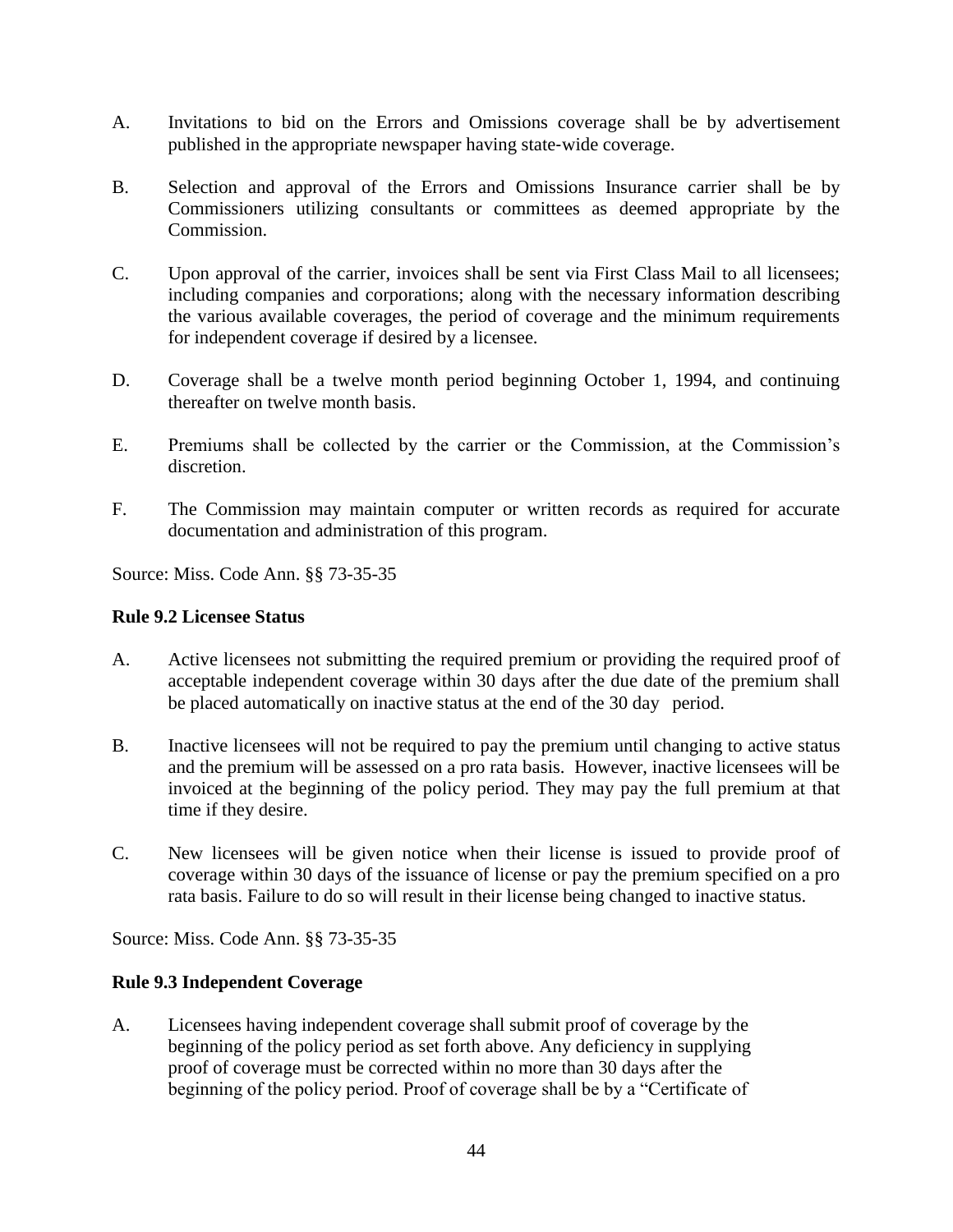Insurance" provided by the independent insurance carrier.

- B. Minimum requirements of independent coverage shall be:
	- (1) Coverage must be for all activities for which a real estate license is required under this Chapter.
	- (2) A per claim limit is not less than \$100,000.00.
	- (3) The deductible is not more than \$2,500.00 per licensee, per claim, for any damages and the deductible is not more than \$1,000.00 per licensee, per claim, for defense costs.
	- (4) The independent insurance carrier shall agree to a non‐cancelable policy or provide a letter of commitment to notify the Commission 30 days prior to intention to cancel.

Source: Miss. Code Ann. §§ 73-35-35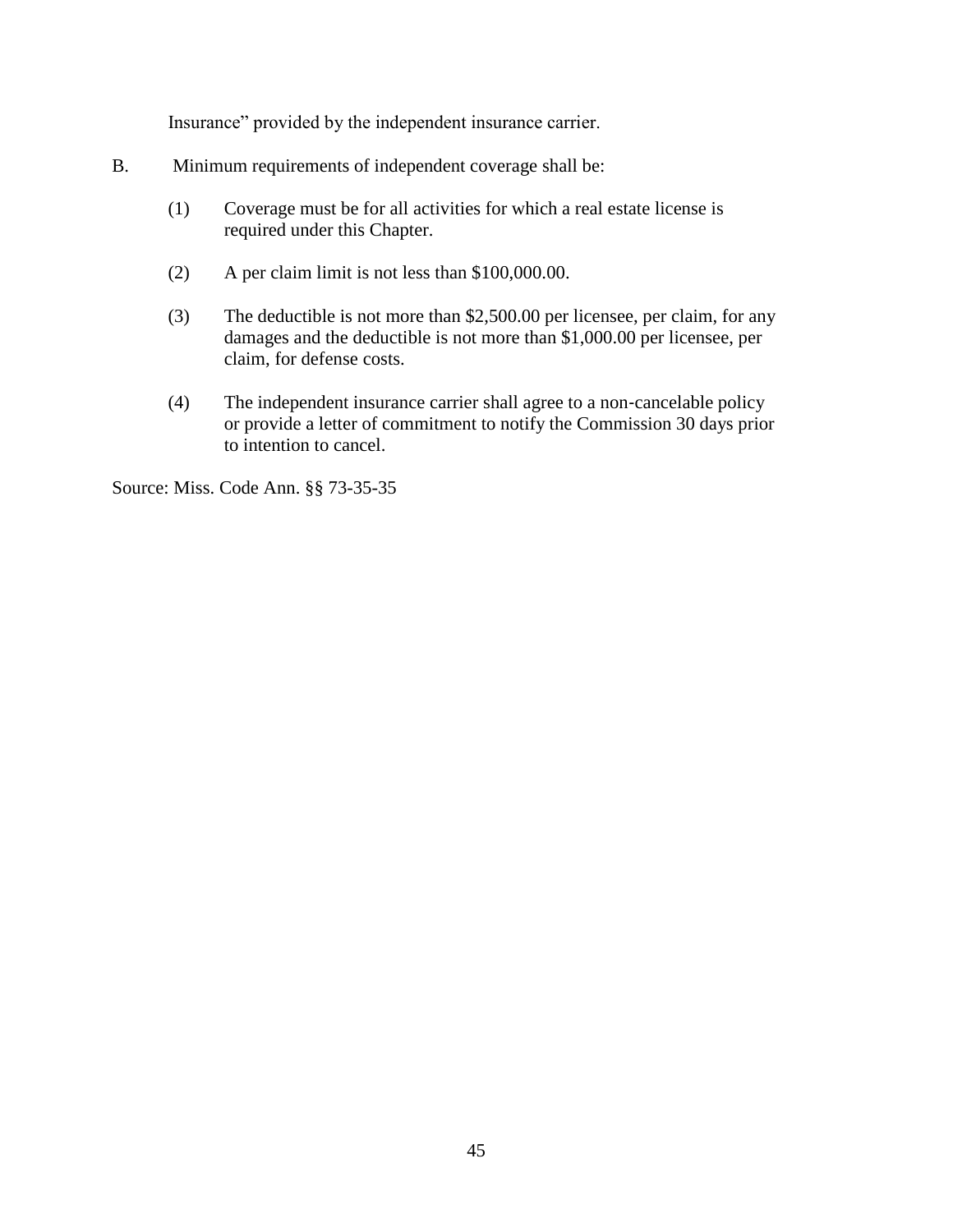#### **Title 30: Professions and Occupations**

### **Part 1602: Oral Proceedings & Declaratory Opinions**

#### **Part 1602 Chapter 1: Oral Proceedings**

### *Rule 1.1 Scope.*

These rules apply to all oral proceedings held for the purpose of providing the public with an opportunity to make oral presentations on proposed new rules and amendments to rules before the Mississippi Real Estate Commission.

Source: Miss. Code Ann. § 25-43-3.104 (Rev. 2010).

### *Rule 1.2 When Oral Proceedings will be scheduled on Proposed Rules.*

The Commission will conduct an oral proceeding on a proposed rule or amendment if requested by a political subdivision, an agency or ten (10) persons in writing within twenty (20) days after the filing of the notice of the proposed rule.

Source: Miss. Code Ann. § 25-43-3.104 (Rev. 2010).

### *Rule 1.3 Request Format.*

Each request must be printed or typewritten, or must be in legible handwriting. Each request must be submitted on standard business letter-size paper (81/2 inches by 11 inches). Requests may be in the form of a letter addressed to the Commission and signed by the requestor(s).

Source: Miss. Code Ann. § 25-43-3.104 (Rev. 2010).

#### *Rule 1.4 Notification of Oral Proceeding.*

The date, time and place of all oral proceedings shall be filed with the Secretary of State's office and mailed to each requestor. The oral proceedings will be scheduled no earlier than twenty (20) days from the filing of this information with the Secretary of State.

Source: Miss. Code Ann. § 25-43-3.104 (Rev. 2010).

### *Rule 1.5 Presiding Officer***.**

The Commission Administrator or his designee, who is familiar with the substance of the proposed rule, shall preside at the oral proceeding on a proposed rule.

Source: Miss. Code Ann. § 25-43-3.104 (Rev. 2010).

#### *Rule 1.6 Public Presentation and Participation.*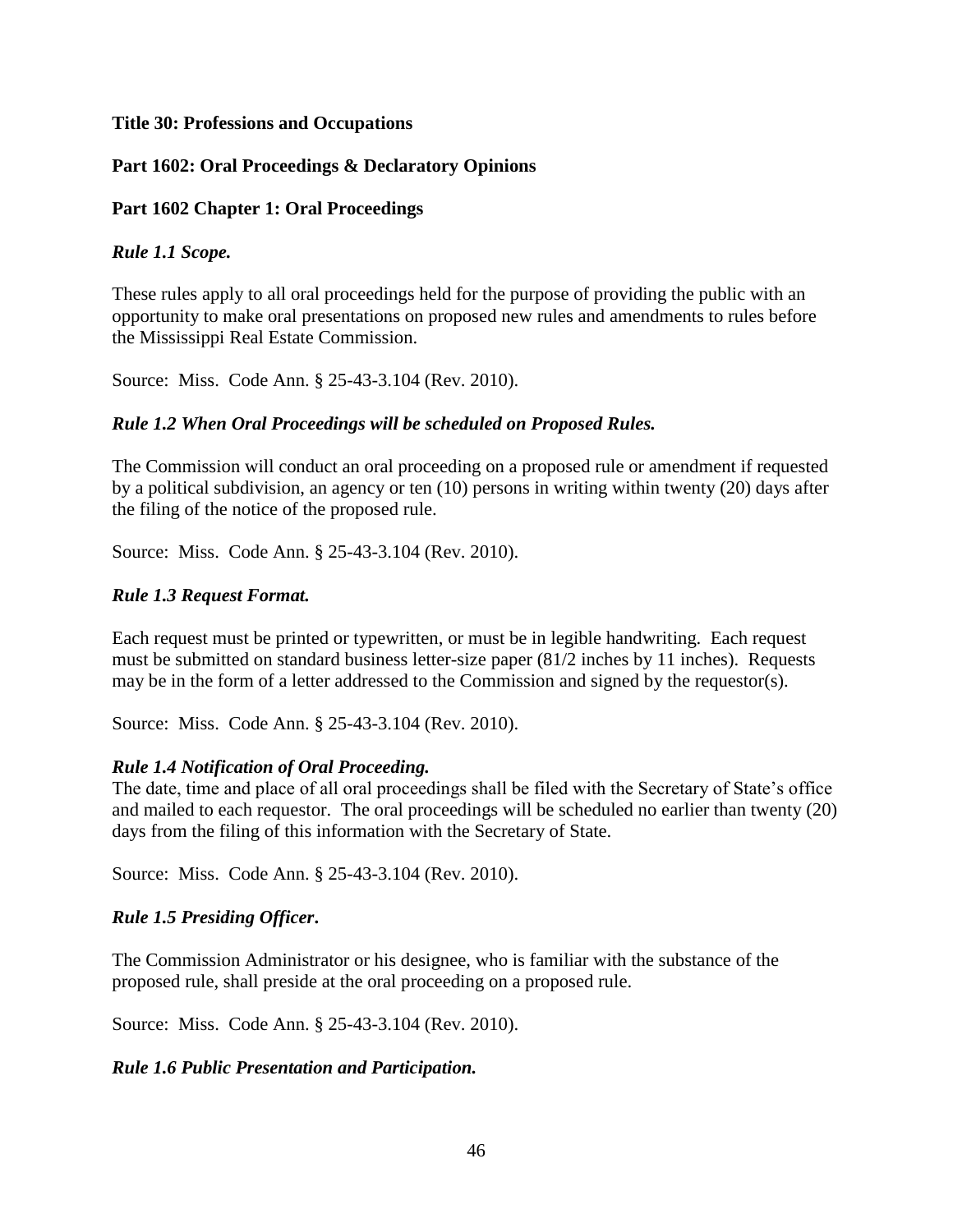- A. At an oral proceeding on a proposed rule, persons may make oral statements and make documentary and physical submissions, which may include data, views, comments or arguments concerning the proposed rule.
- B. Persons wishing to make oral presentations at such a proceeding shall notify the Board at least one business day prior to the proceeding and indicate the general subject of their presentations. The presiding officer in his or her discretion may allow individuals to participate that have not previously contacted the Commission.
- C. At the proceeding, those who participate shall indicate their names and addresses, identify any persons or organizations they may represent, and provide any other information relating to their participation deemed appropriate by the presiding officer.
- D. The presiding officer may place time limitations on individual oral presentations when necessary to assure the orderly and expeditious conduct of the oral proceeding. To encourage joint oral presentations and to avoid repetition, additional time may be provided for persons whose presentations represent the views of other individuals as well as their own views.
- E. Persons making oral presentations are encouraged to avoid restating matters that have already been submitted in writing.
- F. There shall be no interruption of a participant who has been given the floor by the presiding officer, except that the presiding officer may in his or her discretion interrupt or end the participant's time where the orderly conduct of the proceeding so requires.

Source: Miss. Code Ann. § 25-43-3.104 (Rev. 2010).

### *Rule 1.7 Conduct of Oral Proceeding.*

- A. Presiding Officer The presiding officer shall have authority to conduct the proceeding in his or her discretion for the orderly conduct of the proceeding. The presiding officer shall:
	- (1) call proceeding to order;
	- (2) give a brief synopsis of the proposed rule, a statement of the statutory authority for the proposed rule, and the reasons provided by the Board for the proposed rule;
	- (3) call on those individuals who have contacted the Commission about speaking on or against the proposed rule;
	- (4) allow for rebuttal statements following all participant's comments; and
	- (5) adjourn the proceeding.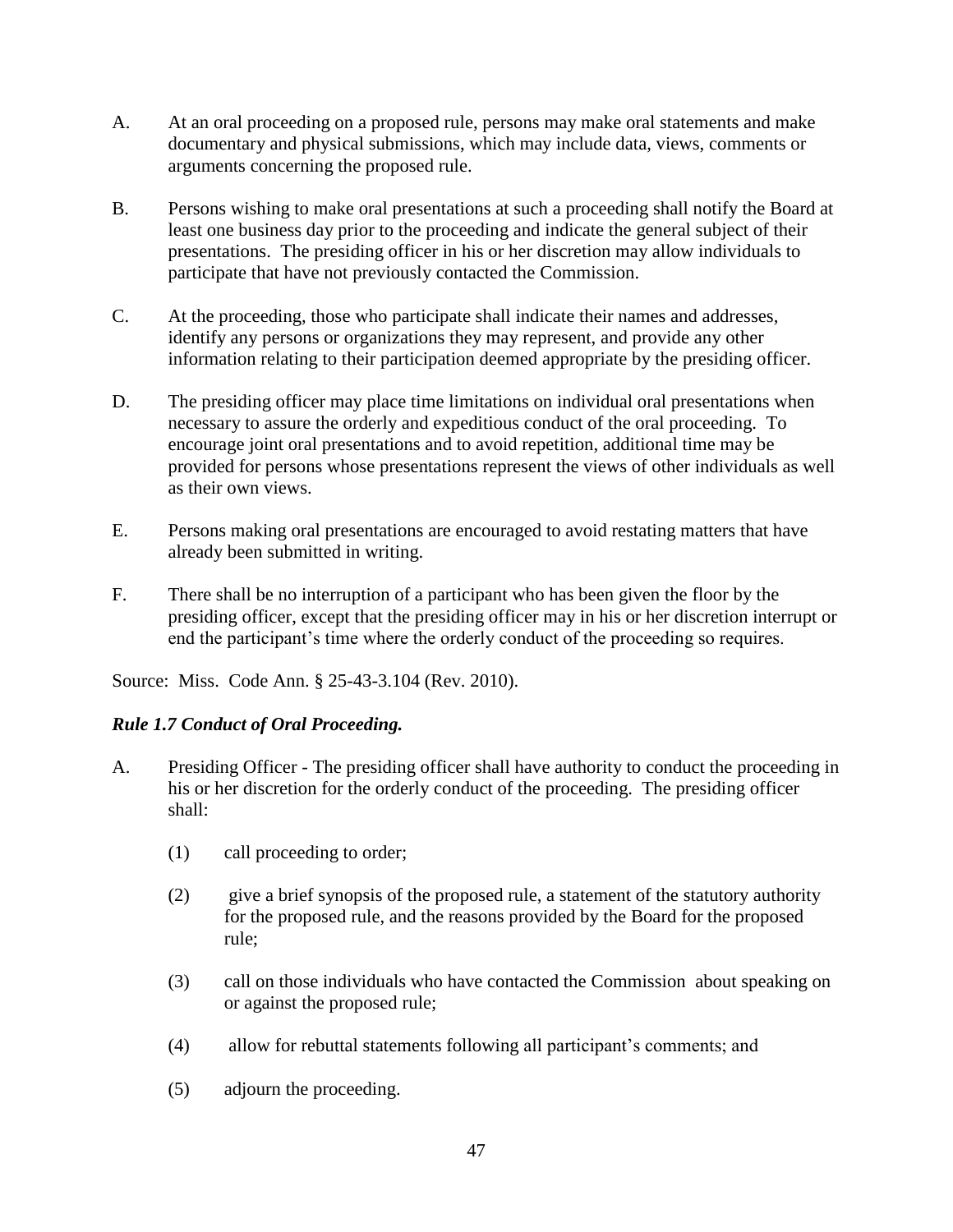- B. Questions. The presiding officer, where time permits and to facilitate the exchange of information, may open the floor to questions or general discussion. The presiding officer may question participants and permit the questioning of participants by other participants about any matter relating to that rule-making proceeding, including any prior written submissions made by those participants in that proceeding; but no participant shall be required to answer any question.
- C. Physical and Documentary Submissions**.** Submissions presented by participants in an oral proceeding shall be submitted to the presiding officer. Such submissions become the property of the Commission and are subject to the Commission's public records request procedure.
- D. Recording. The Commission may record oral proceedings by stenographic or electronic means.

Source: Miss. Code Ann. § 25-43-3.104 (Rev. 2010).

### **Part 1503 Chapter 2: Declaratory Opinions**

### *Rule 2.1 Scope.*

These rules set forth the Mississippi Real Estate Commission's rules governing the form, content and filing of requests for declaratory opinions, and the Commissions's procedures regarding the requests. These rules are intended to supplement and be read in conjunction with the provisions of the Mississippi Administrative Procedures Law, which may contain additional information regarding the issuance of declaratory opinions. In the event of any conflict between these rules and the Mississippi Administrative Procedures Law, the latter shall govern.

Source: Miss. Code Ann. § 25-43-2-103 (Rev. 2010).

### *Rule 2.2. Persons Who May Request Declaratory Opinions.*

Any person with a substantial interest in the subject matter may request a declaratory opinion from the Commission by following the specified procedures. A substantial interest in the subject matter means: an individual, business, group or other entity that is directly affected by the Commission's administration of the laws within its primary jurisdiction. Primary jurisdiction of the agency means the agency has a constitutional or statutory grant of authority in the subject matter at issue.

Source: Miss. Code Ann. § 25-43-2-103 (Rev. 2010).

#### *Rule 2.3 Subjects Which May Be Addressed in Declaratory Opinions.*

The Commission will issue declaratory opinions regarding the applicability to specified facts of: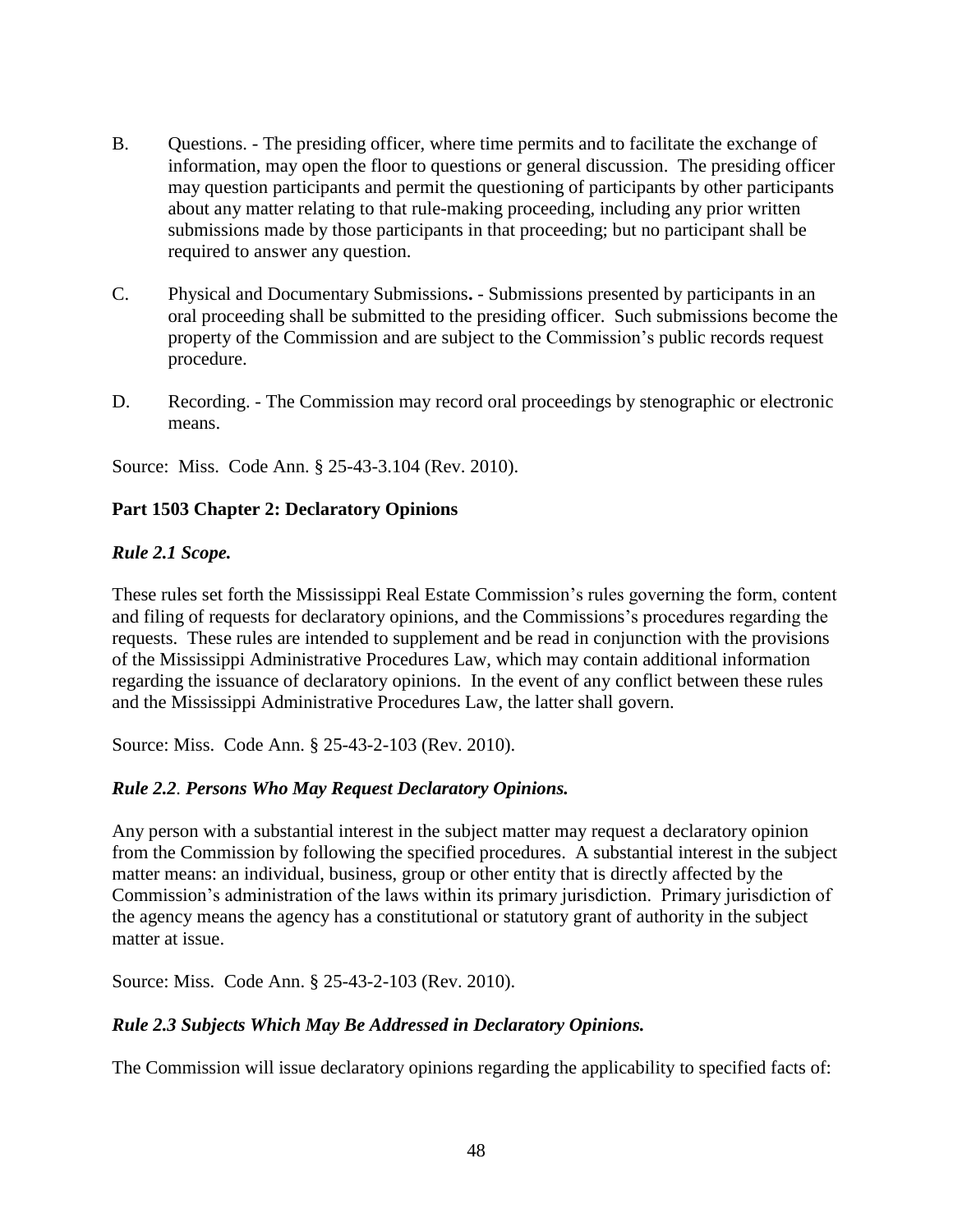- A. a statute administered or enforced by the Commission or
- B. a rule promulgated by the Commission.

The Commission will not issue a declaratory opinion a statute or rule which is outside the primary jurisdiction of the Commission.

Source: Miss. Code Ann. § 25-43-2-103 (Rev. 2010).

### *Rule 2.4 Circumstances In Which Declaratory Opinions Will Not Be Issued.*

The Commission may, for good cause, refuse to issue, a declaratory opinion. The circumstances in which declaratory opinions will not be issued include, but are not necessarily limited to:

- A. Lack of clarity concerning the question presented;
- B. There is pending or anticipated litigation, administrative action, or other adjudication which may either answer the question presented by the request or otherwise make an answer unnecessary;
- C. The statute or rule on which a declaratory opinion is sought is clear and not in need of interpretation to answer the question presented by the request;
- D. The facts presented in the request are not sufficient to answer the question presented;
- E. The request fails to contain information required by these rules or the requestor failed to follow the procedure set forth in these rules;
- F. The request seeks to resolve issues which have become moot, or are abstract or hypothetical such that the requestor is not substantially affected by the statute or rule on which a declaratory opinion is sought;
- G. No controversy exists concerning the issue as the requestor is not faced with existing facts or those certain to arise which raise a question concerning the application of the statute or rule;
- H. The question presented by the request concerns the legal validity of a statute or rule;
- I. The request is not based upon facts calculated to aid in the planning of future conduct but is, instead, based on past conduct in an effort to establish the effect of that conduct;
- J. No clear answer is determinable;
- K. The question presented by the request involves the application of a criminal statute or a set of facts which may constitute a crime;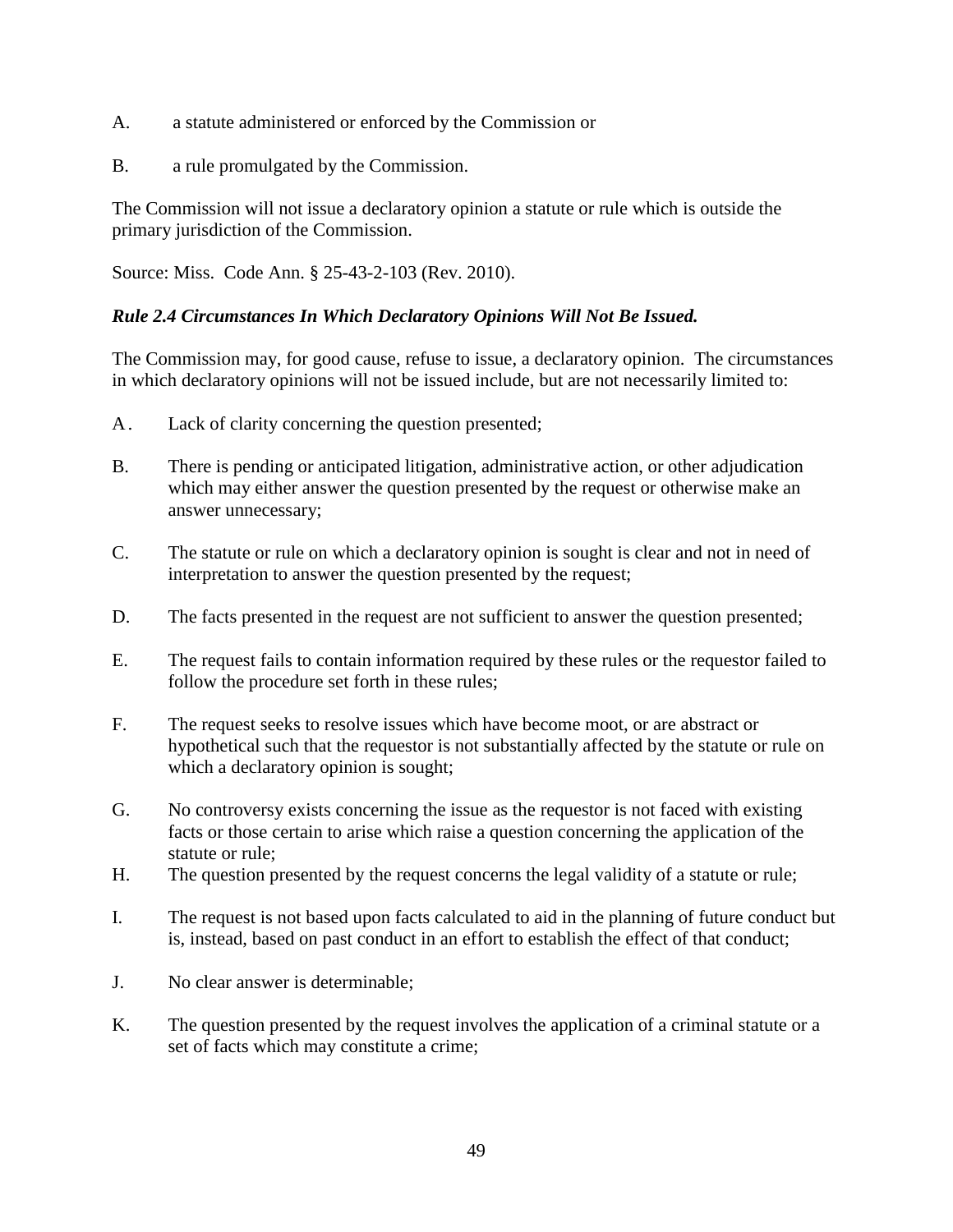- L. The answer to the question presented would require the disclosure of information which is privileged or otherwise protected by law from disclosure;
- M. The question is currently the subject of an Attorney General's opinion request or has been answered by an Attorney General's Opinion;
- N. A similar request is pending before this agency or any other agency or a proceeding is pending on the same subject matter before any agency, administrative or judicial tribunal, or where such an opinion would constitute the unauthorized practice of law;
- O. Where issuance of a declaratory opinion may adversely affect the interests of the State, the Commission or any of their officers or employees in any litigation which is pending or may reasonably be expected to arise;
- P. The question involves eligibility for a license, permit, certificate or other approval by the Commission or some other agency, and there is a statutory or regulatory application process by which eligibility for said license, permit, certificate or other approval would be determined.

Source: Miss. Code Ann. § 25-43-2-103 (Rev. 2010).

### *Rule 2.5 Written Request Required.*

Each request must be printed or typewritten, or must be in legible handwriting. Each request must be submitted on standard business letter-size paper (81/2 inches by 11 inches). Requests may be in the form of a letter addressed to the Board.

Source: Miss. Code Ann. § 25-43-2-103 (Rev. 2010).

### *Rule 2.6 Where to Send Requests.*

All requests must be sent to the Commission Administrator, The Mississippi Real Estate Commission: (1) by mail at P.O. Box 12685, Jackson, MS 39236; or (2) delivered to 2506 Lakeland Drive, Suite 300, Flowood, MS 39232; or (3) sent via facsimile to (601 932-2990. All requests must be sent to the attention of Declaratory Opinion Request as follows: ATTN: DECLARATORY OPINION REQUEST

Source: Miss. Code Ann. § 25-43-2-103 (Rev. 2010).

### *Rule 2.7 Name, Address, and Signature of Requestor.*

Each request must include the full name, telephone number and mailing address of the requestor. All requests shall be signed by the person filing the request, who shall attest that the request complies with the requirements set forth in these rules, including but not limited to a full, complete and accurate statement of relevant facts and that there are no related proceedings pending before any other administrative or judicial tribunal.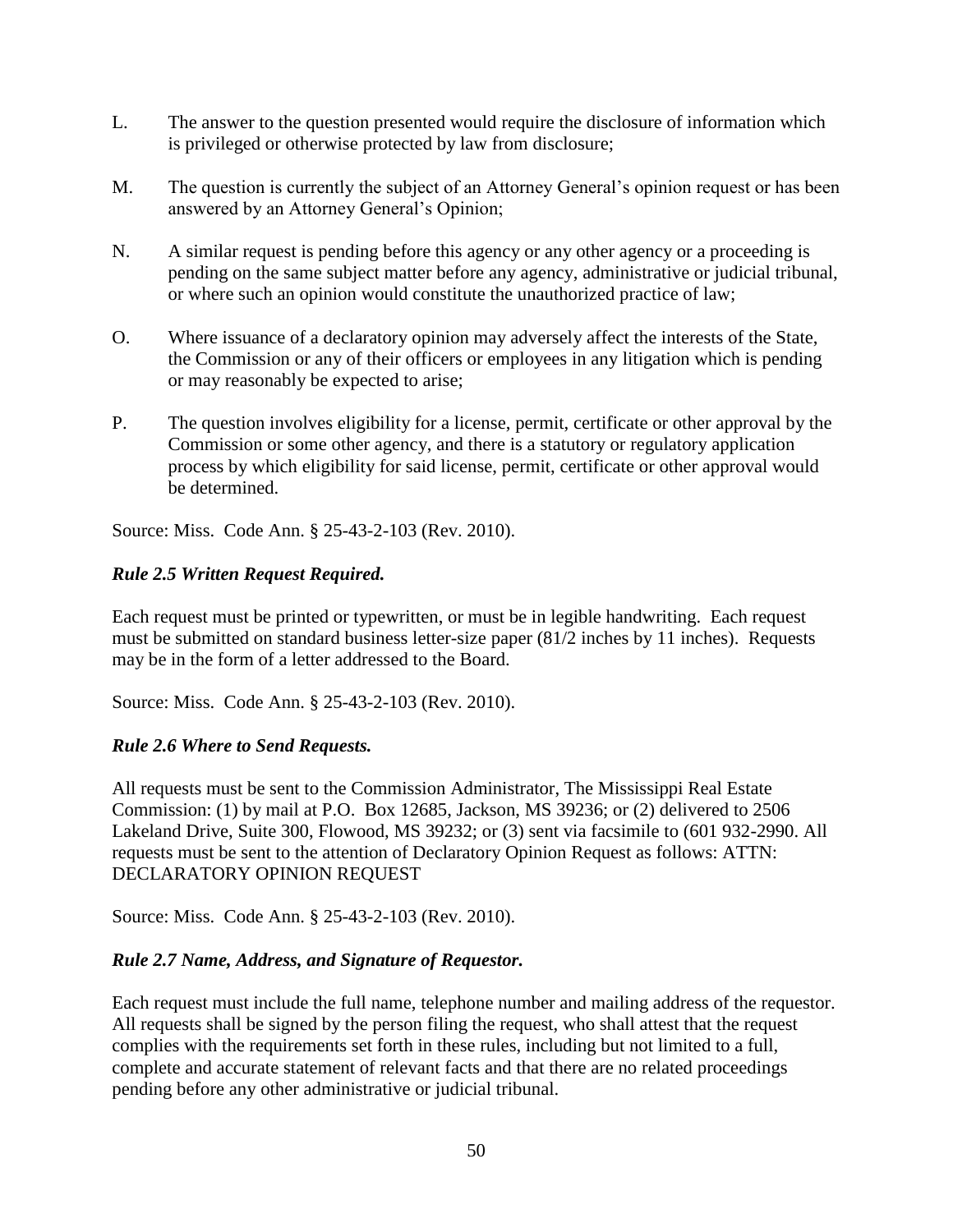Source: Miss. Code Ann. § 25-43-2-103 (Rev. 2010).

## *Rule 2.8 Question Presented.*

Each request shall contain the following:

- A. A clear and concise statement of all facts on which the opinion is requested;
- B. A citation to the statute or rule at issue;
- C. The question(s) sought to be answered in the opinion, stated clearly;
- D. A suggested proposed opinion from the requestor, stating the answers desired by petitioner and a summary of the reasons in support of those answers;
- E. The identity of all other known persons involved in or impacted by the described factual situation, including their relationship to the facts, name, mailing address and telephone number; and
- F. A statement to show that the person seeking the opinion has a substantial interest in the subject matter.

Source: Miss. Code Ann. § 25-43-2-103 (Rev. 2010).

### *Rule 2.9 Time for Board Response.*

Within forty-five (45) days after the receipt of a request for a declaratory opinion which complies with the requirements of these rules, the Commission shall, in writing:

- A. Issue a declaratory opinion regarding the specified statute or rule as applied to the specified circumstances;
- B. Decline to issue a declaratory opinion, stating the reasons for its action; or
- C. Agree to issue a declaratory opinion by a specified time but not later than ninety (90) days after receipt of the written request.
- D. The forty-five (45) day period shall begin running on the first State of Mississippi business day on or after the request is received the Board, whichever is sooner.

Source: Miss. Code Ann. § 25-43-2-103 (Rev. 2010).

### *Rule 2.10 Opinion Not Final for Sixty Days.*

A declaratory opinion shall not become final until the expiration of sixty (60) days after the issuance of the opinion. Prior to the expiration of sixty (60) days, the Commission may, in its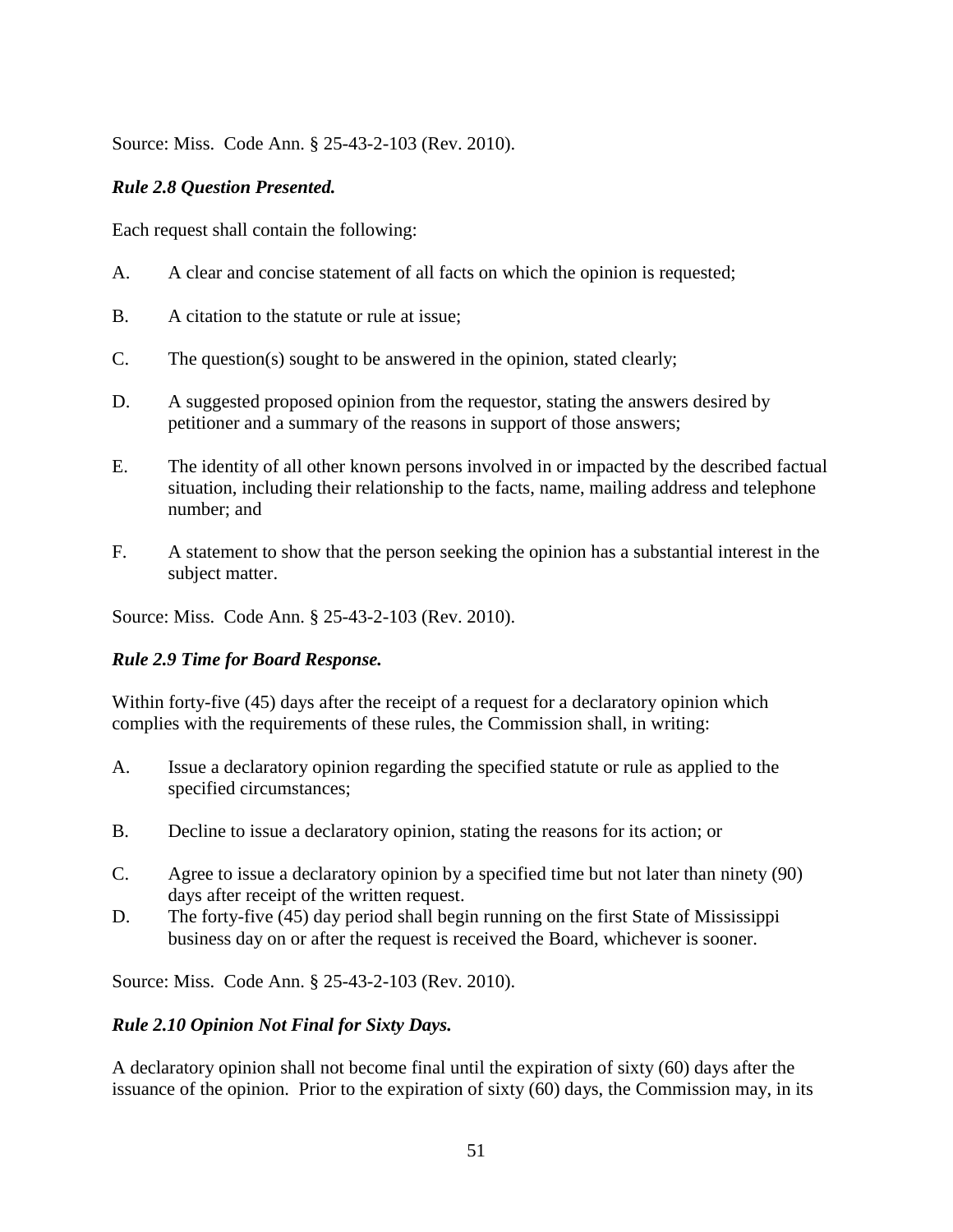discretion, withdraw or amend the declaratory opinion for any reason which is not arbitrary or capricious. Reasons for withdrawing or amending an opinion include, but are not limited to, a determination that the request failed to meet the requirements of these rules or that the opinion issued contains a legal or factual error.

Source: Miss. Code Ann. § 25-43-2-103 (Rev. 2010).

### *Rule 2.11 Notice by Board to third parties.*

The Commission may give notice to any person, agency or entity that a declaratory opinion has been requested, and may receive and consider data, facts arguments and opinions from other persons, agencies or other entities other than the requestor.

Source: Miss. Code Ann. § 25-43-2-103 (Rev. 2010).

### *Rule 2.12 Public Availability of Requests and Declaratory Opinions.*

Declaratory opinions and requests for declaratory opinions shall be available for public inspection and copying in accordance with the Public Records Act and the Commission public records request procedure. All declaratory opinions and requests shall be indexed by name and subject. Declaratory opinions and requests which contain information which is confidential or exempt from disclosure under the Mississippi Public Records Act or other laws shall be exempt from this requirement and shall remain confidential.

Source: Miss. Code Ann. § 25-43-2-103 (Rev. 2010).

#### *Rule 2.13 Effect of a Declaratory Opinion.*

The Commission will not pursue any civil, criminal or administrative action against a person who is issued a declaratory opinion from the Commission and who, in good faith, follows the direction of the opinion and acts in accordance therewith unless a court of competent jurisdiction holds that the opinion is manifestly wrong. Any declaratory opinion rendered by the Commission shall be binding only on the Mississippi Real Estate Commission and the person to whom the opinion is issued. No declaratory opinion will be used as precedent for any other transaction or occurrence beyond that set forth by the requesting person.

Source: Miss. Code Ann. § 25-43-2-103 (Rev. 2010).